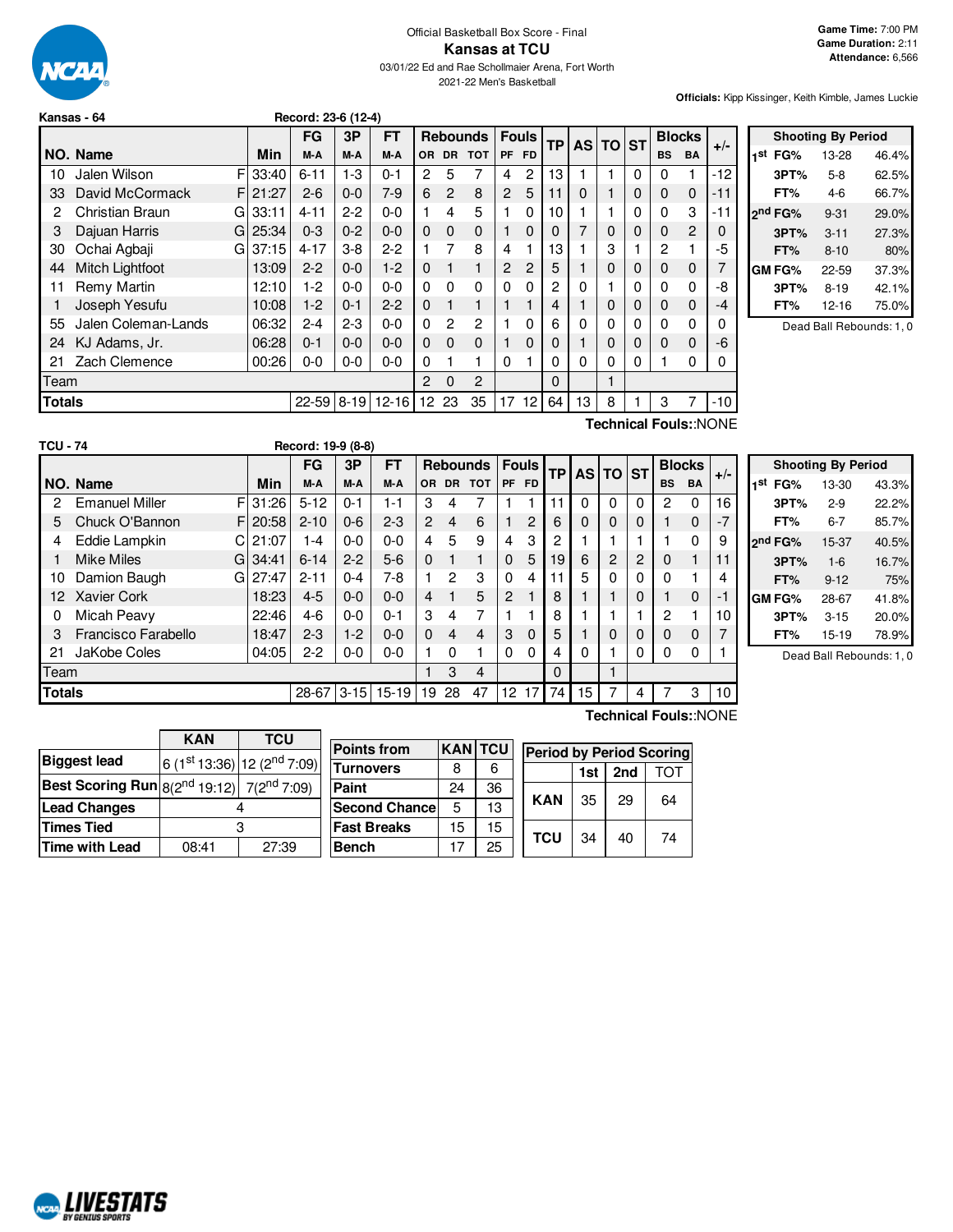

# **Period 1**

| <b>Quarter Starters:</b> |                                                                         |              |              |                                                                                     |  |
|--------------------------|-------------------------------------------------------------------------|--------------|--------------|-------------------------------------------------------------------------------------|--|
| TCU                      | 1 Miles M<br>2 Miller E                                                 | 4 Lampkin E  |              | 5 O'Bannon C<br>10 Baugh D                                                          |  |
| <b>KAN</b>               | 2 Braun C<br>3 Harris D                                                 | 10 Wilson J  |              | 30 Agbaji O<br>33 McCormack D                                                       |  |
| <b>Game Time</b>         | <b>TCU</b>                                                              | <b>Score</b> | <b>Diff</b>  | <b>KAN</b>                                                                          |  |
| 20:00                    | 4 LAMPKIN E jumpball lost                                               |              |              | 33 MCCORMACK D jumpball won                                                         |  |
| 19:54                    |                                                                         |              |              | 30 AGBAJI O 2pt FG outside the paint, turnaround jump shot<br>missed                |  |
| 19:52                    | 4 LAMPKIN E defensive rebound (1)                                       |              |              |                                                                                     |  |
| 19:26                    | 1 MILES M 3pt FG, jump shot made (3)                                    | $3-0$        | 3            |                                                                                     |  |
| 19:07                    | 4 LAMPKIN E steal (1)                                                   |              |              | 2 BRAUN C turnover bad pass (1)                                                     |  |
| 19:02                    | 10 BAUGH D 3pt FG from turnover, jump shot missed                       |              |              |                                                                                     |  |
| 18:59                    | 5 O'BANNON C offensive rebound (1)                                      |              |              |                                                                                     |  |
| 18:44                    | 2 MILLER E 3pt FG from turnover second chance, jump shot<br>missed      |              |              |                                                                                     |  |
| 18:40                    | 4 LAMPKIN E offensive rebound (2)                                       |              |              |                                                                                     |  |
| 18:39                    | 4 LAMPKIN E turnover travel (1)                                         |              |              |                                                                                     |  |
| 18:39                    |                                                                         |              |              | 33 MCCORMACK D substitution out                                                     |  |
| 18:39                    |                                                                         |              |              | 44 LIGHTFOOT M substitution in                                                      |  |
| 18:09                    |                                                                         | $3-2$        | 1.           | 44 LIGHTFOOT M 2pt FG from turnover in the paint, alleyoop<br>made $(2)$            |  |
| 18:09                    |                                                                         |              |              | 30 AGBAJI O assist (1)                                                              |  |
| 17:39                    | 4 LAMPKIN E 2pt FG outside the paint, jump shot made (2)                | $5 - 2$      | 3            |                                                                                     |  |
| 17:39                    | 1 MILES M assist (1)                                                    |              |              |                                                                                     |  |
| 17:18                    | 5 O'BANNON C foul shooting (1 - 1)                                      |              |              | 44 LIGHTFOOT M foul drawn (1)                                                       |  |
| 17:18                    |                                                                         | $5 - 3$      | $\mathbf{2}$ | 44 LIGHTFOOT M free throw 1 - 2 made (3)                                            |  |
| 17:18                    | 4 LAMPKIN E substitution out                                            |              |              |                                                                                     |  |
| 17:18                    | 12 CORK X substitution in                                               |              |              |                                                                                     |  |
| 17:18                    |                                                                         |              |              | 44 LIGHTFOOT M free throw 2 - 2 missed                                              |  |
| 17:17                    | 5 O'BANNON C defensive rebound (2)                                      |              |              |                                                                                     |  |
| 16:59                    | 2 MILLER E 2pt FG outside the paint, turnaround jump shot<br>made $(2)$ | $7 - 3$      | 4            |                                                                                     |  |
| 16:59                    | 10 BAUGH D assist (1)                                                   |              |              |                                                                                     |  |
| 16:42                    |                                                                         | $7 - 5$      | $\mathbf{2}$ | 44 LIGHTFOOT M 2pt FG in the paint, hook shot made (5)                              |  |
| 16:42                    |                                                                         |              |              | 10 WILSON J assist (1)                                                              |  |
| 16:18                    | 1 MILES M turnover bad pass (1)                                         |              |              | 30 AGBAJI O steal (1)                                                               |  |
| 16:13                    |                                                                         |              |              | 2 BRAUN C 2pt FG from turnover in the paint, layup missed                           |  |
| 16:10                    | 5 O'BANNON C defensive rebound (3)                                      |              |              |                                                                                     |  |
| 16:02                    | 1 MILES M 2pt FG in the paint, driving layup missed                     |              |              |                                                                                     |  |
| 15:59                    |                                                                         |              |              | 2 BRAUN C defensive rebound (1)                                                     |  |
| 15:54                    |                                                                         | 7-8          | $-1$         | 10 WILSON J 3pt FG fast break, jump shot made (3)                                   |  |
| 15:54                    |                                                                         |              |              | 3 HARRIS D assist (1)                                                               |  |
| 15:19                    | 10 BAUGH D 2pt FG outside the paint, floating jump shot<br>missed       |              |              |                                                                                     |  |
| 15:17                    | 12 CORK X offensive rebound (1)                                         |              |              |                                                                                     |  |
| 15:16                    | 12 CORK X turnover bad pass (1)                                         |              |              |                                                                                     |  |
| 15:12                    |                                                                         | $7 - 10$     | -3           | 10 WILSON J 2pt FG fast break from turnover in the paint,<br>driving layup made (5) |  |
| 14:49                    | 5 O'BANNON C 3pt FG, jump shot missed                                   |              |              |                                                                                     |  |
| 14:46                    | 12 CORK X offensive rebound (2)                                         |              |              |                                                                                     |  |
|                          |                                                                         |              |              |                                                                                     |  |

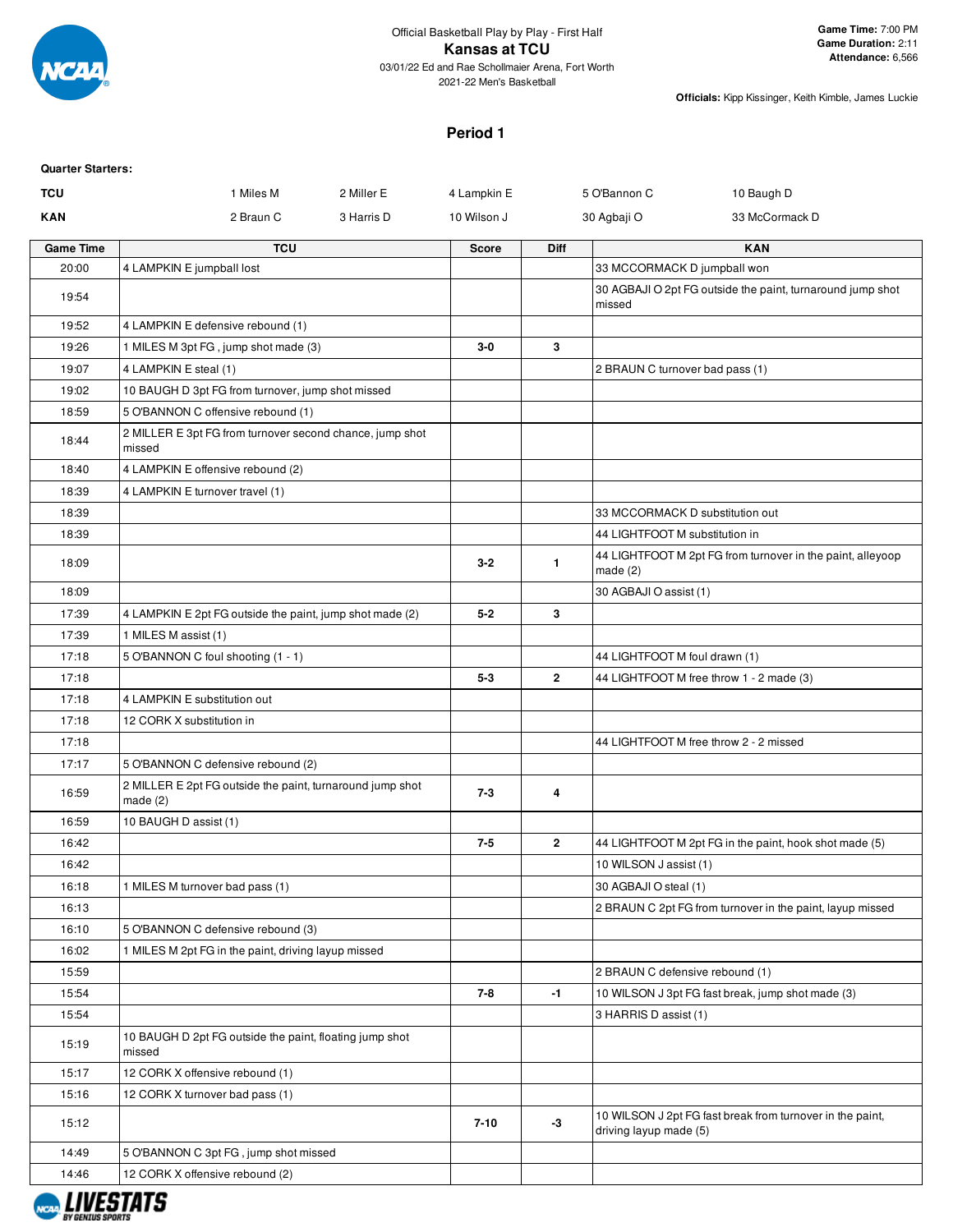

| <b>Game Time</b> | <b>TCU</b>                                                                     | <b>Score</b>  | Diff | <b>KAN</b>                                                    |
|------------------|--------------------------------------------------------------------------------|---------------|------|---------------------------------------------------------------|
| 14:46            | 12 CORK X foul drawn (1)                                                       |               |      | 44 LIGHTFOOT M foul loose ball (1 - 1)                        |
| 14:46            |                                                                                | Timeout media |      |                                                               |
| 14:46            | 1 MILES M substitution out                                                     |               |      |                                                               |
| 14:46            | 2 MILLER E substitution out                                                    |               |      |                                                               |
| 14:46            | 5 O'BANNON C substitution out                                                  |               |      |                                                               |
| 14:46            | 12 CORK X substitution out                                                     |               |      |                                                               |
| 14:46            | 0 PEAVY M substitution in                                                      |               |      |                                                               |
| 14:46            | 3 FARABELLO F substitution in                                                  |               |      |                                                               |
| 14:46            | 4 LAMPKIN E substitution in                                                    |               |      |                                                               |
| 14:46            | 21 COLES J substitution in                                                     |               |      |                                                               |
| 14:46            |                                                                                |               |      | 30 AGBAJI O substitution out                                  |
| 14:46            |                                                                                |               |      | 44 LIGHTFOOT M substitution out                               |
| 14:46            |                                                                                |               |      | 11 MARTIN R substitution in                                   |
| 14:46            |                                                                                |               |      | 33 MCCORMACK D substitution in                                |
|                  |                                                                                |               |      |                                                               |
| 14:33            | 10 BAUGH D 2pt FG second chance outside the paint, pull up<br>jump shot missed |               |      |                                                               |
| 14:31            | 21 COLES J offensive rebound (1)                                               |               |      |                                                               |
| 14:30            | 21 COLES J 2pt FG second chance in the paint, layup made (2)                   | $9 - 10$      | $-1$ |                                                               |
| 14:10            |                                                                                |               |      | 3 HARRIS D substitution out                                   |
| 14:10            |                                                                                |               |      | 30 AGBAJI O substitution in                                   |
| 14:01            |                                                                                | $9 - 13$      | -4   | 30 AGBAJI O 3pt FG, jump shot made (3)                        |
| 13:50            | 21 COLES J turnover travel (1)                                                 |               |      |                                                               |
| 13:50            | 10 BAUGH D substitution out                                                    |               |      |                                                               |
| 13:50            | 1 MILES M substitution in                                                      |               |      |                                                               |
| 13:36            |                                                                                | $9 - 15$      | -6   | 10 WILSON J 2pt FG from turnover in the paint, layup made (7) |
| 13:13            | 3 FARABELLO F 3pt FG, jump shot made (3)                                       | $12 - 15$     | -3   |                                                               |
| 13:13            | 1 MILES M assist (2)                                                           |               |      |                                                               |
| 12:46            | 21 COLES J substitution out                                                    |               |      |                                                               |
| 12:46            | 2 MILLER E substitution in                                                     |               |      |                                                               |
| 12:38            |                                                                                |               |      | 11 MARTIN R 2pt FG outside the paint, jump shot missed        |
| 12:36            | 4 LAMPKIN E defensive rebound (3)                                              |               |      |                                                               |
| 12:22            | 0 PEAVY M 2pt FG in the paint, driving layup made (2)                          | $14 - 15$     | -1   |                                                               |
| 11:59            |                                                                                | 14-17         | -3   | 10 WILSON J 2pt FG outside the paint, hook shot made (9)      |
| 11:36            | 4 LAMPKIN E 2pt FG in the paint, jump shot missed                              |               |      |                                                               |
| 11:30            |                                                                                |               |      | 10 WILSON J defensive rebound (1)                             |
| 11:27            |                                                                                |               |      | 30 AGBAJI O turnover bad pass (1)                             |
| 11:24            | 1 MILES M foul drawn (1)                                                       |               |      | 10 WILSON J foul shooting (1 - 2)                             |
| 11:24            |                                                                                | Timeout media |      |                                                               |
| 11:24            | 4 LAMPKIN E substitution out                                                   |               |      |                                                               |
|                  |                                                                                |               |      |                                                               |
| 11:24            | 12 CORK X substitution in                                                      |               |      |                                                               |
| 11:24            |                                                                                |               |      | 30 AGBAJI O substitution out                                  |
| 11:24            |                                                                                |               |      | 33 MCCORMACK D substitution out                               |
| 11:24            |                                                                                |               |      | 3 HARRIS D substitution in                                    |
| 11:24            |                                                                                |               |      | 44 LIGHTFOOT M substitution in                                |
| 11:24            | 1 MILES M free throw fast break 1 - 2 made (4)                                 | $15 - 17$     | $-2$ |                                                               |
| 11:24            | 1 MILES M free throw fast break 2 - 2 made (5)                                 | 16-17         | $-1$ |                                                               |
| 10:54            |                                                                                | 16-20         | -4   | 2 BRAUN C 3pt FG, jump shot made (3)                          |
| 10:19            | 12 CORK X 2pt FG in the paint, hook shot made (2)                              | 18-20         | -2   |                                                               |
| 10:19            | 3 FARABELLO F assist (1)                                                       |               |      |                                                               |

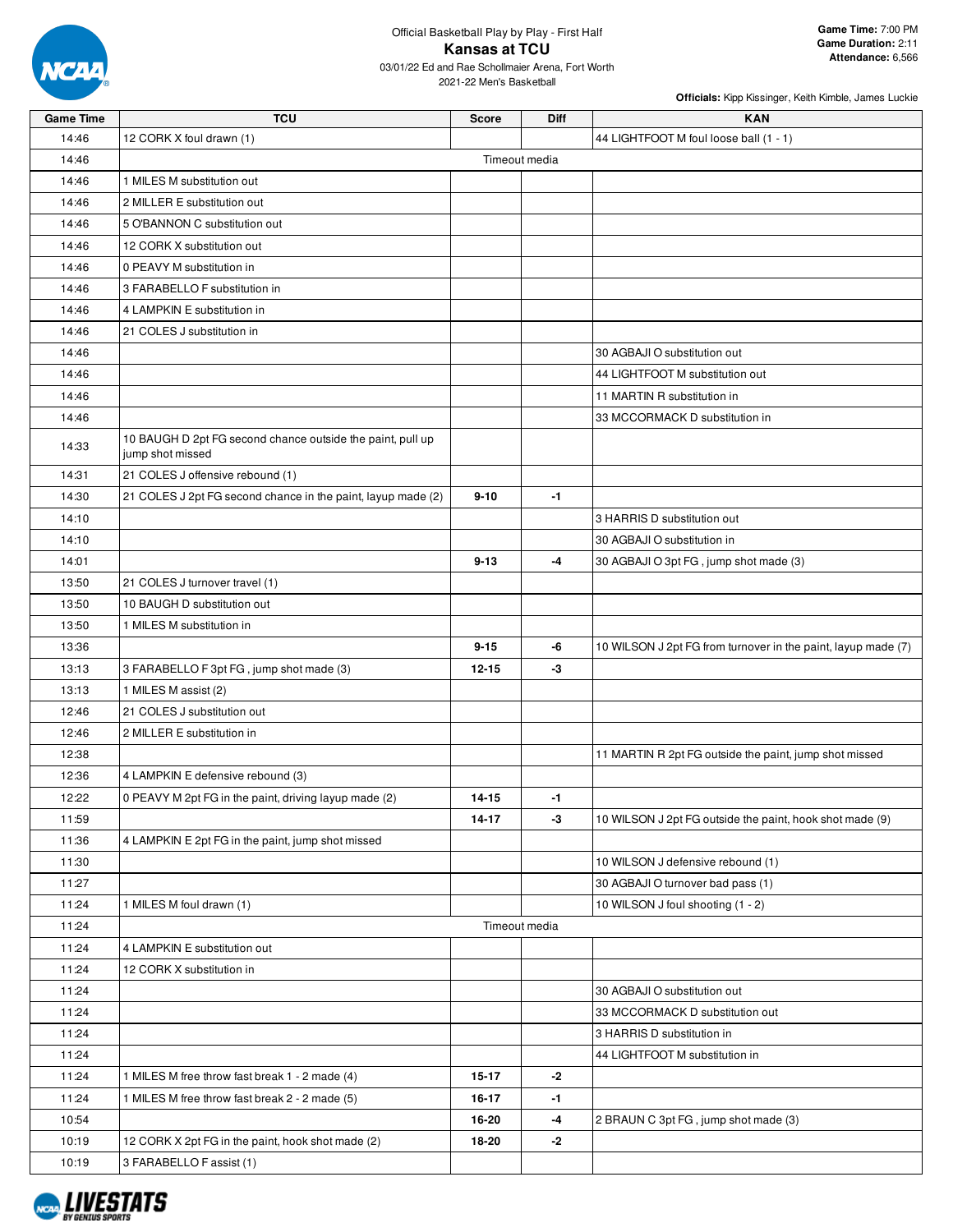

| <b>Game Time</b> | <b>TCU</b>                                              | <b>Score</b> | <b>Diff</b>   | <b>KAN</b>                                            |
|------------------|---------------------------------------------------------|--------------|---------------|-------------------------------------------------------|
| 10:06            |                                                         |              |               | 10 WILSON J 3pt FG, jump shot missed                  |
| 10:02            | 0 PEAVY M defensive rebound (1)                         |              |               |                                                       |
| 09:36            | 3 FARABELLO F 2pt FG in the paint, layup made (5)       | 20-20        | 0             |                                                       |
| 09:36            | 12 CORK X assist (1)                                    |              |               |                                                       |
| 09:21            |                                                         |              |               | 2 BRAUN C 2pt FG in the paint, jump shot missed       |
| 09:18            | 3 FARABELLO F defensive rebound (1)                     |              |               |                                                       |
| 09:15            | 0 PEAVY M substitution out                              |              |               |                                                       |
| 09:15            | 3 FARABELLO F substitution out                          |              |               |                                                       |
| 09:15            | 5 O'BANNON C substitution in                            |              |               |                                                       |
| 09:15            | 10 BAUGH D substitution in                              |              |               |                                                       |
| 09:15            |                                                         |              |               | 10 WILSON J substitution out                          |
| 09:15            |                                                         |              |               | 11 MARTIN R substitution out                          |
| 09:15            |                                                         |              |               | 30 AGBAJI O substitution in                           |
| 09:15            |                                                         |              |               | 33 MCCORMACK D substitution in                        |
| 09:15            | 10 BAUGH D 2pt FG outside the paint, jump shot made (2) | 22-20        | 2             |                                                       |
| 09:15            | 1 MILES M assist (3)                                    |              |               |                                                       |
| 09:15            |                                                         |              |               | 33 MCCORMACK D substitution out                       |
| 09:15            |                                                         |              |               | 1 YESUFU J substitution in                            |
| 08:57            |                                                         | 22-22        | 0             | 2 BRAUN C 2pt FG in the paint, driving layup made (5) |
| 08:57            |                                                         |              |               | 1 YESUFU J assist (1)                                 |
| 08:49            | 1 MILES M 2pt FG outside the paint, jump shot missed    |              |               |                                                       |
| 08:47            | 12 CORK X offensive rebound (3)                         |              |               |                                                       |
| 08:30            | 10 BAUGH D 3pt FG second chance, jump shot missed       |              |               |                                                       |
| 08:28            |                                                         |              |               | 30 AGBAJI O defensive rebound (1)                     |
| 08:17            |                                                         |              |               | 3 HARRIS D 3pt FG, jump shot blocked                  |
| 08:17            | 5 O'BANNON C block (1)                                  |              |               |                                                       |
| 08:14            | 10 BAUGH D defensive rebound (1)                        |              |               |                                                       |
| 08:08            | 12 CORK X substitution out                              |              |               |                                                       |
| 08:08            | 4 LAMPKIN E substitution in                             |              |               |                                                       |
| 08:08            |                                                         |              |               | 3 HARRIS D substitution out                           |
| 08:08            |                                                         |              |               | 44 LIGHTFOOT M substitution out                       |
| 08:08            |                                                         |              |               | 11 MARTIN R substitution in                           |
| 08:08            |                                                         |              |               | 33 MCCORMACK D substitution in                        |
| 07:50            | 4 LAMPKIN E foul drawn (1)                              |              |               | 33 MCCORMACK D foul personal (1 - 3)                  |
| 07:50            |                                                         |              | Timeout media |                                                       |
| 07:50            |                                                         |              |               | 2 BRAUN C substitution out                            |
| 07:50            |                                                         |              |               | 10 WILSON J substitution in                           |
| 07:32            | 10 BAUGH D 3pt FG, step back jump shot missed           |              |               |                                                       |
| 07:30            |                                                         |              |               | 10 WILSON J defensive rebound (2)                     |
| 07:25            |                                                         |              |               | 30 AGBAJI O 2pt FG in the paint, driving layup missed |
| 07:22            | 4 LAMPKIN E defensive rebound (4)                       |              |               |                                                       |
| 07:13            | jump ball situation                                     |              |               |                                                       |
| 06:54            | 2 MILLER E 2pt FG in the paint, hook shot made (4)      | 24-22        | $\mathbf{2}$  |                                                       |
| 06:54            | 10 BAUGH D assist (2)                                   |              |               |                                                       |
| 06:38            | 2 MILLER E foul shooting (1 - 2)                        |              |               | 33 MCCORMACK D foul drawn (1)                         |
| 06:38            |                                                         | 24-23        | $\mathbf{1}$  | 33 MCCORMACK D free throw 1 - 2 made (1)              |
| 06:38            |                                                         | 24-24        | 0             | 33 MCCORMACK D free throw 2 - 2 made (2)              |
| 06:13            |                                                         |              |               | 1 YESUFU J substitution out                           |
| 06:13            |                                                         |              |               | 2 BRAUN C substitution in                             |

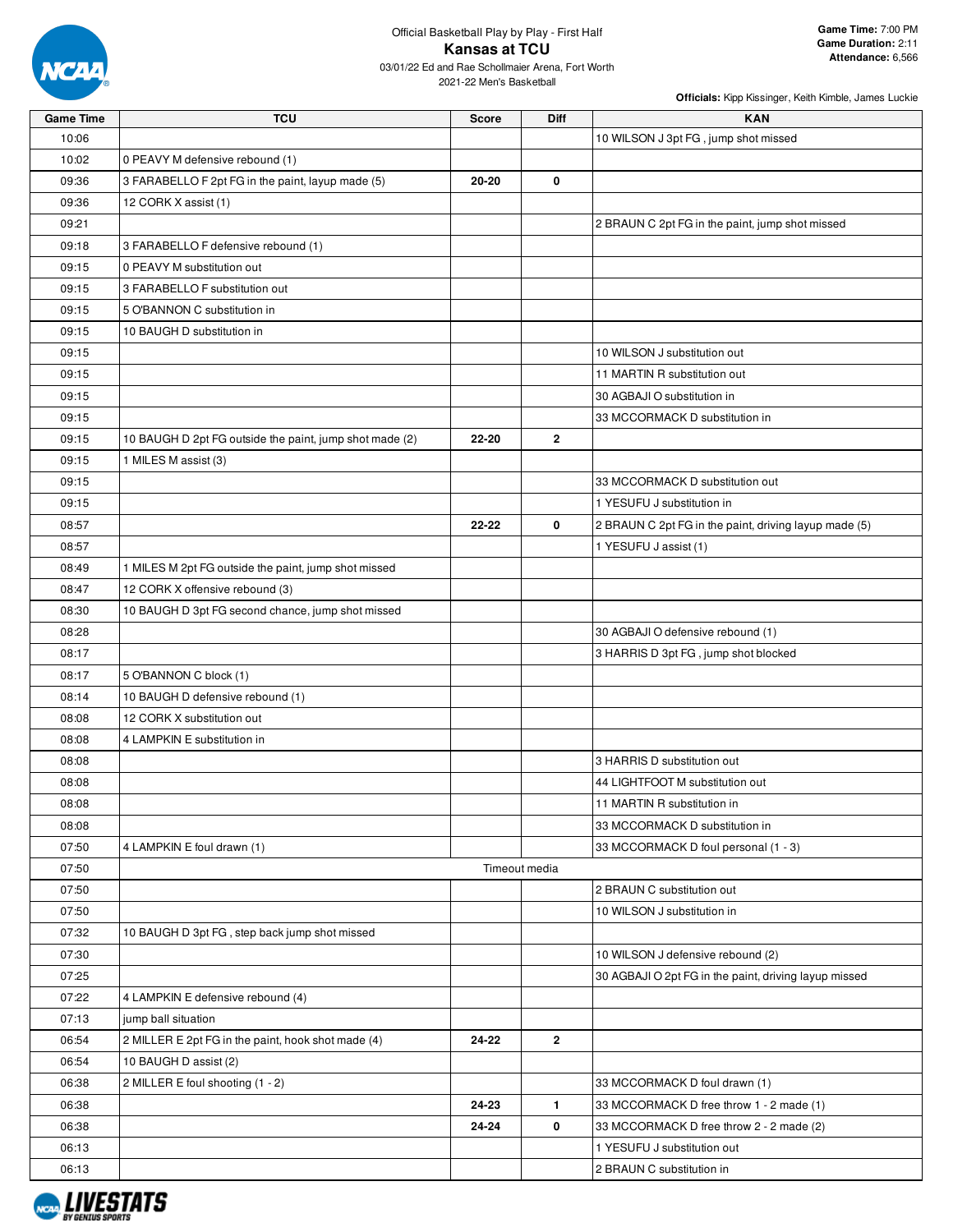

#### Official Basketball Play by Play - First Half **Kansas at TCU** 03/01/22 Ed and Rae Schollmaier Arena, Fort Worth

2021-22 Men's Basketball

| <b>Game Time</b> | <b>TCU</b>                                                          | <b>Score</b> | <b>Diff</b>   | <b>KAN</b>                                                          |
|------------------|---------------------------------------------------------------------|--------------|---------------|---------------------------------------------------------------------|
| 05:56            | 1 MILES M 2pt FG outside the paint, step back jump shot made<br>(7) | 26-24        | $\mathbf{2}$  |                                                                     |
| 05:36            |                                                                     |              |               | 2 BRAUN C 2pt FG in the paint, floating jump shot missed            |
| 05:33            | 5 O'BANNON C defensive rebound (4)                                  |              |               |                                                                     |
| 05:29            | 1 MILES M foul drawn (2)                                            |              |               | 30 AGBAJI O foul shooting (1 - 4)                                   |
| 05:29            | 1 MILES M free throw fast break 1 - 2 made (8)                      | $27 - 24$    | 3             |                                                                     |
| 05:29            | 5 O'BANNON C substitution out                                       |              |               |                                                                     |
| 05:29            | 0 PEAVY M substitution in                                           |              |               |                                                                     |
| 05:29            |                                                                     |              |               | 11 MARTIN R substitution out                                        |
| 05:29            |                                                                     |              |               | 3 HARRIS D substitution in                                          |
| 05:29            | 1 MILES M free throw fast break 2 - 2 made (9)                      | 28-24        | 4             |                                                                     |
| 05:29            | 1 MILES M substitution out                                          |              |               |                                                                     |
| 05:29            | 3 FARABELLO F substitution in                                       |              |               |                                                                     |
| 05:16            |                                                                     |              |               | 10 WILSON J 2pt FG outside the paint, jump shot missed              |
| 05:15            |                                                                     |              |               | 33 MCCORMACK D offensive rebound (1)                                |
| 05:15            | 3 FARABELLO F foul shooting (1 - 3)                                 |              |               | 33 MCCORMACK D foul drawn (2)                                       |
| 05:15            |                                                                     |              |               | 33 MCCORMACK D free throw 1 - 2 missed                              |
| 05:15            |                                                                     |              |               | offensive dead ball rebound (1)                                     |
| 05:15            |                                                                     | 28-25        | 3             | 33 MCCORMACK D free throw 2 - 2 made (3)                            |
| 04:52            | 2 MILLER E 2pt FG outside the paint, floating jump shot missed      |              |               |                                                                     |
| 04:49            |                                                                     |              |               | 30 AGBAJI O defensive rebound (2)                                   |
| 04:35            |                                                                     | 28-27        | $\mathbf{1}$  | 33 MCCORMACK D 2pt FG in the paint, hook shot made (5)              |
| 04:35            |                                                                     |              |               | 3 HARRIS D assist (2)                                               |
| 04:16            | 2 MILLER E 2pt FG in the paint, layup missed                        |              |               |                                                                     |
| 04:11            | 0 PEAVY M offensive rebound (2)                                     |              |               |                                                                     |
| 04:11            | 0 PEAVY M 2pt FG second chance in the paint, layup made (4)         | 30-27        | 3             |                                                                     |
| 04:05            |                                                                     |              |               | 30 AGBAJI O 3pt FG, jump shot missed                                |
| 04:05            | defensive rebound (17)                                              |              |               |                                                                     |
| 04:05            | 2 MILLER E substitution out                                         |              |               |                                                                     |
| 04:05            | 4 LAMPKIN E substitution out                                        |              |               |                                                                     |
| 04:05            | 5 O'BANNON C substitution in                                        |              |               |                                                                     |
| 04:05            | 12 CORK X substitution in                                           |              |               |                                                                     |
| 03:36            | 5 O'BANNON C 3pt FG, jump shot missed                               |              |               |                                                                     |
| 03:34            | 0 PEAVY M offensive rebound (3)                                     |              |               |                                                                     |
| 03:32            | 0 PEAVY M 2pt FG second chance in the paint, layup blocked          |              |               |                                                                     |
| 03:32            |                                                                     |              |               | 30 AGBAJI O block (1)                                               |
| 03:28            |                                                                     |              |               | 2 BRAUN C defensive rebound (2)                                     |
| 03:25            |                                                                     | 30-29        | $\mathbf{1}$  | 2 BRAUN C 2pt FG fast break in the paint, driving layup made<br>(7) |
| 02:54            | 5 O'BANNON C 2pt FG in the paint, driving layup made (2)            | 32-29        | 3             |                                                                     |
| 02:54            | 5 O'BANNON C foul drawn (1)                                         |              |               | 2 BRAUN C foul shooting (1 - 5)                                     |
| 02:54            |                                                                     |              | Timeout media |                                                                     |
| 02:54            | 10 BAUGH D substitution out                                         |              |               |                                                                     |
| 02:54            | 1 MILES M substitution in                                           |              |               |                                                                     |
| 02:54            |                                                                     |              |               | 33 MCCORMACK D substitution out                                     |
| 02:54            |                                                                     |              |               | 44 LIGHTFOOT M substitution in                                      |
| 02:54            | 5 O'BANNON C free throw 1 - 1 missed                                |              |               |                                                                     |
| 02:52            |                                                                     |              |               | 10 WILSON J defensive rebound (3)                                   |
| 02:37            |                                                                     |              |               | 30 AGBAJI O 2pt FG outside the paint, jump shot missed              |
| 02:33            |                                                                     |              |               | 2 BRAUN C offensive rebound (3)                                     |

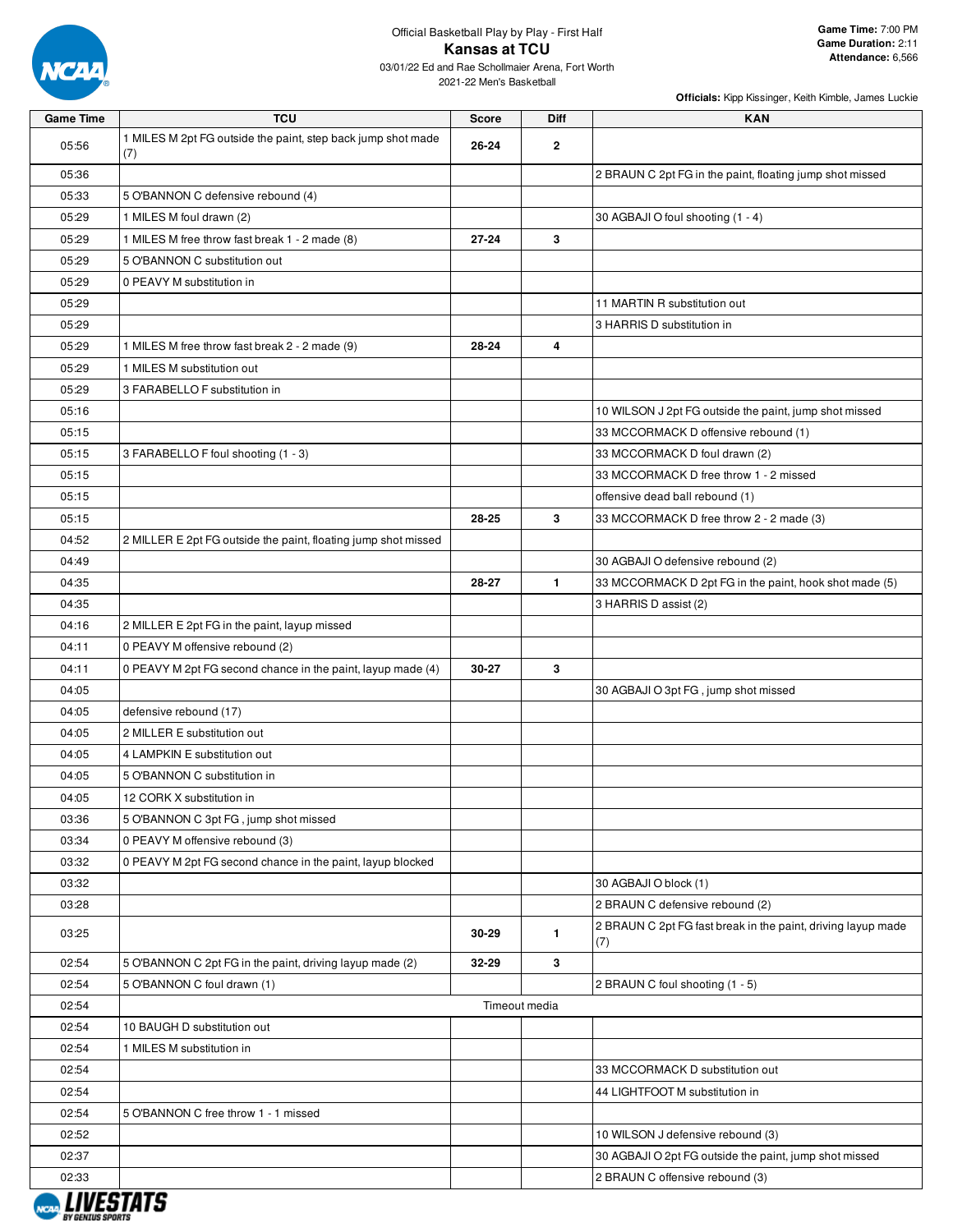

| <b>Game Time</b> | TCU                                                                            | <b>Score</b>         | <b>Diff</b>  | <b>KAN</b>                                                             |  |  |  |  |
|------------------|--------------------------------------------------------------------------------|----------------------|--------------|------------------------------------------------------------------------|--|--|--|--|
| 02:33            | jump ball situation                                                            |                      |              |                                                                        |  |  |  |  |
| 02:26            |                                                                                |                      |              | 3 HARRIS D 2pt FG second chance in the paint, driving layup<br>blocked |  |  |  |  |
| 02:26            | 12 CORK X block (1)                                                            |                      |              |                                                                        |  |  |  |  |
| 02:24            |                                                                                |                      |              | offensive rebound (10)                                                 |  |  |  |  |
| 02:24            |                                                                                |                      |              | turnover shot clock (3)                                                |  |  |  |  |
| 02:24            |                                                                                |                      |              | 2 BRAUN C substitution out                                             |  |  |  |  |
| 02:24            |                                                                                |                      |              | 55 COLEMAN-LANDS J substitution in                                     |  |  |  |  |
| 02:12            | 1 MILES M 2pt FG from turnover outside the paint, floating jump<br>shot missed |                      |              |                                                                        |  |  |  |  |
| 02:08            |                                                                                |                      |              | 55 COLEMAN-LANDS J defensive rebound (1)                               |  |  |  |  |
| 02:03            |                                                                                |                      |              | 30 AGBAJI O 2pt FG in the paint, layup blocked                         |  |  |  |  |
| 02:03            | 0 PEAVY M block (1)                                                            |                      |              |                                                                        |  |  |  |  |
| 01:57            | 12 CORK X defensive rebound (4)                                                |                      |              |                                                                        |  |  |  |  |
| 01:53            | 5 O'BANNON C foul drawn (2)                                                    |                      |              | 55 COLEMAN-LANDS J foul shooting (1 - 6)                               |  |  |  |  |
| 01:53            | 5 O'BANNON C free throw 1 - 2 made (3)                                         | 33-29                | 4            |                                                                        |  |  |  |  |
| 01:53            | 5 O'BANNON C free throw 2 - 2 made (4)                                         | 34-29                | 5            |                                                                        |  |  |  |  |
| 01:30            |                                                                                | 34-32                | $\mathbf{2}$ | 30 AGBAJI O 3pt FG, jump shot made (6)                                 |  |  |  |  |
| 01:30            |                                                                                |                      |              | 3 HARRIS D assist (3)                                                  |  |  |  |  |
| 01:00            | 5 O'BANNON C 3pt FG, jump shot missed                                          |                      |              |                                                                        |  |  |  |  |
| 00:56            |                                                                                |                      |              | 10 WILSON J defensive rebound (4)                                      |  |  |  |  |
| 00:47            |                                                                                | 34-35                | -1           | 55 COLEMAN-LANDS J 3pt FG fast break, jump shot made (3)               |  |  |  |  |
| 00:47            |                                                                                |                      |              | 3 HARRIS D assist (4)                                                  |  |  |  |  |
| 00:40            | Timeout 30 Sec                                                                 |                      |              |                                                                        |  |  |  |  |
| 00:40            | 0 PEAVY M substitution out                                                     |                      |              |                                                                        |  |  |  |  |
| 00:40            | 5 O'BANNON C substitution out                                                  |                      |              |                                                                        |  |  |  |  |
| 00:40            | 12 CORK X substitution out                                                     |                      |              |                                                                        |  |  |  |  |
| 00:40            | 2 MILLER E substitution in                                                     |                      |              |                                                                        |  |  |  |  |
| 00:40            | 4 LAMPKIN E substitution in                                                    |                      |              |                                                                        |  |  |  |  |
| 00:40            | 10 BAUGH D substitution in                                                     |                      |              |                                                                        |  |  |  |  |
| 00:33            | 2 MILLER E 2pt FG in the paint, alleyoop missed                                |                      |              |                                                                        |  |  |  |  |
| 00:28            |                                                                                |                      |              | 55 COLEMAN-LANDS J defensive rebound (2)                               |  |  |  |  |
| 00:06            |                                                                                |                      |              | 30 AGBAJI O 2pt FG outside the paint, pull up jump shot missed         |  |  |  |  |
| 00:02            |                                                                                |                      |              | 10 WILSON J offensive rebound (5)                                      |  |  |  |  |
| 00:02            |                                                                                |                      |              | 10 WILSON J 2pt FG second chance in the paint, jump shot<br>missed     |  |  |  |  |
| 00:01            | 2 MILLER E defensive rebound (1)                                               |                      |              |                                                                        |  |  |  |  |
|                  |                                                                                | <b>END OF PERIOD</b> |              |                                                                        |  |  |  |  |
|                  | <b>TCU 34-35 KAN</b>                                                           |                      |              |                                                                        |  |  |  |  |

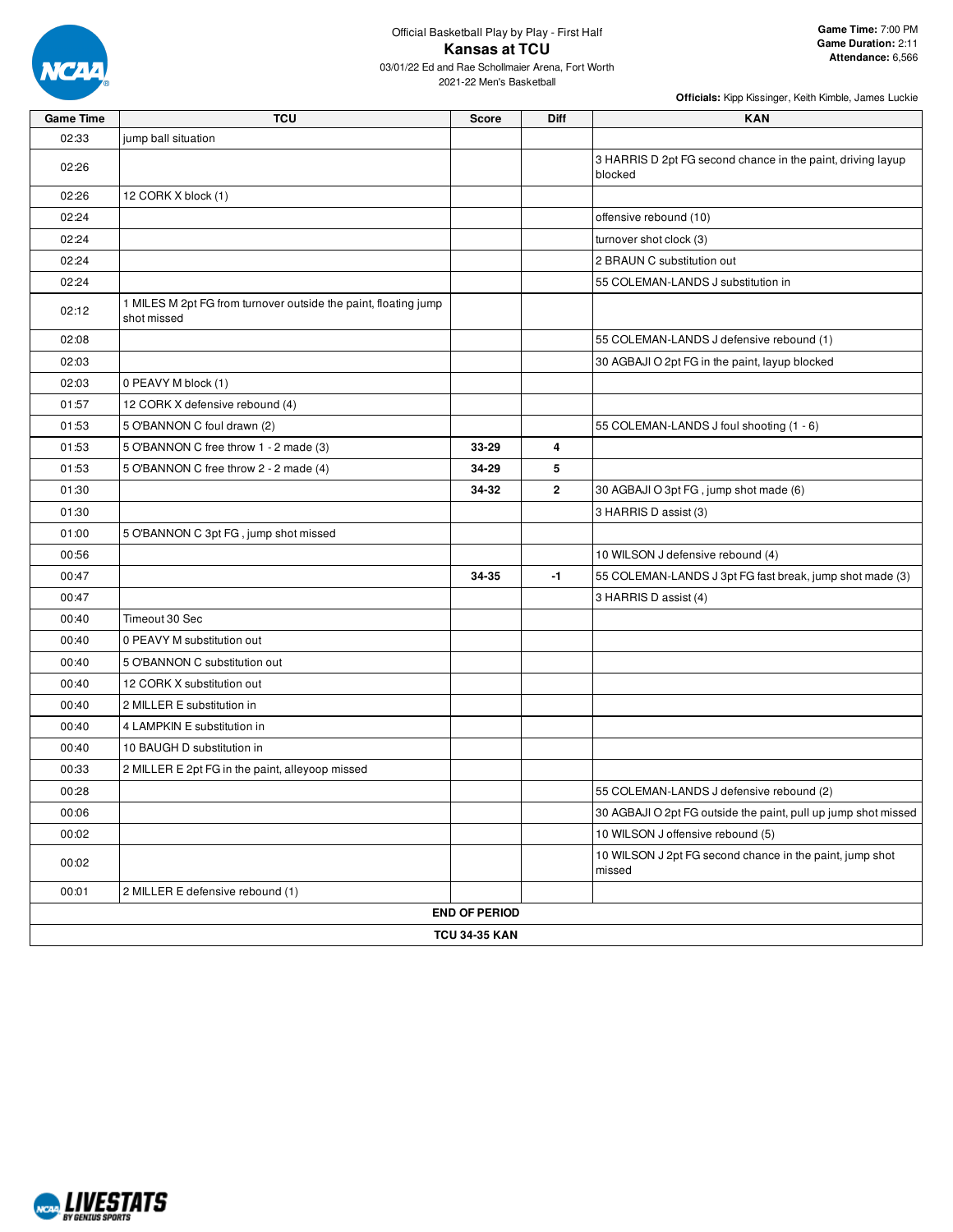

**Kansas - 35**

**Officials:** Kipp Kissinger, Keith Kimble, James Luckie

|               |                     |   |       | FG      | 3Р      | FT      |           | <b>Rebounds</b> |            |           | <b>Fouls</b>  | ТP       |   | AS TO ST |          | <b>Blocks</b> |                | $+/-$ |
|---------------|---------------------|---|-------|---------|---------|---------|-----------|-----------------|------------|-----------|---------------|----------|---|----------|----------|---------------|----------------|-------|
|               | NO. Name            |   | Min   | M-A     | M-A     | M-A     | <b>OR</b> | <b>DR</b>       | <b>TOT</b> | <b>PF</b> | <b>FD</b>     |          |   |          |          | <b>BS</b>     | <b>BA</b>      |       |
| 10            | Jalen Wilson        | F | 18:35 | $4 - 7$ | $1-2$   | $0 - 0$ |           | 4               | 5          |           | 0             | 9        |   | 0        | 0        | 0             | 0              |       |
| 33            | David McCormack     | F | 09:57 | $1 - 1$ | $0-0$   | $3 - 4$ |           | $\Omega$        |            |           | $\mathcal{P}$ | 5        | 0 | 0        | $\Omega$ | 0             | 0              | -8    |
| 2             | Christian Braun     | G | 15:59 | $3-6$   | 1-1     | $0 - 0$ |           | $\mathbf{2}$    | 3          |           | 0             | 7        | 0 |          | 0        | 0             | 0              | -3    |
| 3             | Dajuan Harris       | G | 14:35 | $0 - 2$ | $0 - 1$ | $0-0$   | $\Omega$  | $\Omega$        | 0          | 0         | $\Omega$      | $\Omega$ | 4 | $\Omega$ | $\Omega$ | 0             | $\overline{2}$ | 2     |
| 30            | Ochai Agbaji        | G | 17:15 | $2 - 8$ | $2 - 3$ | $0 - 0$ | $\Omega$  | $\overline{c}$  | 2          |           | $\Omega$      | 6        |   |          |          |               |                | 6     |
| 44            | Mitch Lightfoot     |   | 10:03 | $2 - 2$ | $0-0$   | $1 - 2$ | $\Omega$  | $\Omega$        | $\Omega$   |           |               | 5        | 0 | 0        | $\Omega$ | 0             | $\mathbf 0$    |       |
| 11            | Remy Martin         |   | 08:10 | $0 - 1$ | $0-0$   | $0-0$   | $\Omega$  | $\Omega$        | 0          |           | $\Omega$      | 0        | 0 | 0        | 0        | 0             | $\mathbf 0$    | -6    |
|               | Joseph Yesufu       |   | 03:02 | $0 - 0$ | $0-0$   | $0 - 0$ | $\Omega$  | $\Omega$        | $\Omega$   | $\Omega$  | $\Omega$      | 0        |   | 0        | $\Omega$ | 0             | $\Omega$       | 2     |
| 55            | Jalen Coleman-Lands |   | 02:24 | $1 - 1$ | 1-1     | $0-0$   | $\Omega$  | $\overline{2}$  | 2          |           | 0             | 3        | 0 | 0        | 0        | 0             | 0              |       |
| Team          |                     |   |       |         |         |         |           | $\Omega$        | 1          |           |               | 0        |   |          |          |               |                |       |
| <b>Totals</b> |                     |   |       | 13-28   | $5-8$   | $4-6$   | 4         | 10              | 14         | 6         | 3             | 35       | 7 | 3        |          |               | 3              |       |

|     | <b>Shooting By Period</b> |       |       |  |  |  |  |  |
|-----|---------------------------|-------|-------|--|--|--|--|--|
| 1st | FG%                       | 13-28 | 46.4% |  |  |  |  |  |
|     | 3PT%                      | $5-8$ | 62.5% |  |  |  |  |  |
|     | FT%                       | 4-6   | 66.7% |  |  |  |  |  |
|     | GM FG%                    | 13-28 | 46.4% |  |  |  |  |  |
|     | 3PT%                      | $5-8$ | 62.5% |  |  |  |  |  |
|     | FT%                       | 4-6   | 66.7% |  |  |  |  |  |

Dead Ball Rebounds: 1, 0

| × |
|---|
|---|

**Technical Fouls:**:NONE

|               |                            |       | FG      | 3P        | <b>FT</b>       |          | <b>Rebounds</b> |            |          | <b>Fouls</b>   | ТP |   | <b>ASITOI</b> | <b>ST</b> | <b>Blocks</b> |           | $+/-$ |
|---------------|----------------------------|-------|---------|-----------|-----------------|----------|-----------------|------------|----------|----------------|----|---|---------------|-----------|---------------|-----------|-------|
|               | NO. Name                   | Min   | M-A     | M-A       | M-A             | OR.      | <b>DR</b>       | <b>TOT</b> | PF       | FD.            |    |   |               |           | <b>BS</b>     | <b>BA</b> |       |
| 2             | F<br><b>Emanuel Miller</b> | 14:36 | $2-6$   | $0 - 1$   | $10-0$          | $\Omega$ |                 |            |          | 0              | 4  | 0 | 0             | 0         | 0             | 0         | 3     |
| 5             | Chuck O'Bannon<br>F        | 12:24 | $1 - 4$ |           | $0-3$   2-3     |          | 3               | 4          |          | $\mathfrak{p}$ | 4  | 0 | $\Omega$      | 0         |               | $\Omega$  | -4    |
| 4             | Eddie Lampkin              | 10:48 | $1-2$   |           | $0 - 0 0 - 0$   |          | 3               | 4          | 0        |                | 2  | 0 |               |           | 0             | 0         |       |
|               | <b>Mike Miles</b><br>G     | 16:29 | $2 - 5$ | $1 - 1$   | $4 - 4$         | $\Omega$ | $\Omega$        | $\Omega$   | $\Omega$ | 2              | 9  | 3 |               | 0         | 0             | 0         |       |
| 10            | Damion Baugh<br>G          | 13:12 | $1 - 6$ |           | $0-310-0$       | $\Omega$ |                 |            | $\Omega$ | $\Omega$       | 2  | 2 | $\Omega$      | 0         | 0             | 0         | -1    |
| 12            | <b>Xavier Cork</b>         | 09:12 | $1 - 1$ |           | $0 - 0 0 - 0$   | 3        |                 | 4          | $\Omega$ |                | 2  |   |               | 0         |               | $\Omega$  | -6    |
| 0             | Micah Peavy                | 10:19 | $2-3$   |           | $0 - 0 1 0 - 0$ | 2        |                 | 3          | $\Omega$ | $\Omega$       | 4  | 0 | 0             | 0         |               |           | -1    |
| 3             | Francisco Farabello        | 11:00 | $2-2$   | $1 - 1$   | $0-0$           | $\Omega$ |                 |            |          | $\Omega$       | 5  |   | 0             | 0         | 0             | $\Omega$  | $-2$  |
| 21            | JaKobe Coles               | 02:00 | $1 - 1$ |           | $0 - 0 0 - 0$   |          | 0               |            | 0        | $\Omega$       | 2  | 0 |               | 0         | 0             | 0         |       |
| Team          |                            |       |         |           |                 | $\Omega$ |                 |            |          |                | 0  |   | $\Omega$      |           |               |           |       |
| <b>Totals</b> |                            |       | 13-30   | $2-9$ 6-7 |                 | 8        | 12              | 20         | 3        | 6              | 34 |   | 4             |           | 3             |           | $-1$  |

| <b>Shooting By Period</b> |         |       |  |  |  |  |  |
|---------------------------|---------|-------|--|--|--|--|--|
| 1st<br>FG%                | 13-30   | 43.3% |  |  |  |  |  |
| 3PT%                      | $2-9$   | 22.2% |  |  |  |  |  |
| FT%                       | 6-7     | 85.7% |  |  |  |  |  |
| GM FG%                    | 13-30   | 43.3% |  |  |  |  |  |
| 3PT%                      | $2-9$   | 22.2% |  |  |  |  |  |
| FT%                       | $6 - 7$ | 85.7% |  |  |  |  |  |

Dead Ball Rebounds: 0, 0

|                                                                  | <b>KAN</b>                 | <b>TCU</b> |  |  |
|------------------------------------------------------------------|----------------------------|------------|--|--|
| <b>Biggest lead</b>                                              | $6(1st 13:36) 5(1st 1:53)$ |            |  |  |
| <b>Best Scoring Run</b> $7(1^{st}15:12)$ 6(1 <sup>st</sup> 9:15) |                            |            |  |  |
| <b>Lead Changes</b>                                              |                            |            |  |  |
| <b>Times Tied</b>                                                | 3                          |            |  |  |
| Time with Lead                                                   | 07:06                      | 09:14      |  |  |

| <b>Points from</b>    | <b>KANITCU</b> |    | <b>Period by Period Scoring</b> |     |     |    |  |  |
|-----------------------|----------------|----|---------------------------------|-----|-----|----|--|--|
| <b>Turnovers</b>      | 6              | 2  |                                 | 1st | 2nd |    |  |  |
| Paint                 | 14             | 14 |                                 | 35  | 29  |    |  |  |
| <b>Second Chancel</b> |                |    | <b>KAN</b>                      |     |     | 64 |  |  |
| <b>Fast Breaks</b>    | 10             |    | <b>TCU</b>                      |     |     |    |  |  |
| <b>Bench</b>          | 8              | 13 |                                 | 34  | 40  | 74 |  |  |

**Technical Fouls:**:NONE

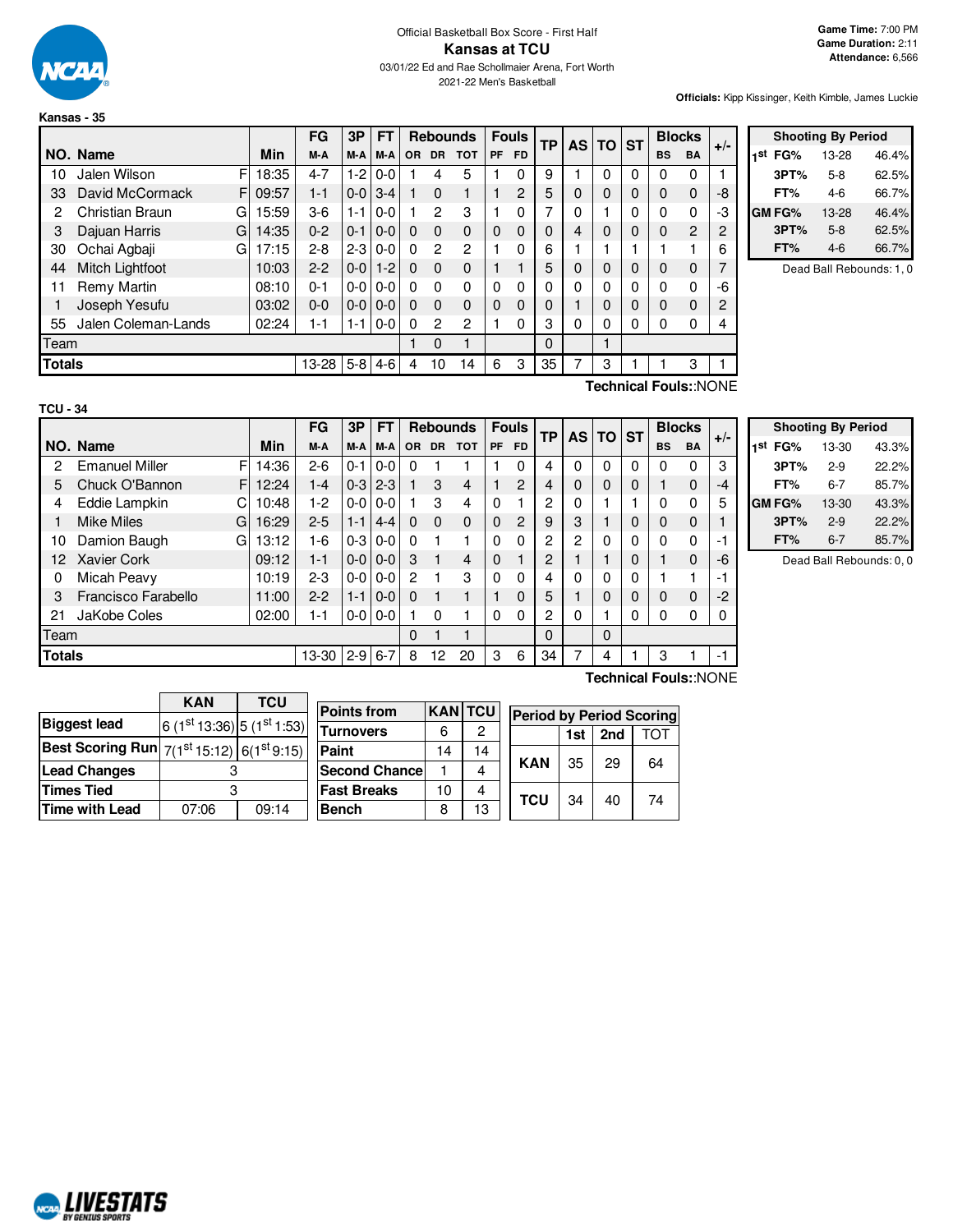

### **Period 2**

| <b>Quarter Starters:</b> |                                                                                                  |              |              |                                 |                                                            |
|--------------------------|--------------------------------------------------------------------------------------------------|--------------|--------------|---------------------------------|------------------------------------------------------------|
| <b>TCU</b>               | 2 Miller E<br>1 Miles M                                                                          | 4 Lampkin E  |              | 5 O'Bannon C                    | 10 Baugh D                                                 |
| <b>KAN</b>               | 2 Braun C<br>3 Harris D                                                                          | 10 Wilson J  |              | 30 Agbaji O                     | 33 McCormack D                                             |
| <b>Game Time</b>         | <b>TCU</b>                                                                                       | <b>Score</b> | Diff         |                                 | <b>KAN</b>                                                 |
| 20:00                    | 3 FARABELLO F substitution out                                                                   |              |              |                                 |                                                            |
| 20:00                    | 5 O'BANNON C substitution in                                                                     |              |              |                                 |                                                            |
| 20:00                    |                                                                                                  |              |              | 44 LIGHTFOOT M substitution out |                                                            |
| 20:00                    |                                                                                                  |              |              |                                 | 55 COLEMAN-LANDS J substitution out                        |
| 20:00                    |                                                                                                  |              |              | 2 BRAUN C substitution in       |                                                            |
| 20:00                    |                                                                                                  |              |              | 33 MCCORMACK D substitution in  |                                                            |
| 19:42                    | 4 LAMPKIN E foul drawn (2)                                                                       |              |              |                                 | 33 MCCORMACK D foul personal (2 - 1)                       |
| 19:23                    | 1 MILES M 2pt FG outside the paint, step back jump shot missed                                   |              |              |                                 |                                                            |
| 19:21                    |                                                                                                  |              |              | 2 BRAUN C defensive rebound (4) |                                                            |
| 19:12                    | 4 LAMPKIN E foul shooting (1 - 1)                                                                |              |              | 33 MCCORMACK D foul drawn (3)   |                                                            |
| 19:12                    |                                                                                                  | 34-36        | $-2$         |                                 | 33 MCCORMACK D free throw 1 - 2 made (6)                   |
| 19:12                    |                                                                                                  | 34-37        | -3           |                                 | 33 MCCORMACK D free throw 2 - 2 made (7)                   |
| 18:49                    | 4 LAMPKIN E 2pt FG in the paint, hook shot missed                                                |              |              |                                 |                                                            |
| 18:47<br>18:45           | 4 LAMPKIN E offensive rebound (5)<br>4 LAMPKIN E 2pt FG second chance in the paint, layup missed |              |              |                                 |                                                            |
| 18:42                    | 5 O'BANNON C offensive rebound (5)                                                               |              |              |                                 |                                                            |
|                          | 5 O'BANNON C 2pt FG second chance in the paint, layup made                                       |              |              |                                 |                                                            |
| 18:42                    | (6)                                                                                              | 36-37        | -1           |                                 |                                                            |
| 18:31                    |                                                                                                  |              |              |                                 | 30 AGBAJI O 2pt FG in the paint, floating jump shot missed |
| 18:27                    | 5 O'BANNON C defensive rebound (6)                                                               |              |              |                                 |                                                            |
| 18:25                    | 2 MILLER E 2pt FG fast break in the paint, driving layup made<br>(6)                             | 38-37        | $\mathbf{1}$ |                                 |                                                            |
| 18:25                    | 1 MILES M assist (4)                                                                             |              |              |                                 |                                                            |
| 18:03                    |                                                                                                  |              |              |                                 | 3 HARRIS D 3pt FG, jump shot missed                        |
| 17:58                    |                                                                                                  |              |              |                                 | 33 MCCORMACK D offensive rebound (2)                       |
| 17:57                    |                                                                                                  |              |              | missed                          | 33 MCCORMACK D 2pt FG second chance in the paint, layup    |
| 17:55                    | 4 LAMPKIN E defensive rebound (6)                                                                |              |              |                                 |                                                            |
| 17:45                    | 5 O'BANNON C 2pt FG outside the paint, jump shot missed                                          |              |              |                                 |                                                            |
| 17:42                    |                                                                                                  |              |              |                                 | 33 MCCORMACK D defensive rebound (3)                       |
| 17:38                    |                                                                                                  |              |              |                                 | 2 BRAUN C 2pt FG in the paint, layup blocked               |
| 17:38                    | 2 MILLER E block (1)                                                                             |              |              |                                 |                                                            |
| 17:38                    | defensive rebound (25)                                                                           |              |              |                                 |                                                            |
| 17:38                    | 4 LAMPKIN E substitution out                                                                     |              |              |                                 |                                                            |
| 17:38                    | 5 O'BANNON C substitution out                                                                    |              |              |                                 |                                                            |
| 17:38                    | 0 PEAVY M substitution in                                                                        |              |              |                                 |                                                            |
| 17:38                    | 12 CORK X substitution in                                                                        |              |              |                                 |                                                            |
| 17:38                    |                                                                                                  |              |              | 2 BRAUN C substitution out      |                                                            |
| 17:38                    |                                                                                                  |              |              |                                 | 55 COLEMAN-LANDS J substitution in                         |
| 17:33                    | 12 CORK X 2pt FG in the paint, layup made (4)                                                    | 40-37        | 3            |                                 |                                                            |
| 17:33                    | 10 BAUGH D assist (3)                                                                            |              |              |                                 |                                                            |
| 17:18                    |                                                                                                  |              |              | Timeout 30 Sec                  |                                                            |
| 17:00                    |                                                                                                  | 40-39        | $\mathbf{1}$ |                                 | 33 MCCORMACK D 2pt FG in the paint, layup made (9)         |
| 17:00                    |                                                                                                  |              |              | 3 HARRIS D assist (5)           |                                                            |

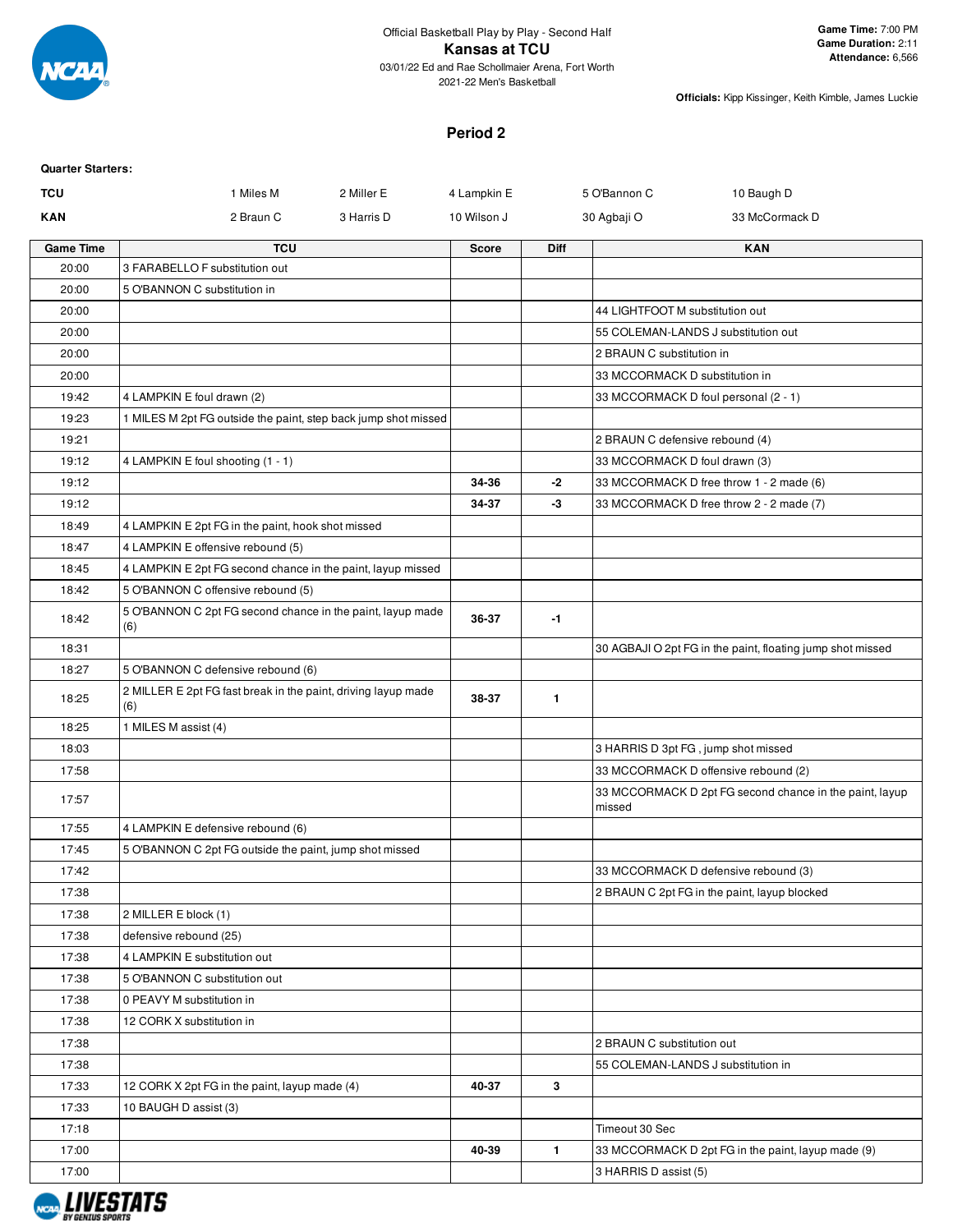

| <b>Game Time</b> | <b>TCU</b>                                                           | <b>Score</b> | <b>Diff</b>    | <b>KAN</b>                                                            |
|------------------|----------------------------------------------------------------------|--------------|----------------|-----------------------------------------------------------------------|
| 16:39            | 2 MILLER E 2pt FG in the paint, layup missed                         |              |                |                                                                       |
| 16:36            | 2 MILLER E offensive rebound (2)                                     |              |                |                                                                       |
| 16:36            | 2 MILLER E 2pt FG second chance in the paint, layup missed           |              |                |                                                                       |
| 16:35            | 2 MILLER E offensive rebound (3)                                     |              |                |                                                                       |
| 16:35            | 2 MILLER E 2pt FG second chance in the paint, layup made (8)         | 42-39        | 3              |                                                                       |
| 16:35            | 2 MILLER E foul drawn (1)                                            |              |                | 10 WILSON J foul shooting (2 - 2)                                     |
| 16:35            | 10 BAUGH D substitution out                                          |              |                |                                                                       |
| 16:35            | 12 CORK X substitution out                                           |              |                |                                                                       |
| 16:35            | 3 FARABELLO F substitution in                                        |              |                |                                                                       |
| 16:35            | 4 LAMPKIN E substitution in                                          |              |                |                                                                       |
| 16:35            | 2 MILLER E free throw 1 - 1 made (9)                                 | 43-39        | $\overline{4}$ |                                                                       |
| 16:16            |                                                                      |              |                | 33 MCCORMACK D 2pt FG in the paint, layup missed                      |
| 16:12            |                                                                      |              |                | 10 WILSON J offensive rebound (6)                                     |
| 16:12            |                                                                      | 43-41        | $\overline{2}$ | 10 WILSON J 2pt FG second chance in the paint, layup made<br>(11)     |
| 15:56            | 1 MILES M 2pt FG outside the paint, jump shot missed                 |              |                |                                                                       |
| 15:52            | 4 LAMPKIN E offensive rebound (7)                                    |              |                |                                                                       |
| 15:51            | 3 FARABELLO F 3pt FG second chance, jump shot missed                 |              |                |                                                                       |
| 15:46            |                                                                      |              |                | 30 AGBAJI O defensive rebound (3)                                     |
| 15:42            |                                                                      |              |                | 55 COLEMAN-LANDS J 2pt FG outside the paint, jump shot<br>missed      |
| 15:37            | 1 MILES M defensive rebound (1)                                      |              |                |                                                                       |
| 15:34            | 0 PEAVY M 2pt FG fast break outside the paint, jump shot made<br>(6) | 45-41        | 4              |                                                                       |
| 15:34            | 1 MILES M assist (5)                                                 |              |                |                                                                       |
| 15:09            |                                                                      |              |                | 10 WILSON J 2pt FG outside the paint, jump shot blocked               |
| 15:09            | 2 MILLER E block (2)                                                 |              |                |                                                                       |
| 15:06            |                                                                      |              |                | 33 MCCORMACK D offensive rebound (4)                                  |
| 15:03            |                                                                      |              |                | 33 MCCORMACK D 2pt FG second chance in the paint, hook<br>shot missed |
| 15:00            |                                                                      |              |                | 30 AGBAJI O offensive rebound (4)                                     |
| 14:54            |                                                                      |              |                | 30 AGBAJI O 3pt FG second chance, jump shot missed                    |
| 14:50            | 3 FARABELLO F defensive rebound (2)                                  |              |                |                                                                       |
| 14:50            |                                                                      |              | Timeout media  |                                                                       |
| 14:50            | 2 MILLER E substitution out                                          |              |                |                                                                       |
| 14:50            | 21 COLES J substitution in                                           |              |                |                                                                       |
| 14:50            |                                                                      |              |                | 3 HARRIS D substitution out                                           |
| 14:50            |                                                                      |              |                | 55 COLEMAN-LANDS J substitution out                                   |
| 14:50            |                                                                      |              |                | 1 YESUFU J substitution in                                            |
| 14:50            |                                                                      |              |                | 2 BRAUN C substitution in                                             |
| 14:50            | 1 MILES M foul drawn (3)                                             |              |                | 3 HARRIS D foul shooting (1 - 3)                                      |
| 14:50            | 1 MILES M free throw fast break 1 - 2 made (10)                      | 46-41        | 5              |                                                                       |
| 14:50            | 1 MILES M free throw fast break 2 - 2 missed                         |              |                |                                                                       |
| 14:50            |                                                                      |              |                | 30 AGBAJI O defensive rebound (5)                                     |
| 14:32            | 3 FARABELLO F foul shooting (2 - 2)                                  |              |                | 1 YESUFU J foul drawn (1)                                             |
| 14:32            |                                                                      | 46-42        | 4              | 1 YESUFU J free throw 1 - 2 made (1)                                  |
| 14:32            | 1 MILES M substitution out                                           |              |                |                                                                       |
| 14:32            | 10 BAUGH D substitution in                                           |              |                |                                                                       |
| 14:32            |                                                                      | 46-43        | $\mathbf{3}$   | 1 YESUFU J free throw 2 - 2 made (2)                                  |
| 14:15            | 21 COLES J 2pt FG in the paint, layup made (4)                       | 48-43        | 5              |                                                                       |

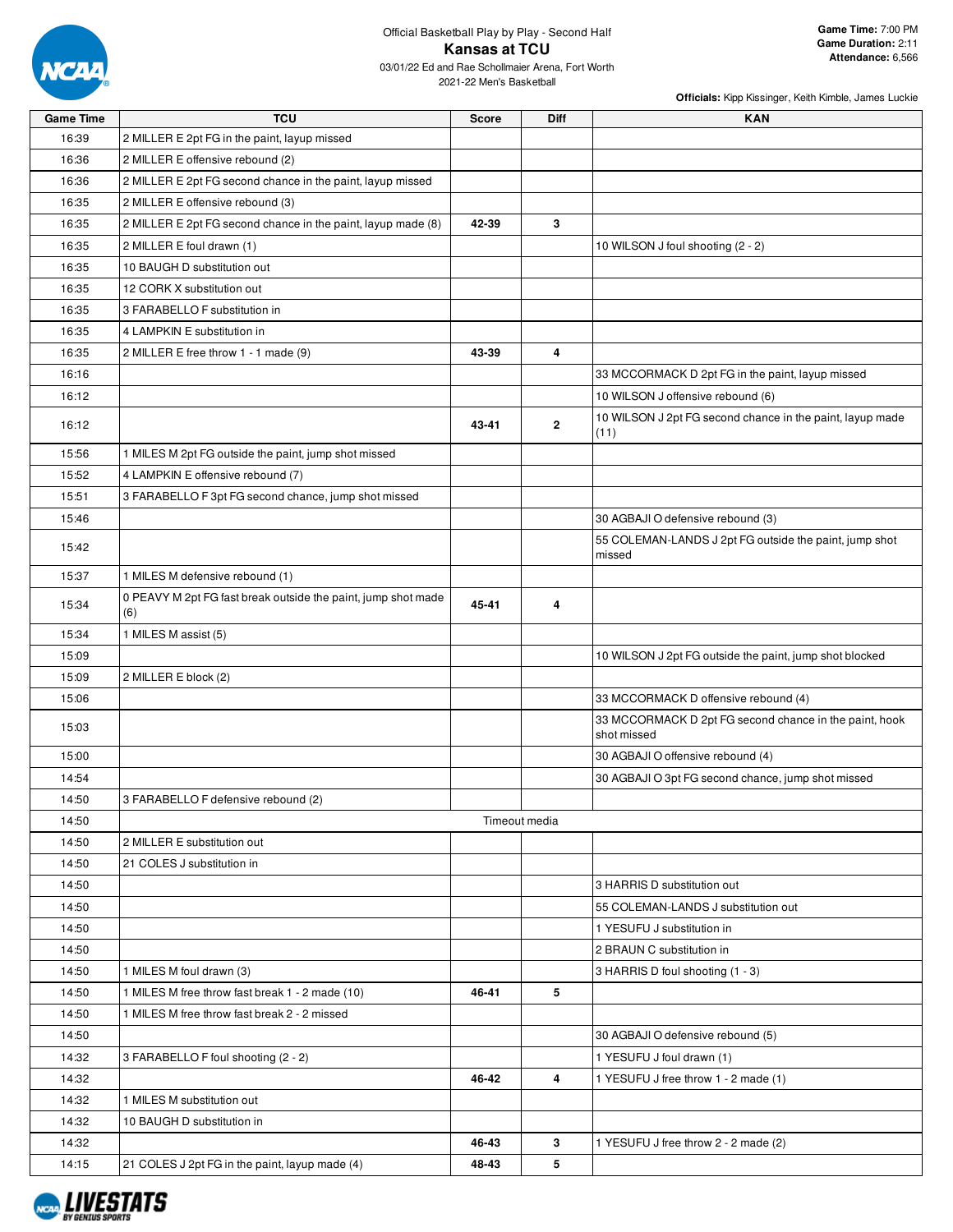

| <b>Game Time</b> | <b>TCU</b>                                                                | <b>Score</b> | Diff           | <b>KAN</b>                                                           |
|------------------|---------------------------------------------------------------------------|--------------|----------------|----------------------------------------------------------------------|
| 14:15            | 10 BAUGH D assist (4)                                                     |              |                |                                                                      |
| 13:52            | 4 LAMPKIN E foul drawn (3)                                                |              |                | 30 AGBAJI O foul offensive (2 - 4)                                   |
| 13:52            |                                                                           |              |                | 30 AGBAJI O turnover offensive (2)                                   |
| 13:52            | 0 PEAVY M substitution out                                                |              |                |                                                                      |
| 13:52            | 5 O'BANNON C substitution in                                              |              |                |                                                                      |
| 13:46            | 5 O'BANNON C 3pt FG from turnover, jump shot missed                       |              |                |                                                                      |
| 13:42            |                                                                           |              |                | 30 AGBAJI O defensive rebound (6)                                    |
| 13:36            | 3 FARABELLO F foul personal (3 - 3)                                       |              |                | 10 WILSON J foul drawn (1)                                           |
| 13:36            | 3 FARABELLO F substitution out                                            |              |                |                                                                      |
| 13:36            | 1 MILES M substitution in                                                 |              |                |                                                                      |
| 13:36            |                                                                           |              |                | 10 WILSON J substitution out                                         |
| 13:36            |                                                                           |              |                | 24 ADAMS, JR. K substitution in                                      |
| 13:29            |                                                                           |              |                | 30 AGBAJI O 2pt FG outside the paint, turnaround jump shot<br>missed |
| 13:25            | 10 BAUGH D defensive rebound (2)                                          |              |                |                                                                      |
| 13:17            | 1 MILES M 2pt FG in the paint, driving layup made (12)                    | 50-43        | $\overline{7}$ |                                                                      |
| 13:17            | 10 BAUGH D assist (5)                                                     |              |                |                                                                      |
| 13:16            |                                                                           |              |                | Timeout 30 Sec                                                       |
| 13:16            |                                                                           |              |                | 33 MCCORMACK D substitution out                                      |
| 13:16            |                                                                           |              |                | 44 LIGHTFOOT M substitution in                                       |
| 13:05            |                                                                           | 50-45        | 5              | 30 AGBAJI O 2pt FG in the paint, layup made (8)                      |
| 13:05            |                                                                           |              |                | 24 ADAMS, JR. K assist (1)                                           |
| 12:45            | 4 LAMPKIN E substitution out                                              |              |                |                                                                      |
| 12:45            | 12 CORK X substitution in                                                 |              |                |                                                                      |
| 12:45            | 21 COLES J substitution out                                               |              |                |                                                                      |
| 12:45            | 2 MILLER E substitution in                                                |              |                |                                                                      |
| 12:31            | 10 BAUGH D 3pt FG, jump shot missed                                       |              |                |                                                                      |
| 12:28            |                                                                           |              |                | 44 LIGHTFOOT M defensive rebound (1)                                 |
| 12:12            |                                                                           | 50-47        | 3              | 1 YESUFU J 2pt FG in the paint, driving layup made (4)               |
| 12:12            |                                                                           |              |                | 44 LIGHTFOOT M assist (1)                                            |
| 12:01            | 5 O'BANNON C 3pt FG, jump shot missed                                     |              |                |                                                                      |
| 11:54            | 12 CORK X offensive rebound (5)                                           |              |                |                                                                      |
| 11:42            | 5 O'BANNON C 3pt FG second chance, jump shot missed                       |              |                |                                                                      |
| 11:38            | 2 MILLER E offensive rebound (4)                                          |              |                |                                                                      |
| 11:32            | 10 BAUGH D 2pt FG second chance in the paint, driving layup<br>made $(4)$ | 52-47        | 5              |                                                                      |
| 11:11            | 12 CORK X foul personal (1 - 4)                                           |              |                | 44 LIGHTFOOT M foul drawn (2)                                        |
| 11:11            |                                                                           |              | Timeout media  |                                                                      |
| 11:11            | 5 O'BANNON C substitution out                                             |              |                |                                                                      |
| 11:11            | 12 CORK X substitution out                                                |              |                |                                                                      |
| 11:11            | 0 PEAVY M substitution in                                                 |              |                |                                                                      |
| 11:11            | 4 LAMPKIN E substitution in                                               |              |                |                                                                      |
| 11:11            |                                                                           |              |                | 44 LIGHTFOOT M substitution out                                      |
| 11:11            |                                                                           |              |                | 33 MCCORMACK D substitution in                                       |
| 11:05            | 1 MILES M steal (1)                                                       |              |                | 33 MCCORMACK D turnover bad pass (1)                                 |
| 10:51            | 2 MILLER E 2pt FG from turnover outside the paint, jump shot<br>missed    |              |                |                                                                      |
| 10:48            | 4 LAMPKIN E offensive rebound (8)                                         |              |                |                                                                      |
| 10:48            |                                                                           |              |                | 33 MCCORMACK D substitution out                                      |
| 10:48            |                                                                           |              |                | 44 LIGHTFOOT M substitution in                                       |
|                  |                                                                           |              |                |                                                                      |

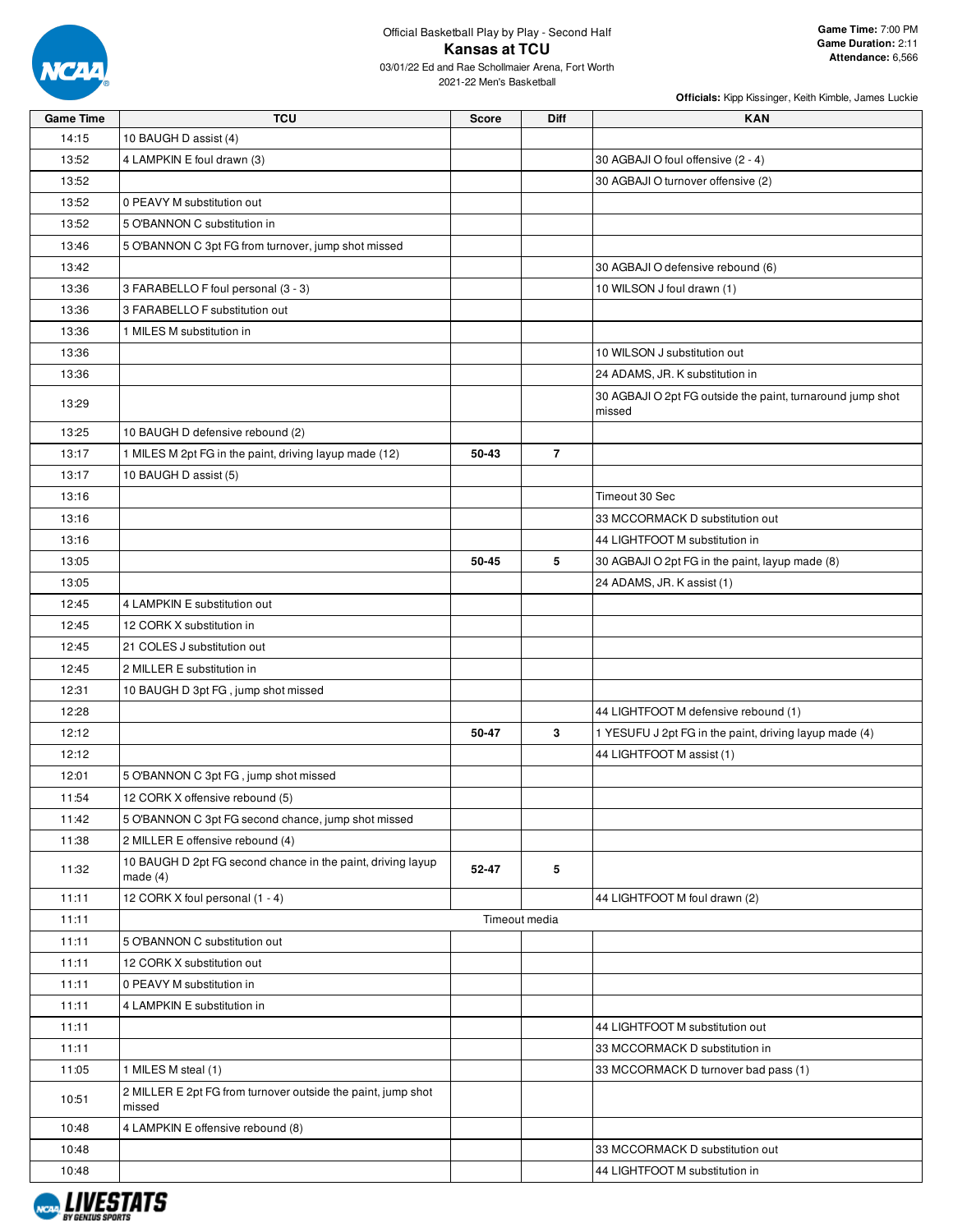

| <b>Game Time</b> | <b>TCU</b>                                                                                    | <b>Score</b> | Diff           | <b>KAN</b>                                                          |
|------------------|-----------------------------------------------------------------------------------------------|--------------|----------------|---------------------------------------------------------------------|
| 10:47            | 10 BAUGH D 2pt FG from turnover second chance outside the<br>paint, floating jump shot missed |              |                |                                                                     |
| 10:43            | 0 PEAVY M offensive rebound (4)                                                               |              |                |                                                                     |
| 10:42            | 0 PEAVY M 2pt FG from turnover second chance in the paint,<br>layup made (8)                  | 54-47        | $\overline{7}$ |                                                                     |
| 10:33            |                                                                                               |              |                | 30 AGBAJI O 3pt FG, jump shot missed                                |
| 10:30            |                                                                                               |              |                | offensive rebound (25)                                              |
| 10:30            | 4 LAMPKIN E substitution out                                                                  |              |                |                                                                     |
| 10:30            | 12 CORK X substitution in                                                                     |              |                |                                                                     |
| 10:30            |                                                                                               |              |                | 1 YESUFU J substitution out                                         |
| 10:30            |                                                                                               |              |                | 11 MARTIN R substitution in                                         |
| 10:22            |                                                                                               |              |                | 30 AGBAJI O turnover bad pass (3)                                   |
| 10:10            | 1 MILES M foul drawn (4)                                                                      |              |                | 44 LIGHTFOOT M foul personal (2 - 5)                                |
| 09:59            | 1 MILES M 2pt FG from turnover in the paint, layup missed                                     |              |                |                                                                     |
| 09:56            |                                                                                               |              |                | 30 AGBAJI O defensive rebound (7)                                   |
| 09:54            | 0 PEAVY M steal (1)                                                                           |              |                | 11 MARTIN R turnover bad pass (1)                                   |
| 09:49            | 1 MILES M 2pt FG from turnover in the paint, layup blocked                                    |              |                |                                                                     |
| 09:49            |                                                                                               |              |                | 30 AGBAJI O block (2)                                               |
| 09:47            | offensive rebound (36)                                                                        |              |                |                                                                     |
| 09:47            |                                                                                               |              |                | 44 LIGHTFOOT M substitution out                                     |
| 09:47            |                                                                                               |              |                | 21 CLEMENCE Z substitution in                                       |
| 09:47            | 12 CORK X substitution out                                                                    |              |                |                                                                     |
| 09:47            | 4 LAMPKIN E substitution in                                                                   |              |                |                                                                     |
| 09:39            | 4 LAMPKIN E substitution out                                                                  |              |                |                                                                     |
| 09:39            | 12 CORK X substitution in                                                                     |              |                |                                                                     |
| 09:31            | 10 BAUGH D 2pt FG from turnover second chance in the paint,<br>layup blocked                  |              |                |                                                                     |
| 09:31            |                                                                                               |              |                | 21 CLEMENCE Z block (1)                                             |
| 09:27            | 10 BAUGH D offensive rebound (3)                                                              |              |                |                                                                     |
| 09:23            | 10 BAUGH D 2pt FG from turnover second chance outside the<br>paint, jump shot missed          |              |                |                                                                     |
| 09:21            |                                                                                               |              |                | 21 CLEMENCE Z defensive rebound (1)                                 |
| 09:21            | 12 CORK X foul loose ball (2 - 5)                                                             |              |                | 21 CLEMENCE Z foul drawn (1)                                        |
| 09:21            | 10 BAUGH D substitution out                                                                   |              |                |                                                                     |
| 09:21            | 3 FARABELLO F substitution in                                                                 |              |                |                                                                     |
| 09:21            |                                                                                               |              |                | 21 CLEMENCE Z substitution out                                      |
| 09:21            |                                                                                               |              |                | 10 WILSON J substitution in                                         |
| 09:02            |                                                                                               | 54-49        | 5              | 11 MARTIN R 2pt FG outside the paint, pull up jump shot made<br>(2) |
| 08:32            | 1 MILES M 2pt FG outside the paint, turnaround jump shot made<br>(14)                         | 56-49        | $\overline{7}$ |                                                                     |
| 08:07            |                                                                                               |              |                | 10 WILSON J 3pt FG, jump shot missed                                |
| 08:03            | 3 FARABELLO F defensive rebound (3)                                                           |              |                |                                                                     |
| 07:44            | 1 MILES M 3pt FG, pull up jump shot made (17)                                                 | 59-49        | 10             |                                                                     |
| 07:18            |                                                                                               |              |                | 24 ADAMS, JR. K 2pt FG in the paint, jump shot missed               |
| 07:14            | 2 MILLER E defensive rebound (5)                                                              |              |                |                                                                     |
| 07:09            | 12 CORK X 2pt FG fast break in the paint, dunk, made (6)                                      | 61-49        | 12             |                                                                     |
| 07:09            | 0 PEAVY M assist (1)                                                                          |              |                |                                                                     |
| 07:09            |                                                                                               |              |                | Timeout 60 Sec                                                      |
| 07:09            | 1 MILES M substitution out                                                                    |              |                |                                                                     |
| 07:09            | 12 CORK X substitution out                                                                    |              |                |                                                                     |

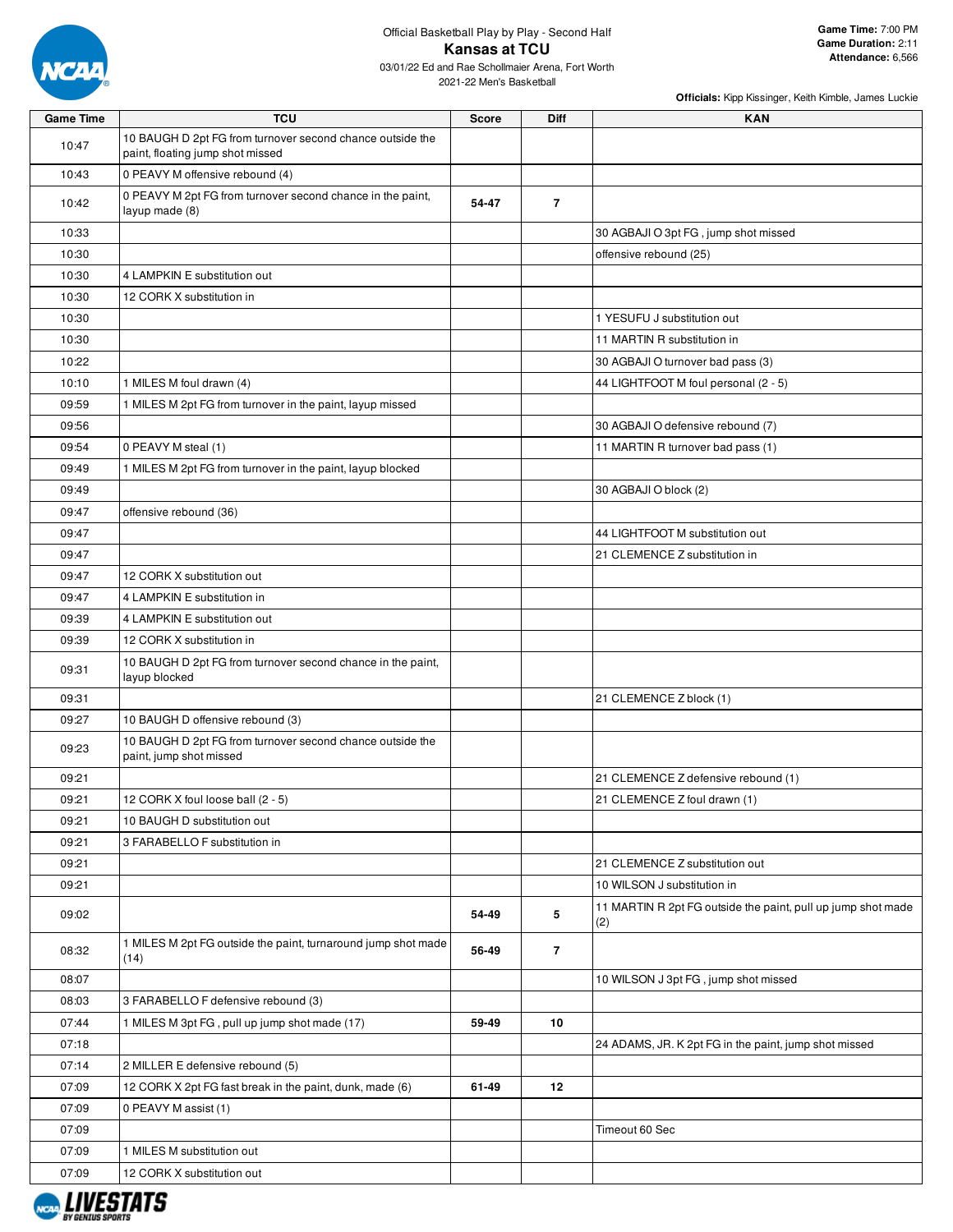

| <b>Game Time</b> | <b>TCU</b>                                                         | Score | <b>Diff</b>   | <b>KAN</b>                                                 |
|------------------|--------------------------------------------------------------------|-------|---------------|------------------------------------------------------------|
| 07:09            | 4 LAMPKIN E substitution in                                        |       |               |                                                            |
| 07:09            | 10 BAUGH D substitution in                                         |       |               |                                                            |
| 07:09            |                                                                    |       |               | 11 MARTIN R substitution out                               |
| 07:09            |                                                                    |       |               | 24 ADAMS, JR. K substitution out                           |
| 07:09            |                                                                    |       |               | 3 HARRIS D substitution in                                 |
| 07:09            |                                                                    |       |               | 33 MCCORMACK D substitution in                             |
| 06:58            |                                                                    |       |               | 30 AGBAJI O 2pt FG in the paint, floating jump shot missed |
| 06:55            |                                                                    |       |               | 33 MCCORMACK D offensive rebound (5)                       |
| 06:51            |                                                                    |       |               | 30 AGBAJI O 3pt FG second chance, jump shot missed         |
| 06:47            | 2 MILLER E defensive rebound (6)                                   |       |               |                                                            |
| 06:17            | 0 PEAVY M 2pt FG outside the paint, jump shot missed               |       |               |                                                            |
| 06:17            | offensive dead ball rebound (1)                                    |       |               |                                                            |
| 06:17            | turnover shot clock (5)                                            |       |               |                                                            |
| 06:17            | 0 PEAVY M substitution out                                         |       |               |                                                            |
| 06:17            | 3 FARABELLO F substitution out                                     |       |               |                                                            |
| 06:17            | 1 MILES M substitution in                                          |       |               |                                                            |
| 06:17            | 5 O'BANNON C substitution in                                       |       |               |                                                            |
| 06:01            |                                                                    |       |               | 2 BRAUN C 2pt FG from turnover in the paint, layup blocked |
| 06:01            | 4 LAMPKIN E block (1)                                              |       |               |                                                            |
| 05:58            |                                                                    |       |               | 33 MCCORMACK D offensive rebound (6)                       |
| 05:56            | 4 LAMPKIN E foul shooting (2 - 6)                                  |       |               | 33 MCCORMACK D foul drawn (4)                              |
| 05:56            |                                                                    | 61-50 | 11            | 33 MCCORMACK D free throw 1 - 2 made (10)                  |
| 05:56            |                                                                    | 61-51 | 10            | 33 MCCORMACK D free throw 2 - 2 made (11)                  |
|                  | 5 O'BANNON C 2pt FG outside the paint, pull up jump shot           |       |               |                                                            |
| 05:22            | missed                                                             |       |               |                                                            |
| 05:19            |                                                                    |       |               | 2 BRAUN C defensive rebound (5)                            |
| 05:08            |                                                                    |       |               | 33 MCCORMACK D 2pt FG in the paint, hook shot missed       |
| 05:06            |                                                                    |       |               | 33 MCCORMACK D offensive rebound (7)                       |
| 05:01            | 4 LAMPKIN E foul personal (3 - 7)                                  |       |               | 10 WILSON J foul drawn (2)                                 |
| 05:01            | 10 BAUGH D substitution out                                        |       |               |                                                            |
| 05:01            | 3 FARABELLO F substitution in                                      |       |               |                                                            |
| 05:01            |                                                                    |       |               | 10 WILSON J 1&1 free throw 1 missed                        |
| 04:59            | 4 LAMPKIN E defensive rebound (9)                                  |       |               |                                                            |
| 04:39            | 2 MILLER E 2pt FG in the paint, layup made (11)                    | 63-51 | 12            |                                                            |
| 04:39            | 4 LAMPKIN E assist (1)                                             |       |               |                                                            |
| 04:22            |                                                                    | 63-53 | 10            | 10 WILSON J 2pt FG in the paint, hook shot made (13)       |
| 03:53            | 1 MILES M 2pt FG outside the paint, turnaround jump shot<br>missed |       |               |                                                            |
| 03:51            |                                                                    |       |               | 33 MCCORMACK D defensive rebound (8)                       |
| 03:51            | 4 LAMPKIN E foul loose ball (4 - 8)                                |       |               | 33 MCCORMACK D foul drawn (5)                              |
| 03:51            |                                                                    |       | Timeout media |                                                            |
| 03:51            | 2 MILLER E substitution out                                        |       |               |                                                            |
| 03:51            | 3 FARABELLO F substitution out                                     |       |               |                                                            |
| 03:51            | 4 LAMPKIN E substitution out                                       |       |               |                                                            |
| 03:51            | 0 PEAVY M substitution in                                          |       |               |                                                            |
| 03:51            | 10 BAUGH D substitution in                                         |       |               |                                                            |
| 03:51            | 12 CORK X substitution in                                          |       |               |                                                            |
| 03:51            |                                                                    |       |               | 33 MCCORMACK D 1&1 free throw 1 missed                     |
| 03:48            | 0 PEAVY M defensive rebound (5)                                    |       |               |                                                            |
| 03:36            | 12 CORK X 2pt FG in the paint, layup missed                        |       |               |                                                            |
| I IIIFATATA      |                                                                    |       |               |                                                            |

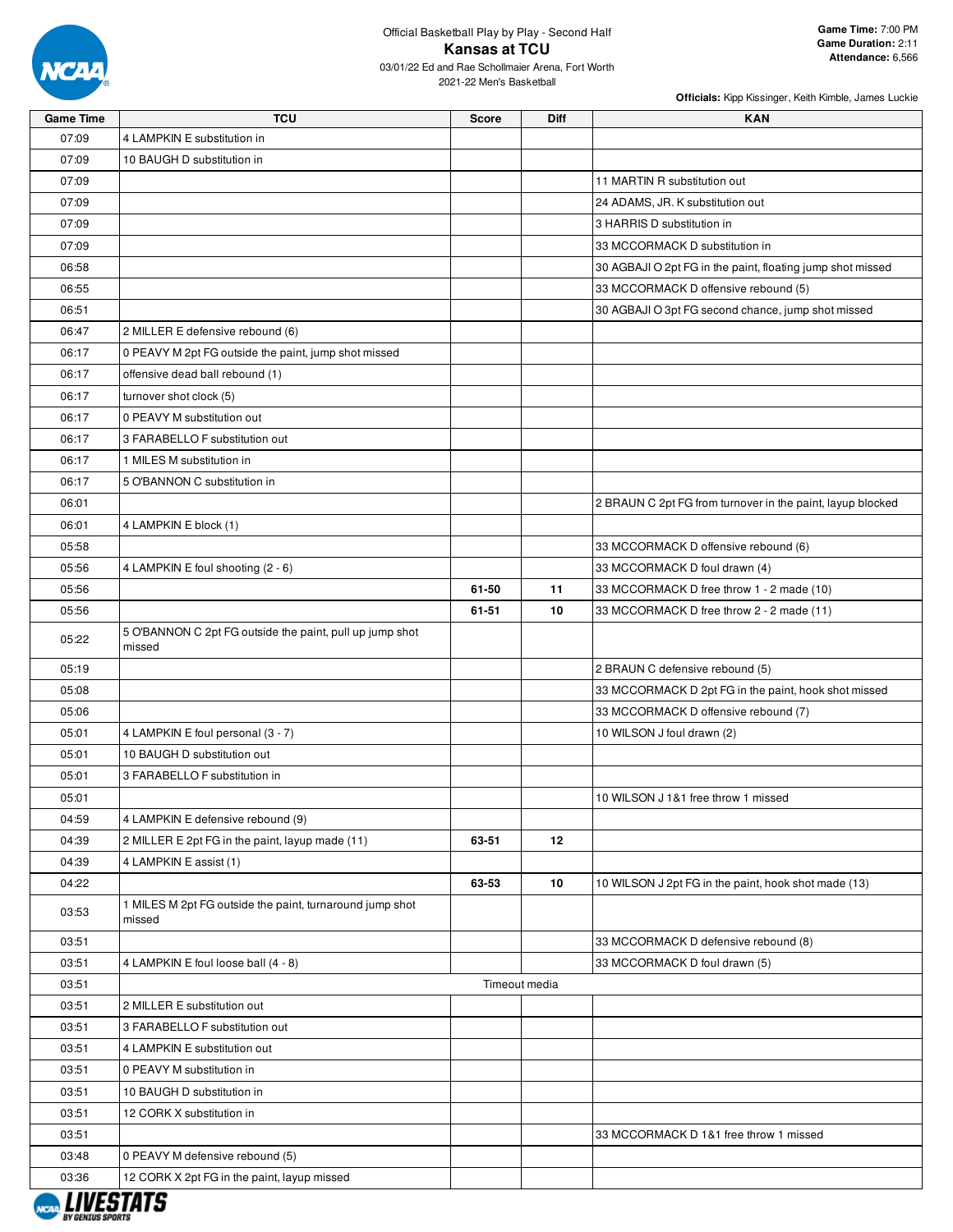

| 03:34<br>10 WILSON J defensive rebound (7)<br>$\overline{7}$<br>03:21<br>63-56<br>30 AGBAJI O 3pt FG, jump shot made (11)<br>03:21<br>3 HARRIS D assist (6)<br>02:46<br>0 PEAVY M turnover travel (1)<br>02:46<br>5 O'BANNON C substitution out<br>02:46<br>2 MILLER E substitution in<br>02:46<br>3 HARRIS D substitution out<br>02:46<br>33 MCCORMACK D substitution out<br>02:46<br>1 YESUFU J substitution in<br>55 COLEMAN-LANDS J substitution in<br>02:46<br>02:38<br>1 MILES M steal (2)<br>10 WILSON J turnover lost ball (1)<br>02:14<br>1 MILES M foul drawn (5)<br>1 YESUFU J foul personal (1 - 6)<br>1 MILES M 2pt FG from turnover outside the paint, step back<br>9<br>02:02<br>65-56<br>jump shot made (19)<br>Timeout 30 Sec<br>02:00<br>6<br>01:50<br>65-59<br>55 COLEMAN-LANDS J 3pt FG, jump shot made (6)<br>01:50<br>2 BRAUN C assist (1)<br>8<br>01:38<br>12 CORK X 2pt FG fast break in the paint, dunk, made (8)<br>67-59<br>01:38<br>1 MILES M assist (6)<br>01:29<br>55 COLEMAN-LANDS J 3pt FG, jump shot missed<br>01:27<br>defensive rebound (43)<br>01:26<br>0 PEAVY M substitution out<br>01:26<br>3 FARABELLO F substitution in<br>01:26<br>55 COLEMAN-LANDS J substitution out<br>01:26<br>3 HARRIS D substitution in<br>01:26<br>10 WILSON J substitution out<br>01:26<br>11 MARTIN R substitution in<br>01:24<br>1 MILES M turnover travel (2)<br>01:24<br>3 FARABELLO F substitution out<br>01:24<br>0 PEAVY M substitution in<br>2 BRAUN C 2pt FG from turnover outside the paint, jump shot<br>01:14<br>missed<br>0 PEAVY M defensive rebound (6)<br>01:11<br>01:12<br>0 PEAVY M foul drawn (1)<br>30 AGBAJI O foul personal (3 - 7)<br>01:12<br>0 PEAVY M 1&1 free throw 1 missed<br>01:11<br>1 YESUFU J defensive rebound (1)<br>5<br>01:05<br>67-62<br>2 BRAUN C 3pt FG fast break, jump shot made (10)<br>01:05<br>3 HARRIS D assist (7)<br>00:51<br>10 BAUGH D foul drawn (1)<br>30 AGBAJI O foul personal (4 - 8)<br>00:51<br>10 BAUGH D 1&1 free throw 1 made (5)<br>68-62<br>6<br>00:51<br>10 BAUGH D 1&1 free throw 2 missed<br>00:50<br>30 AGBAJI O defensive rebound (8)<br>00:47<br>0 PEAVY M foul personal (1 - 9)<br>30 AGBAJI O foul drawn (1)<br>00:47<br>0 PEAVY M substitution out<br>00:47<br>3 FARABELLO F substitution in<br>5<br>00:47<br>68-63<br>30 AGBAJI O 1&1 free throw 1 made (12)<br>00:47<br>11 MARTIN R substitution out<br>24 ADAMS, JR. K substitution in<br>00:47<br>$\overline{4}$<br>00:47<br>68-64<br>30 AGBAJI O 1&1 free throw 2 made (13) | <b>Game Time</b> | <b>TCU</b>     | <b>Score</b> | <b>Diff</b> | <b>KAN</b> |
|---------------------------------------------------------------------------------------------------------------------------------------------------------------------------------------------------------------------------------------------------------------------------------------------------------------------------------------------------------------------------------------------------------------------------------------------------------------------------------------------------------------------------------------------------------------------------------------------------------------------------------------------------------------------------------------------------------------------------------------------------------------------------------------------------------------------------------------------------------------------------------------------------------------------------------------------------------------------------------------------------------------------------------------------------------------------------------------------------------------------------------------------------------------------------------------------------------------------------------------------------------------------------------------------------------------------------------------------------------------------------------------------------------------------------------------------------------------------------------------------------------------------------------------------------------------------------------------------------------------------------------------------------------------------------------------------------------------------------------------------------------------------------------------------------------------------------------------------------------------------------------------------------------------------------------------------------------------------------------------------------------------------------------------------------------------------------------------------------------------------------------------------------------------------------------------------------------------------------------------------------------------------------------------------------------------------------------------------------------------------------------------------------------------------------------------------------------------------------------------------------------------------------|------------------|----------------|--------------|-------------|------------|
|                                                                                                                                                                                                                                                                                                                                                                                                                                                                                                                                                                                                                                                                                                                                                                                                                                                                                                                                                                                                                                                                                                                                                                                                                                                                                                                                                                                                                                                                                                                                                                                                                                                                                                                                                                                                                                                                                                                                                                                                                                                                                                                                                                                                                                                                                                                                                                                                                                                                                                                           |                  |                |              |             |            |
|                                                                                                                                                                                                                                                                                                                                                                                                                                                                                                                                                                                                                                                                                                                                                                                                                                                                                                                                                                                                                                                                                                                                                                                                                                                                                                                                                                                                                                                                                                                                                                                                                                                                                                                                                                                                                                                                                                                                                                                                                                                                                                                                                                                                                                                                                                                                                                                                                                                                                                                           |                  |                |              |             |            |
|                                                                                                                                                                                                                                                                                                                                                                                                                                                                                                                                                                                                                                                                                                                                                                                                                                                                                                                                                                                                                                                                                                                                                                                                                                                                                                                                                                                                                                                                                                                                                                                                                                                                                                                                                                                                                                                                                                                                                                                                                                                                                                                                                                                                                                                                                                                                                                                                                                                                                                                           |                  |                |              |             |            |
|                                                                                                                                                                                                                                                                                                                                                                                                                                                                                                                                                                                                                                                                                                                                                                                                                                                                                                                                                                                                                                                                                                                                                                                                                                                                                                                                                                                                                                                                                                                                                                                                                                                                                                                                                                                                                                                                                                                                                                                                                                                                                                                                                                                                                                                                                                                                                                                                                                                                                                                           |                  |                |              |             |            |
|                                                                                                                                                                                                                                                                                                                                                                                                                                                                                                                                                                                                                                                                                                                                                                                                                                                                                                                                                                                                                                                                                                                                                                                                                                                                                                                                                                                                                                                                                                                                                                                                                                                                                                                                                                                                                                                                                                                                                                                                                                                                                                                                                                                                                                                                                                                                                                                                                                                                                                                           |                  |                |              |             |            |
|                                                                                                                                                                                                                                                                                                                                                                                                                                                                                                                                                                                                                                                                                                                                                                                                                                                                                                                                                                                                                                                                                                                                                                                                                                                                                                                                                                                                                                                                                                                                                                                                                                                                                                                                                                                                                                                                                                                                                                                                                                                                                                                                                                                                                                                                                                                                                                                                                                                                                                                           |                  |                |              |             |            |
|                                                                                                                                                                                                                                                                                                                                                                                                                                                                                                                                                                                                                                                                                                                                                                                                                                                                                                                                                                                                                                                                                                                                                                                                                                                                                                                                                                                                                                                                                                                                                                                                                                                                                                                                                                                                                                                                                                                                                                                                                                                                                                                                                                                                                                                                                                                                                                                                                                                                                                                           |                  |                |              |             |            |
|                                                                                                                                                                                                                                                                                                                                                                                                                                                                                                                                                                                                                                                                                                                                                                                                                                                                                                                                                                                                                                                                                                                                                                                                                                                                                                                                                                                                                                                                                                                                                                                                                                                                                                                                                                                                                                                                                                                                                                                                                                                                                                                                                                                                                                                                                                                                                                                                                                                                                                                           |                  |                |              |             |            |
|                                                                                                                                                                                                                                                                                                                                                                                                                                                                                                                                                                                                                                                                                                                                                                                                                                                                                                                                                                                                                                                                                                                                                                                                                                                                                                                                                                                                                                                                                                                                                                                                                                                                                                                                                                                                                                                                                                                                                                                                                                                                                                                                                                                                                                                                                                                                                                                                                                                                                                                           |                  |                |              |             |            |
|                                                                                                                                                                                                                                                                                                                                                                                                                                                                                                                                                                                                                                                                                                                                                                                                                                                                                                                                                                                                                                                                                                                                                                                                                                                                                                                                                                                                                                                                                                                                                                                                                                                                                                                                                                                                                                                                                                                                                                                                                                                                                                                                                                                                                                                                                                                                                                                                                                                                                                                           |                  |                |              |             |            |
|                                                                                                                                                                                                                                                                                                                                                                                                                                                                                                                                                                                                                                                                                                                                                                                                                                                                                                                                                                                                                                                                                                                                                                                                                                                                                                                                                                                                                                                                                                                                                                                                                                                                                                                                                                                                                                                                                                                                                                                                                                                                                                                                                                                                                                                                                                                                                                                                                                                                                                                           |                  |                |              |             |            |
|                                                                                                                                                                                                                                                                                                                                                                                                                                                                                                                                                                                                                                                                                                                                                                                                                                                                                                                                                                                                                                                                                                                                                                                                                                                                                                                                                                                                                                                                                                                                                                                                                                                                                                                                                                                                                                                                                                                                                                                                                                                                                                                                                                                                                                                                                                                                                                                                                                                                                                                           |                  |                |              |             |            |
|                                                                                                                                                                                                                                                                                                                                                                                                                                                                                                                                                                                                                                                                                                                                                                                                                                                                                                                                                                                                                                                                                                                                                                                                                                                                                                                                                                                                                                                                                                                                                                                                                                                                                                                                                                                                                                                                                                                                                                                                                                                                                                                                                                                                                                                                                                                                                                                                                                                                                                                           |                  |                |              |             |            |
|                                                                                                                                                                                                                                                                                                                                                                                                                                                                                                                                                                                                                                                                                                                                                                                                                                                                                                                                                                                                                                                                                                                                                                                                                                                                                                                                                                                                                                                                                                                                                                                                                                                                                                                                                                                                                                                                                                                                                                                                                                                                                                                                                                                                                                                                                                                                                                                                                                                                                                                           |                  |                |              |             |            |
|                                                                                                                                                                                                                                                                                                                                                                                                                                                                                                                                                                                                                                                                                                                                                                                                                                                                                                                                                                                                                                                                                                                                                                                                                                                                                                                                                                                                                                                                                                                                                                                                                                                                                                                                                                                                                                                                                                                                                                                                                                                                                                                                                                                                                                                                                                                                                                                                                                                                                                                           |                  |                |              |             |            |
|                                                                                                                                                                                                                                                                                                                                                                                                                                                                                                                                                                                                                                                                                                                                                                                                                                                                                                                                                                                                                                                                                                                                                                                                                                                                                                                                                                                                                                                                                                                                                                                                                                                                                                                                                                                                                                                                                                                                                                                                                                                                                                                                                                                                                                                                                                                                                                                                                                                                                                                           |                  |                |              |             |            |
|                                                                                                                                                                                                                                                                                                                                                                                                                                                                                                                                                                                                                                                                                                                                                                                                                                                                                                                                                                                                                                                                                                                                                                                                                                                                                                                                                                                                                                                                                                                                                                                                                                                                                                                                                                                                                                                                                                                                                                                                                                                                                                                                                                                                                                                                                                                                                                                                                                                                                                                           |                  |                |              |             |            |
|                                                                                                                                                                                                                                                                                                                                                                                                                                                                                                                                                                                                                                                                                                                                                                                                                                                                                                                                                                                                                                                                                                                                                                                                                                                                                                                                                                                                                                                                                                                                                                                                                                                                                                                                                                                                                                                                                                                                                                                                                                                                                                                                                                                                                                                                                                                                                                                                                                                                                                                           |                  |                |              |             |            |
|                                                                                                                                                                                                                                                                                                                                                                                                                                                                                                                                                                                                                                                                                                                                                                                                                                                                                                                                                                                                                                                                                                                                                                                                                                                                                                                                                                                                                                                                                                                                                                                                                                                                                                                                                                                                                                                                                                                                                                                                                                                                                                                                                                                                                                                                                                                                                                                                                                                                                                                           |                  |                |              |             |            |
|                                                                                                                                                                                                                                                                                                                                                                                                                                                                                                                                                                                                                                                                                                                                                                                                                                                                                                                                                                                                                                                                                                                                                                                                                                                                                                                                                                                                                                                                                                                                                                                                                                                                                                                                                                                                                                                                                                                                                                                                                                                                                                                                                                                                                                                                                                                                                                                                                                                                                                                           |                  |                |              |             |            |
|                                                                                                                                                                                                                                                                                                                                                                                                                                                                                                                                                                                                                                                                                                                                                                                                                                                                                                                                                                                                                                                                                                                                                                                                                                                                                                                                                                                                                                                                                                                                                                                                                                                                                                                                                                                                                                                                                                                                                                                                                                                                                                                                                                                                                                                                                                                                                                                                                                                                                                                           |                  |                |              |             |            |
|                                                                                                                                                                                                                                                                                                                                                                                                                                                                                                                                                                                                                                                                                                                                                                                                                                                                                                                                                                                                                                                                                                                                                                                                                                                                                                                                                                                                                                                                                                                                                                                                                                                                                                                                                                                                                                                                                                                                                                                                                                                                                                                                                                                                                                                                                                                                                                                                                                                                                                                           |                  |                |              |             |            |
|                                                                                                                                                                                                                                                                                                                                                                                                                                                                                                                                                                                                                                                                                                                                                                                                                                                                                                                                                                                                                                                                                                                                                                                                                                                                                                                                                                                                                                                                                                                                                                                                                                                                                                                                                                                                                                                                                                                                                                                                                                                                                                                                                                                                                                                                                                                                                                                                                                                                                                                           |                  |                |              |             |            |
|                                                                                                                                                                                                                                                                                                                                                                                                                                                                                                                                                                                                                                                                                                                                                                                                                                                                                                                                                                                                                                                                                                                                                                                                                                                                                                                                                                                                                                                                                                                                                                                                                                                                                                                                                                                                                                                                                                                                                                                                                                                                                                                                                                                                                                                                                                                                                                                                                                                                                                                           |                  |                |              |             |            |
|                                                                                                                                                                                                                                                                                                                                                                                                                                                                                                                                                                                                                                                                                                                                                                                                                                                                                                                                                                                                                                                                                                                                                                                                                                                                                                                                                                                                                                                                                                                                                                                                                                                                                                                                                                                                                                                                                                                                                                                                                                                                                                                                                                                                                                                                                                                                                                                                                                                                                                                           |                  |                |              |             |            |
|                                                                                                                                                                                                                                                                                                                                                                                                                                                                                                                                                                                                                                                                                                                                                                                                                                                                                                                                                                                                                                                                                                                                                                                                                                                                                                                                                                                                                                                                                                                                                                                                                                                                                                                                                                                                                                                                                                                                                                                                                                                                                                                                                                                                                                                                                                                                                                                                                                                                                                                           |                  |                |              |             |            |
|                                                                                                                                                                                                                                                                                                                                                                                                                                                                                                                                                                                                                                                                                                                                                                                                                                                                                                                                                                                                                                                                                                                                                                                                                                                                                                                                                                                                                                                                                                                                                                                                                                                                                                                                                                                                                                                                                                                                                                                                                                                                                                                                                                                                                                                                                                                                                                                                                                                                                                                           |                  |                |              |             |            |
|                                                                                                                                                                                                                                                                                                                                                                                                                                                                                                                                                                                                                                                                                                                                                                                                                                                                                                                                                                                                                                                                                                                                                                                                                                                                                                                                                                                                                                                                                                                                                                                                                                                                                                                                                                                                                                                                                                                                                                                                                                                                                                                                                                                                                                                                                                                                                                                                                                                                                                                           |                  |                |              |             |            |
|                                                                                                                                                                                                                                                                                                                                                                                                                                                                                                                                                                                                                                                                                                                                                                                                                                                                                                                                                                                                                                                                                                                                                                                                                                                                                                                                                                                                                                                                                                                                                                                                                                                                                                                                                                                                                                                                                                                                                                                                                                                                                                                                                                                                                                                                                                                                                                                                                                                                                                                           |                  |                |              |             |            |
|                                                                                                                                                                                                                                                                                                                                                                                                                                                                                                                                                                                                                                                                                                                                                                                                                                                                                                                                                                                                                                                                                                                                                                                                                                                                                                                                                                                                                                                                                                                                                                                                                                                                                                                                                                                                                                                                                                                                                                                                                                                                                                                                                                                                                                                                                                                                                                                                                                                                                                                           |                  |                |              |             |            |
|                                                                                                                                                                                                                                                                                                                                                                                                                                                                                                                                                                                                                                                                                                                                                                                                                                                                                                                                                                                                                                                                                                                                                                                                                                                                                                                                                                                                                                                                                                                                                                                                                                                                                                                                                                                                                                                                                                                                                                                                                                                                                                                                                                                                                                                                                                                                                                                                                                                                                                                           |                  |                |              |             |            |
|                                                                                                                                                                                                                                                                                                                                                                                                                                                                                                                                                                                                                                                                                                                                                                                                                                                                                                                                                                                                                                                                                                                                                                                                                                                                                                                                                                                                                                                                                                                                                                                                                                                                                                                                                                                                                                                                                                                                                                                                                                                                                                                                                                                                                                                                                                                                                                                                                                                                                                                           |                  |                |              |             |            |
|                                                                                                                                                                                                                                                                                                                                                                                                                                                                                                                                                                                                                                                                                                                                                                                                                                                                                                                                                                                                                                                                                                                                                                                                                                                                                                                                                                                                                                                                                                                                                                                                                                                                                                                                                                                                                                                                                                                                                                                                                                                                                                                                                                                                                                                                                                                                                                                                                                                                                                                           |                  |                |              |             |            |
|                                                                                                                                                                                                                                                                                                                                                                                                                                                                                                                                                                                                                                                                                                                                                                                                                                                                                                                                                                                                                                                                                                                                                                                                                                                                                                                                                                                                                                                                                                                                                                                                                                                                                                                                                                                                                                                                                                                                                                                                                                                                                                                                                                                                                                                                                                                                                                                                                                                                                                                           |                  |                |              |             |            |
|                                                                                                                                                                                                                                                                                                                                                                                                                                                                                                                                                                                                                                                                                                                                                                                                                                                                                                                                                                                                                                                                                                                                                                                                                                                                                                                                                                                                                                                                                                                                                                                                                                                                                                                                                                                                                                                                                                                                                                                                                                                                                                                                                                                                                                                                                                                                                                                                                                                                                                                           |                  |                |              |             |            |
|                                                                                                                                                                                                                                                                                                                                                                                                                                                                                                                                                                                                                                                                                                                                                                                                                                                                                                                                                                                                                                                                                                                                                                                                                                                                                                                                                                                                                                                                                                                                                                                                                                                                                                                                                                                                                                                                                                                                                                                                                                                                                                                                                                                                                                                                                                                                                                                                                                                                                                                           |                  |                |              |             |            |
|                                                                                                                                                                                                                                                                                                                                                                                                                                                                                                                                                                                                                                                                                                                                                                                                                                                                                                                                                                                                                                                                                                                                                                                                                                                                                                                                                                                                                                                                                                                                                                                                                                                                                                                                                                                                                                                                                                                                                                                                                                                                                                                                                                                                                                                                                                                                                                                                                                                                                                                           |                  |                |              |             |            |
|                                                                                                                                                                                                                                                                                                                                                                                                                                                                                                                                                                                                                                                                                                                                                                                                                                                                                                                                                                                                                                                                                                                                                                                                                                                                                                                                                                                                                                                                                                                                                                                                                                                                                                                                                                                                                                                                                                                                                                                                                                                                                                                                                                                                                                                                                                                                                                                                                                                                                                                           |                  |                |              |             |            |
|                                                                                                                                                                                                                                                                                                                                                                                                                                                                                                                                                                                                                                                                                                                                                                                                                                                                                                                                                                                                                                                                                                                                                                                                                                                                                                                                                                                                                                                                                                                                                                                                                                                                                                                                                                                                                                                                                                                                                                                                                                                                                                                                                                                                                                                                                                                                                                                                                                                                                                                           |                  |                |              |             |            |
|                                                                                                                                                                                                                                                                                                                                                                                                                                                                                                                                                                                                                                                                                                                                                                                                                                                                                                                                                                                                                                                                                                                                                                                                                                                                                                                                                                                                                                                                                                                                                                                                                                                                                                                                                                                                                                                                                                                                                                                                                                                                                                                                                                                                                                                                                                                                                                                                                                                                                                                           |                  |                |              |             |            |
|                                                                                                                                                                                                                                                                                                                                                                                                                                                                                                                                                                                                                                                                                                                                                                                                                                                                                                                                                                                                                                                                                                                                                                                                                                                                                                                                                                                                                                                                                                                                                                                                                                                                                                                                                                                                                                                                                                                                                                                                                                                                                                                                                                                                                                                                                                                                                                                                                                                                                                                           |                  |                |              |             |            |
|                                                                                                                                                                                                                                                                                                                                                                                                                                                                                                                                                                                                                                                                                                                                                                                                                                                                                                                                                                                                                                                                                                                                                                                                                                                                                                                                                                                                                                                                                                                                                                                                                                                                                                                                                                                                                                                                                                                                                                                                                                                                                                                                                                                                                                                                                                                                                                                                                                                                                                                           |                  |                |              |             |            |
|                                                                                                                                                                                                                                                                                                                                                                                                                                                                                                                                                                                                                                                                                                                                                                                                                                                                                                                                                                                                                                                                                                                                                                                                                                                                                                                                                                                                                                                                                                                                                                                                                                                                                                                                                                                                                                                                                                                                                                                                                                                                                                                                                                                                                                                                                                                                                                                                                                                                                                                           |                  |                |              |             |            |
|                                                                                                                                                                                                                                                                                                                                                                                                                                                                                                                                                                                                                                                                                                                                                                                                                                                                                                                                                                                                                                                                                                                                                                                                                                                                                                                                                                                                                                                                                                                                                                                                                                                                                                                                                                                                                                                                                                                                                                                                                                                                                                                                                                                                                                                                                                                                                                                                                                                                                                                           |                  |                |              |             |            |
|                                                                                                                                                                                                                                                                                                                                                                                                                                                                                                                                                                                                                                                                                                                                                                                                                                                                                                                                                                                                                                                                                                                                                                                                                                                                                                                                                                                                                                                                                                                                                                                                                                                                                                                                                                                                                                                                                                                                                                                                                                                                                                                                                                                                                                                                                                                                                                                                                                                                                                                           |                  |                |              |             |            |
|                                                                                                                                                                                                                                                                                                                                                                                                                                                                                                                                                                                                                                                                                                                                                                                                                                                                                                                                                                                                                                                                                                                                                                                                                                                                                                                                                                                                                                                                                                                                                                                                                                                                                                                                                                                                                                                                                                                                                                                                                                                                                                                                                                                                                                                                                                                                                                                                                                                                                                                           |                  |                |              |             |            |
|                                                                                                                                                                                                                                                                                                                                                                                                                                                                                                                                                                                                                                                                                                                                                                                                                                                                                                                                                                                                                                                                                                                                                                                                                                                                                                                                                                                                                                                                                                                                                                                                                                                                                                                                                                                                                                                                                                                                                                                                                                                                                                                                                                                                                                                                                                                                                                                                                                                                                                                           |                  |                |              |             |            |
|                                                                                                                                                                                                                                                                                                                                                                                                                                                                                                                                                                                                                                                                                                                                                                                                                                                                                                                                                                                                                                                                                                                                                                                                                                                                                                                                                                                                                                                                                                                                                                                                                                                                                                                                                                                                                                                                                                                                                                                                                                                                                                                                                                                                                                                                                                                                                                                                                                                                                                                           | 00:47            | Timeout 30 Sec |              |             |            |

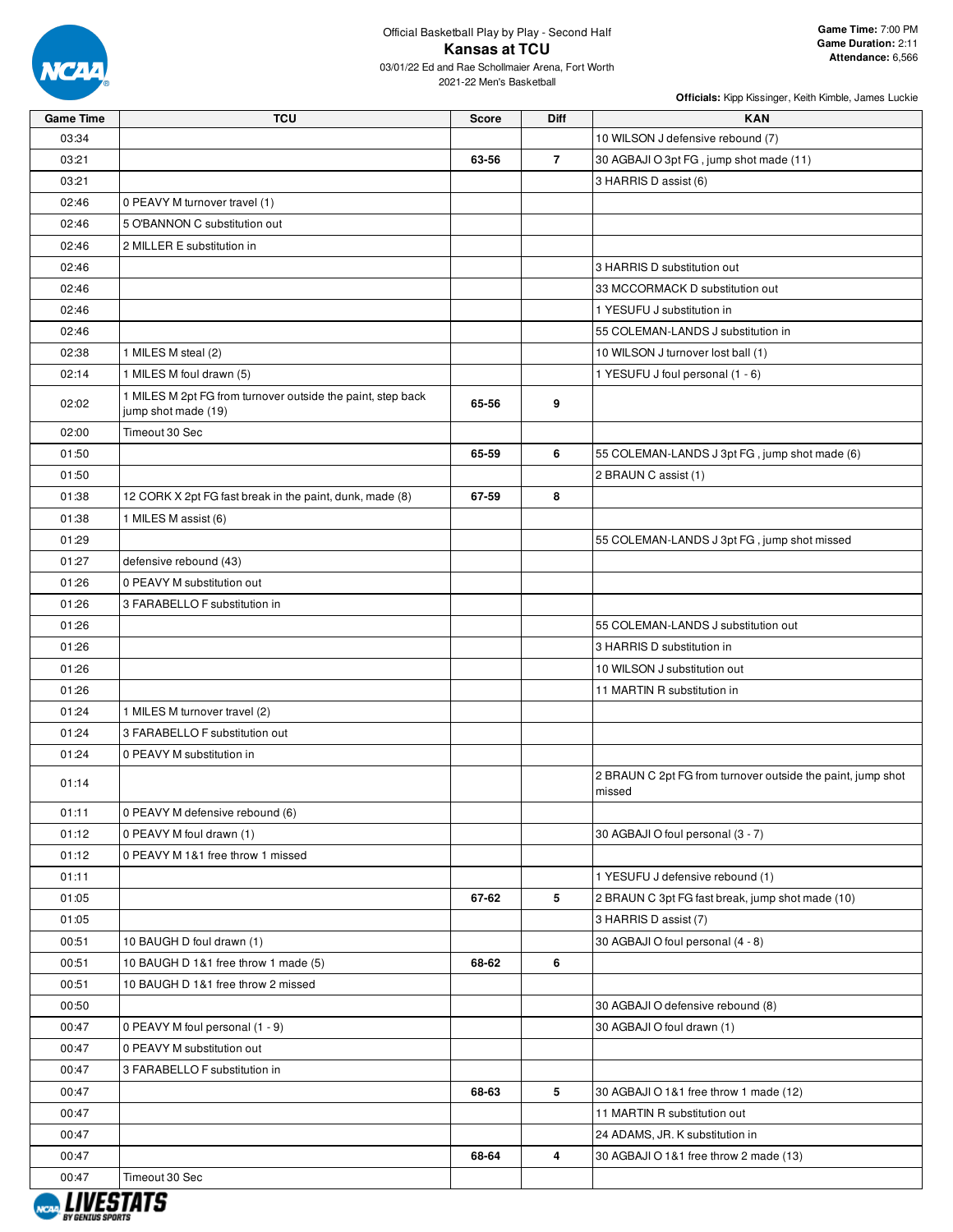

| <b>Game Time</b> | <b>TCU</b>                            | <b>Score</b>         | <b>Diff</b>    | <b>KAN</b>                                   |
|------------------|---------------------------------------|----------------------|----------------|----------------------------------------------|
| 00:46            | 10 BAUGH D foul drawn (2)             |                      |                | 24 ADAMS, JR. K foul personal (1 - 9)        |
| 00:46            | 3 FARABELLO F substitution out        |                      |                |                                              |
| 00:46            | 0 PEAVY M substitution in             |                      |                |                                              |
| 00:46            |                                       |                      |                | 24 ADAMS, JR. K substitution out             |
| 00:46            |                                       |                      |                | 10 WILSON J substitution in                  |
| 00:46            | 10 BAUGH D 1&1 free throw 1 made (6)  | 69-64                | 5              |                                              |
| 00:46            | 10 BAUGH D 1&1 free throw 2 made (7)  | 70-64                | 6              |                                              |
| 00:41            |                                       |                      |                | 30 AGBAJI O 3pt FG, jump shot missed         |
| 00:31            | 3 FARABELLO F defensive rebound (4)   |                      |                |                                              |
| 00:30            | 0 PEAVY M substitution out            |                      |                |                                              |
| 00:30            | 3 FARABELLO F substitution in         |                      |                |                                              |
| 00:29            | 10 BAUGH D foul drawn (3)             |                      |                | 10 WILSON J foul personal (3 - 10)           |
| 00:29            | 10 BAUGH D free throw 1 - 2 made (8)  | 71-64                | $\overline{7}$ |                                              |
| 00:29            | 10 BAUGH D free throw 2 - 2 made (9)  | 72-64                | 8              |                                              |
| 00:29            | 12 CORK X substitution out            |                      |                |                                              |
| 00:29            | 0 PEAVY M substitution in             |                      |                |                                              |
| 00:26            |                                       |                      |                | 2 BRAUN C 2pt FG in the paint, layup blocked |
| 00:26            | 0 PEAVY M block (2)                   |                      |                |                                              |
| 00:19            | 0 PEAVY M defensive rebound (7)       |                      |                |                                              |
| 00:13            | 10 BAUGH D foul drawn (4)             |                      |                | 10 WILSON J foul personal (4 - 11)           |
| 00:13            | 10 BAUGH D free throw 1 - 2 made (10) | 73-64                | 9              |                                              |
| 00:13            | 10 BAUGH D free throw 2 - 2 made (11) | 74-64                | 10             |                                              |
| 00:12            |                                       |                      |                | 1 YESUFU J 3pt FG, jump shot missed          |
| 00:10            | 2 MILLER E defensive rebound (7)      |                      |                |                                              |
|                  |                                       | <b>END OF GAME</b>   |                |                                              |
|                  |                                       | <b>TCU 74-64 KAN</b> |                |                                              |

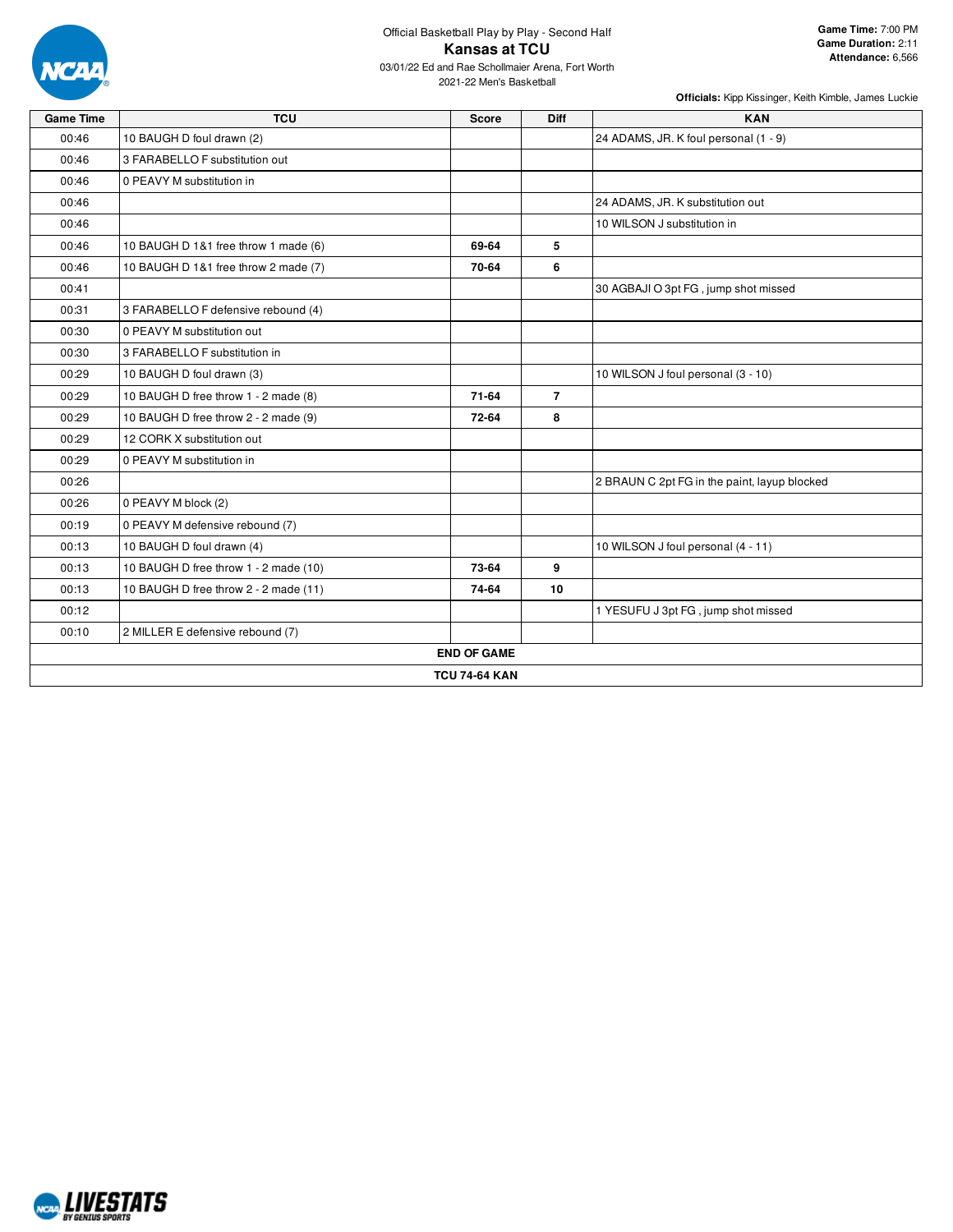

|               |                             |       | FG       | 3P       | FT       |           |               | <b>Rebounds</b> | <b>Fouls</b> |           | <b>TP</b> | <b>AS</b> | TO ST |   |             | <b>Blocks</b> | $+/-$ |
|---------------|-----------------------------|-------|----------|----------|----------|-----------|---------------|-----------------|--------------|-----------|-----------|-----------|-------|---|-------------|---------------|-------|
|               | NO. Name                    | Min   | M-A      | M-A      | M-A      | <b>OR</b> | <b>DR</b>     | <b>TOT</b>      | <b>PF</b>    | <b>FD</b> |           |           |       |   | <b>BS</b>   | <b>BA</b>     |       |
| 10            | F<br>Jalen Wilson           | 15:05 | $2 - 4$  | $0 - 1$  | $0 - 1$  |           |               | 2               | 3            | 2         | 4         | ი         |       | 0 | 0           |               | -13   |
| 33            | F<br>David McCormack        | 11:30 | $1-5$    | $0 - 0$  | $4 - 5$  | 5         | $\mathcal{P}$ | 7               |              | 3         | 6         | 0         |       | 0 | $\mathbf 0$ | $\Omega$      | -3    |
| 2             | <b>Christian Braun</b><br>G | 17:12 | $1-5$    | $1 - 1$  | $0 - 0$  | $\Omega$  | 2             | 2               | 0            | 0         | 3         |           | 0     | 0 | $\Omega$    | 3             | -8    |
| 3             | Dajuan Harris<br>G          | 10:59 | $0 - 1$  | $0 - 1$  | $0 - 0$  | $\Omega$  | $\Omega$      | $\Omega$        |              | 0         | 0         | 3         | 0     | 0 | $\Omega$    | $\Omega$      | $-2$  |
| 30            | Ochai Agbaji<br>G           | 20:00 | $2-9$    | $1-5$    | $2-2$    |           | 5             | 6               | 3            |           | 7         | 0         | 2     | 0 |             | $\Omega$      | $-11$ |
| 55            | Jalen Coleman-Lands         | 04:08 | $1-3$    | $1-2$    | $0 - 0$  | $\Omega$  | $\Omega$      | $\Omega$        | 0            | 0         | 3         | 0         | 0     | 0 | $\Omega$    | $\Omega$      | -4    |
|               | Joseph Yesufu               | 07:06 | $1-2$    | $0 - 1$  | $2-2$    | $\Omega$  |               |                 |              |           | 4         | 0         | 0     | 0 | $\Omega$    | $\Omega$      | -6    |
| 24            | KJ Adams, Jr.               | 06:28 | $0 - 1$  | $0 - 0$  | $0 - 0$  | $\Omega$  | $\Omega$      | $\Omega$        |              | 0         | 0         |           | 0     | 0 | $\Omega$    | $\Omega$      | -6    |
| 44            | Mitch Lightfoot             | 03:06 | 0-0      | $0 - 0$  | $0 - 0$  | 0         |               |                 |              |           | 0         |           | 0     | 0 | $\Omega$    | $\Omega$      | 0     |
| 11            | Remy Martin                 | 04:00 | $1 - 1$  | $0 - 0$  | $0 - 0$  | $\Omega$  | $\Omega$      | $\Omega$        | 0            | 0         | 2         | 0         |       | 0 | $\Omega$    | $\Omega$      | $-2$  |
| 21            | Zach Clemence               | 00:26 | 0-0      | $0-0$    | $0 - 0$  | 0         |               |                 | 0            |           | 0         | 0         | 0     | 0 |             | 0             | 0     |
| Team          |                             |       |          |          |          |           | $\Omega$      |                 |              |           | 0         |           | 0     |   |             |               |       |
| <b>Totals</b> |                             |       | $9 - 31$ | $3 - 11$ | $8 - 10$ | 8         | 13            | 21              | 11           | 9         | 29        | 6         | 5     | 0 | 2           | 4             | $-11$ |

|         | <b>Shooting By Period</b> |       |
|---------|---------------------------|-------|
| ond FG% | $9 - 31$                  | 29.0% |
| 3PT%    | $3 - 11$                  | 27.3% |
| FT%     | $8 - 10$                  | 80%   |
| GM FG%  | $9 - 31$                  | 29.0% |
| 3PT%    | $3 - 11$                  | 27.3% |
| FT%     | $8 - 10$                  | 80.0% |

Dead Ball Rebounds: 0, 0

**Technical Fouls:**:NONE

|               |                       |             | FG      | 3P       | <b>FT</b> |           | <b>Rebounds</b> |                | <b>Fouls</b><br><b>TP</b> |          |                | AS TO ST |              | <b>Blocks</b>  |           | $+/-$     |    |
|---------------|-----------------------|-------------|---------|----------|-----------|-----------|-----------------|----------------|---------------------------|----------|----------------|----------|--------------|----------------|-----------|-----------|----|
|               | NO. Name              | <b>Min</b>  | M-A     | M-A      | M-A       | <b>OR</b> | <b>DR</b>       | <b>TOT</b>     | <b>PF</b>                 | FD.      |                |          |              |                | <b>BS</b> | <b>BA</b> |    |
| 2             | <b>Emanuel Miller</b> | FI<br>16:50 | $3-6$   | $0-0$    | $1 - 1$   | 3         | 3               | 6              | ი                         |          | 7              | 0        | 0            | 0              | 2         | 0         | 13 |
| 5             | Chuck O'Bannon        | 08:34<br>FI | 1-6     | $0 - 3$  | $0 - 0$   |           |                 | $\overline{2}$ | $\Omega$                  | 0        | 2              | 0        | $\Omega$     | 0              | $\Omega$  | $\Omega$  | -3 |
| 4             | Eddie Lampkin         | 10:19       | $0 - 2$ | $0-0$    | $0-0$     | 3         | 2               | 5              | 4                         | 2        | 0              |          | 0            | $\Omega$       |           | O         | 4  |
|               | <b>Mike Miles</b>     | G<br>18:12  | $4 - 9$ | $1 - 1$  | $1 - 2$   | $\Omega$  |                 |                | $\Omega$                  | 3        | 10             | 3        |              | $\overline{2}$ | 0         |           | 10 |
| 10            | Damion Baugh          | 14:35<br>G  | $1-5$   | $0 - 1$  | $7-8$     |           |                 | 2              | 0                         | 4        | 9              | 3        | $\mathbf 0$  | 0              | 0         |           | 5  |
| 0             | Micah Peavy           | 12:27       | $2 - 3$ | $0 - 0$  | $0 - 1$   |           | 3               | $\overline{4}$ |                           |          | 4              |          |              |                |           | $\Omega$  | 11 |
| 12            | Xavier Cork           | 09:11       | $3-4$   | $0-0$    | $0-0$     |           | $\Omega$        |                | 2                         | $\Omega$ | 6              | $\Omega$ | $\mathbf{0}$ | 0              | $\Omega$  | O         | 5  |
| 3             | Francisco Farabello   | 07:47       | $0 - 1$ | $0 - 1$  | $0-0$     | $\Omega$  | 3               | 3              | $\overline{2}$            | $\Omega$ | $\Omega$       | 0        | $\Omega$     | 0              | $\Omega$  | $\Omega$  | 9  |
| 21            | JaKobe Coles          | 02:05       | $1 - 1$ | $0-0$    | $0-0$     | $\Omega$  | $\Omega$        | $\Omega$       | 0                         | $\Omega$ | $\overline{2}$ | 0        | 0            | 0              | 0         | 0         |    |
| Team          |                       |             |         |          |           | 2         | 3               |                |                           | $\Omega$ |                |          |              |                |           |           |    |
| <b>Totals</b> |                       | 15-37       | $1-6$   | $9 - 12$ | 11        | 16        | 27              | 9              | 11                        | 40       | 8              | З        | 3            | 4              | 2         | 11        |    |

|                     | <b>Shooting By Period</b> |       |
|---------------------|---------------------------|-------|
| 2 <sup>nd</sup> FG% | 15-37                     | 40.5% |
| 3PT%                | $1-6$                     | 16.7% |
| FT%                 | $9 - 12$                  | 75%   |
| <b>GMFG%</b>        | 15-37                     | 40.5% |
| 3PT%                | $1-6$                     | 16.7% |
| FT%                 | $9 - 12$                  | 75.0% |

Dead Ball Rebounds: 1, 0

|                         | <b>KAN</b>                        | <b>TCU</b>                         |
|-------------------------|-----------------------------------|------------------------------------|
| <b>Biggest lead</b>     |                                   | $3(2^{nd}19:12)$ 12 $(2^{nd}7:09)$ |
| <b>Best Scoring Run</b> | $5(2^{nd}3:21)$ 7( $2^{nd}7:09$ ) |                                    |
| <b>Lead Changes</b>     |                                   |                                    |
| <b>Times Tied</b>       |                                   |                                    |
| <b>Time with Lead</b>   | 00:58                             | 18:25                              |

| <b>Points from</b>    | <b>KAN TCU</b> |    | <b>Period by</b> |   |
|-----------------------|----------------|----|------------------|---|
| <b>Turnovers</b>      | 2              |    |                  | Ŀ |
| Paint                 | 10             | 22 |                  |   |
| <b>Second Chancel</b> | 4              | 9  | <b>KAN</b>       | З |
| <b>Fast Breaks</b>    | 5              | 11 | <b>TCU</b>       | З |
| <b>Bench</b>          | 9              | 12 |                  |   |

**Technical Fouls:**:NONE

 $\overline{a}$ 

| <b>Period by Period Scoring</b> |     |                 |     |
|---------------------------------|-----|-----------------|-----|
|                                 | 1st | 2 <sub>nd</sub> | TOT |
| KAN                             | 35  | 29              | 64  |
| TCU                             | 34  | 40              | 74  |

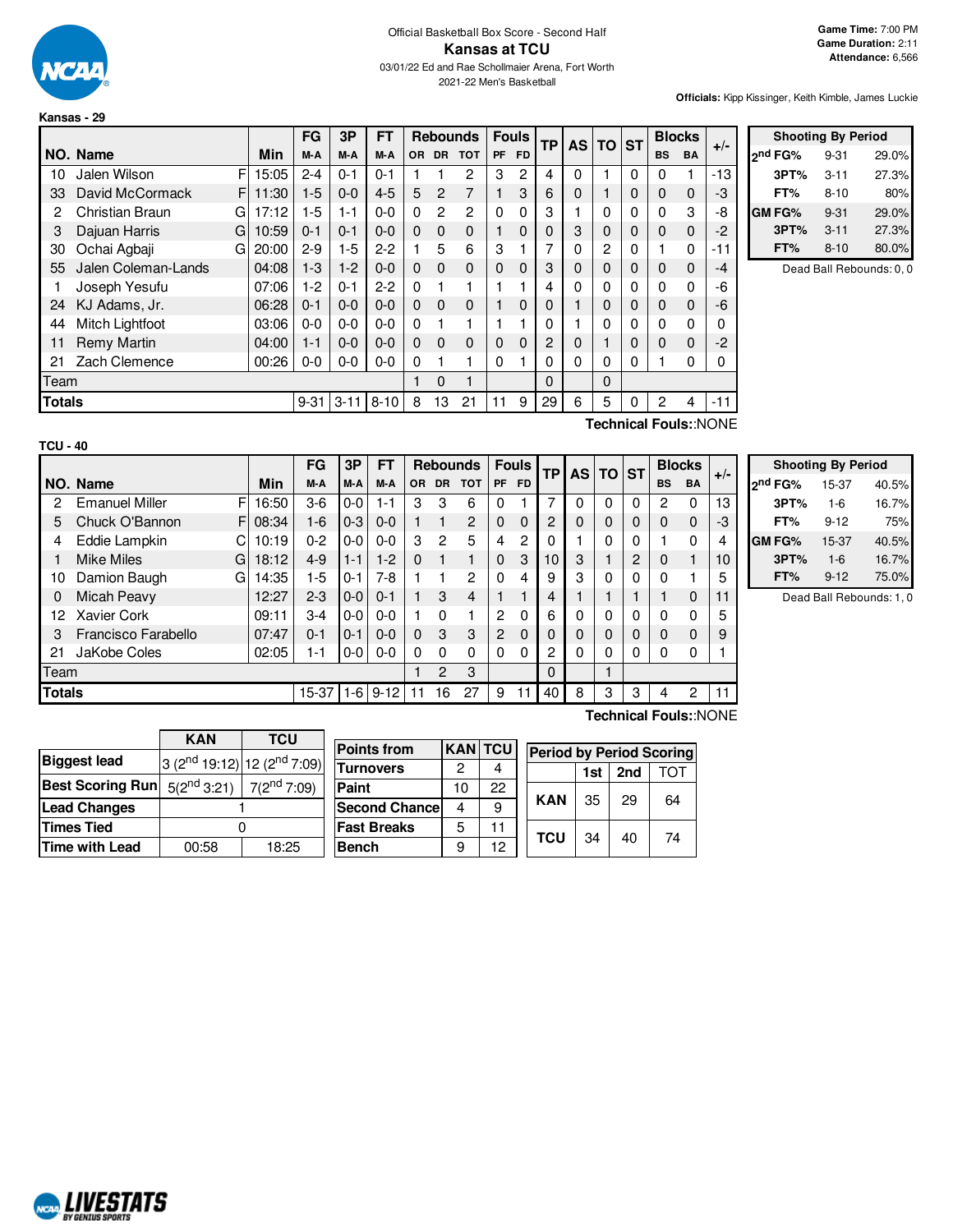

{ Players => 0, 1, 2, 3, 4, 5, 10, 11, 12, 13, 21, 25, 30, 33, 35; } FG Types => All; Results => All;

{ Players => All; } FG Types => All; Results => All;



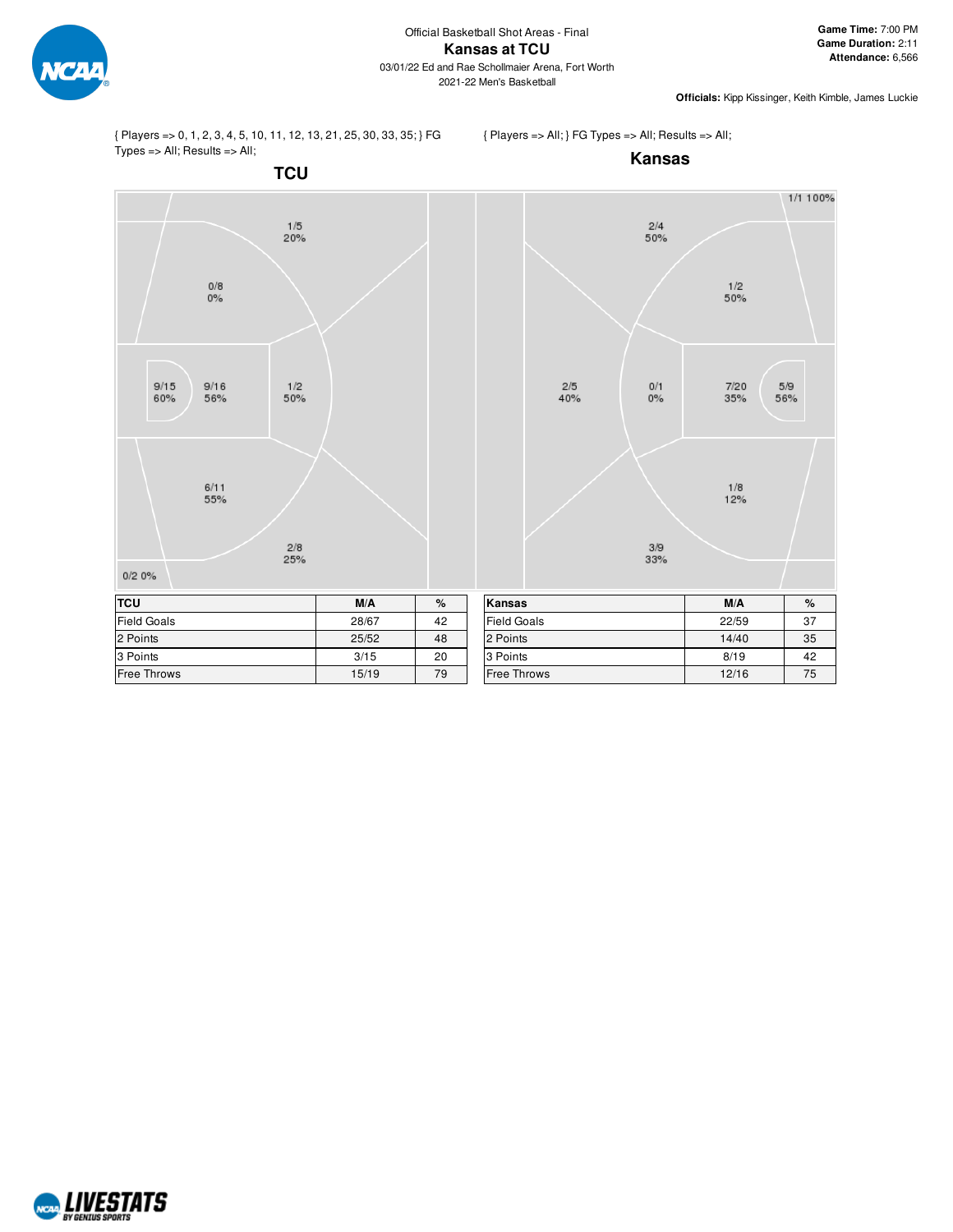

#### **Kansas**

| <b>No</b>      | Name                |       | <b>Mins</b> |           | <b>Score</b> |          | <b>Points Diff</b> |      | Points per Min |                | <b>Assists</b> |    | <b>Rebounds</b> |    | <b>Steals</b> |              | <b>Turnovers</b> |
|----------------|---------------------|-------|-------------|-----------|--------------|----------|--------------------|------|----------------|----------------|----------------|----|-----------------|----|---------------|--------------|------------------|
|                |                     | On    | Off         | On        | Off          | On       | Off                | On   | Off            | On             | Off            | On | Off             | On | Off           | On           | <b>Off</b>       |
|                | Joseph Yesufu       | 10:08 | 29:52       | $18 - 22$ | $46 - 52$    | $-4$     | -6                 | 1.78 | 1.54           | 5              | 8              | 8  | 27              |    |               | 3            |                  |
| $\overline{2}$ | Christian Braun     | 33:11 | 06:49       | $52 - 63$ | $12 - 11$    | $-11$    |                    | 1.57 | 1.76           | 10             | 3              | 26 | 9               |    | $\mathbf{0}$  | 8            |                  |
| 3              | Dajuan Harris       | 25:34 | 14:26       | $44 - 44$ | $20 - 30$    | $\Omega$ | $-10$              | 1.72 | 1.39           | 10             | 3              | 27 | 8               |    | $\Omega$      | 2            |                  |
| 10             | Jalen Wilson        | 33:40 | 06:20       | $53 - 65$ | $11 - 9$     | $-12$    | C                  | 1.57 | 1.74           | 9              | 4              | 28 |                 |    | $\Omega$      | 5            |                  |
| 11             | Remy Martin         | 12:10 | 27:50       | $18 - 26$ | $46 - 48$    | -8       | $-2$               | 1.48 | 1.65           |                | 12             | 6  | 29              |    |               | 3            |                  |
| 21             | Zach Clemence       | 00:26 | 39:34       | $0 - 0$   | $64 - 74$    | $\Omega$ | $-10$              | 0.00 | 1.62           | $\mathbf{0}$   | 13             |    | 34              |    |               | $\mathbf{0}$ |                  |
| 24             | KJ Adams, Jr.       | 06:28 | 33:32       | $7 - 13$  | $57 - 61$    | -6       | -4                 | 1.08 | 1.70           | $\overline{2}$ | 11             |    | 31              |    |               | 3            |                  |
| 30             | Ochai Agbaji        | 37:15 | 02:45       | $61 - 66$ | $3 - 8$      | $-5$     | $-5$               | 1.64 | 1.09           | 13             | $\mathbf{0}$   | 35 | $\Omega$        |    | $\Omega$      | 8            |                  |
| 33             | David McCormack     | 21:27 | 18:33       | $29 - 40$ | $35 - 34$    | $-11$    |                    | 1.35 | 1.89           | 3              | 10             | 20 | 15              |    |               | 4            |                  |
| 44             | Mitch Lightfoot     | 13:09 | 26:51       | $25 - 18$ | $39 - 56$    |          | $-17$              | 1.90 | 1.45           | 8              | 5              | 12 | 23              |    | $\Omega$      | 3            | 5                |
| 55             | Jalen Coleman-Lands | 06:32 | 33:28       | $13 - 13$ | $51 - 61$    |          | $-10$              | 1.99 | .52            | 4              | 9              | 8  | 27              |    |               |              |                  |

#### **TCU**

| <b>No</b>      | Name                  |       | <b>Mins</b> |           | <b>Score</b> |      | <b>Points Diff</b> |      | Points per Min | <b>Assists</b> |            | <b>Rebounds</b> |     | <b>Steals</b>  |                | Turnovers |         |
|----------------|-----------------------|-------|-------------|-----------|--------------|------|--------------------|------|----------------|----------------|------------|-----------------|-----|----------------|----------------|-----------|---------|
|                |                       | On    | Off         | On.       | Off          | On   | Off                | On   | Off            | On             | <b>Off</b> | On              | Off | On             | Off            | On        | Off     |
| $\mathbf 0$    | Micah Peavy           | 22:46 | 17:14       | $48 - 38$ | $26 - 26$    | 10   | $\Omega$           | 2.11 | .51            | 8              |            | 26              | 21  | 3              |                | 3         |         |
|                | <b>Mike Miles</b>     | 34:41 | 05:19       | $66 - 55$ | $8 - 9$      | 11   | -1                 | 1.90 | .50            | 14             |            | 42              | 5   | 4              |                |           | $\circ$ |
| $\overline{2}$ | <b>Emanuel Miller</b> | 31:26 | 08:34       | $60 - 44$ | $14 - 20$    | 16   | -6                 | 1.91 | .63            | 12             | 3          | 42              | 5   |                |                |           | c       |
| 3              | Francisco Farabello   | 18:47 | 21:13       | $38 - 31$ | $36 - 33$    | -    | 3                  | 2.02 | .70            |                | 8          | 18              | 29  | 0              |                | $\sim$    |         |
| 4              | Eddie Lampkin         | 21:07 | 18:53       | $36 - 27$ | $38 - 37$    | 9    |                    | .70  | 2.01           | 8              |            | 23              | 24  | 2              | 2              |           |         |
| 5              | Chuck O'Bannon        | 20:58 | 19:02       | $28 - 35$ | $46 - 29$    | $-7$ | 17                 | 1.34 | 2.42           |                | 8          | 23              | 24  |                | 3              |           | 3       |
| 10             | Damion Baugh          | 27:47 | 12:13       | $48 - 44$ | $26 - 20$    | 4    | 6                  | .73  | 2.13           | 9              | 6          | 37              | 10  |                | $\Omega$       |           |         |
| 12             | <b>Xavier Cork</b>    | 18:23 | 21:37       | $36 - 37$ | $38 - 27$    | -1   | 11                 | .96  | .76            |                | 8          | 22              | 25  | $\overline{c}$ | $\overline{2}$ |           | 3       |
| 21             | JaKobe Coles          | 04:05 | 35:55       | $10 - 9$  | $64 - 55$    |      | 9                  | 2.45 | .78            | 3              | 12         |                 | 45  |                | 4              |           | 6       |

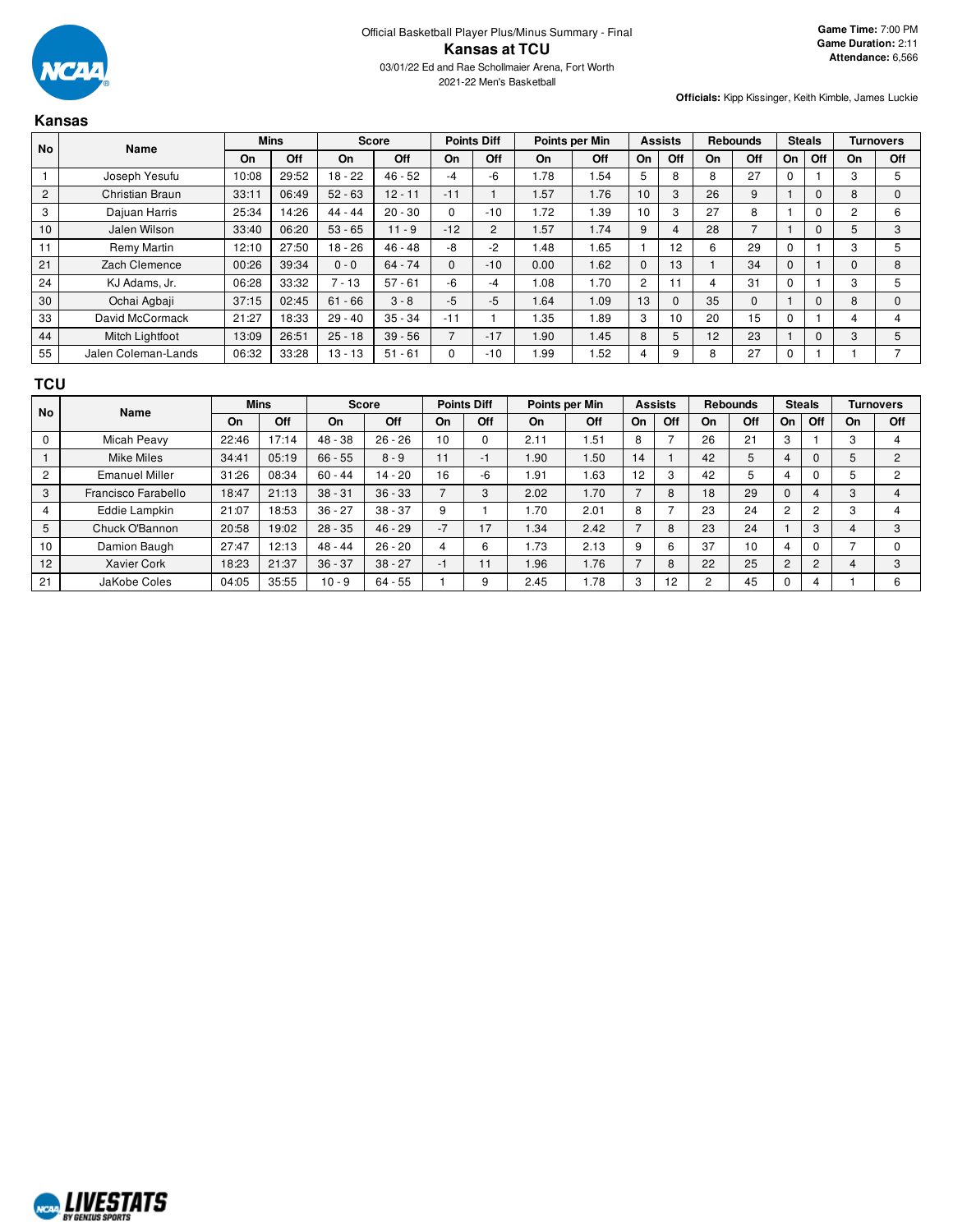

## Players => AllFG Types=>AllResults=>All **Kansas**



**Blow Up Chart**



|  | <b>m</b> Made | í٨ |
|--|---------------|----|
|--|---------------|----|

N) Missed N - Player Number

| Kansas             | M/A   | %  | Kansas                   | M/A        | $\%$ |
|--------------------|-------|----|--------------------------|------------|------|
| <b>Field Goals</b> | 22/59 | 37 | Points in the Paint      | 24 (12/29) | 41   |
| 2 Points           | 14/40 | 35 | <b>Fast Break Points</b> | 15(7/8)    | 88   |
| 3 Points           | 8/19  | 42 | Second Chance Points     | 5(4/12)    | 33   |
| <b>Free Throws</b> | 12/16 | 75 | Effective FG%            | 44         |      |

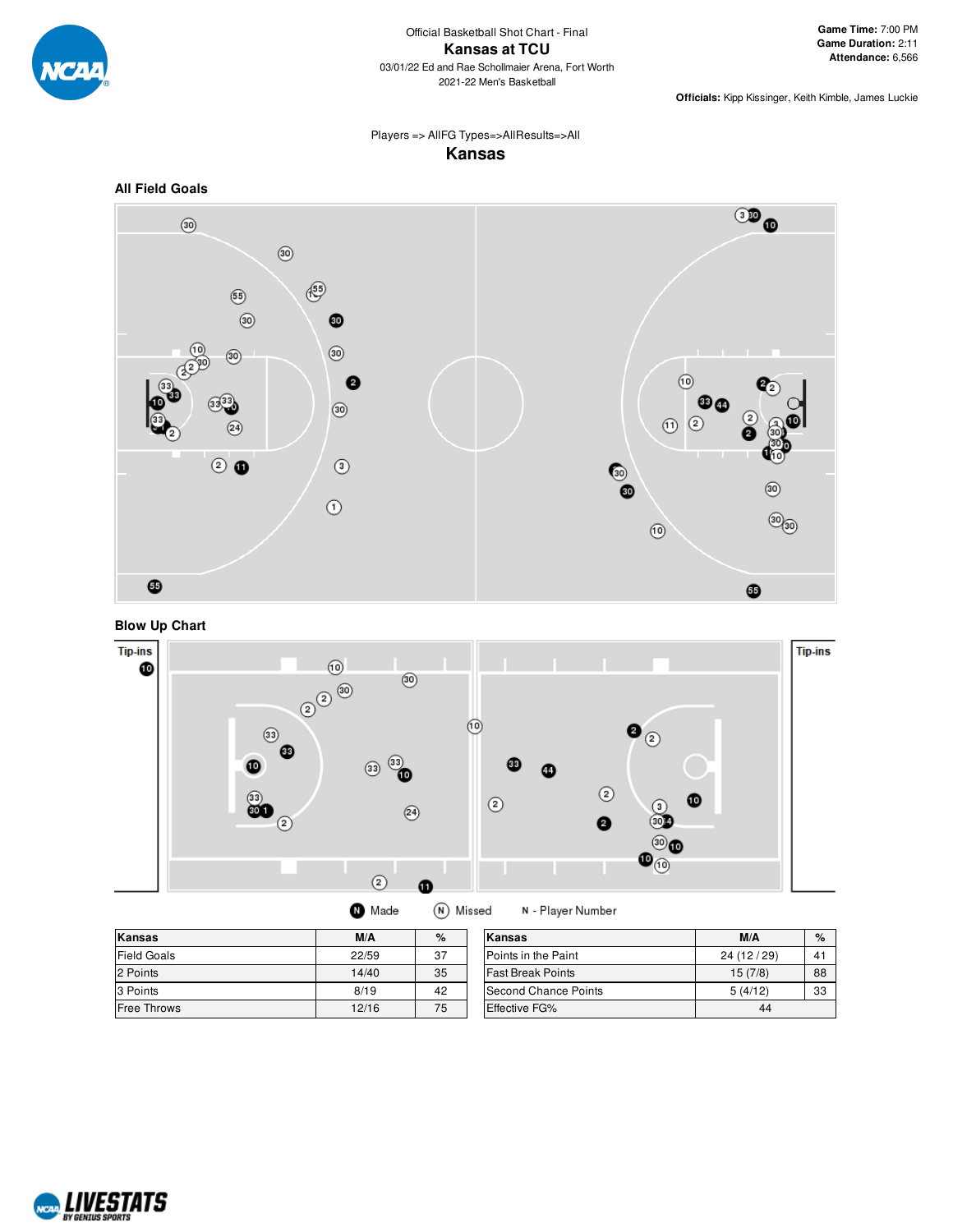

#### Players => 0, 1, 2, 3, 4, 5, 10, 11, 12, 13, 21, 25, 30, 33, 35FG Types=>AllResults=>All

**TCU**



#### **Blow Up Chart**



(N) Missed **O** Made

N - Player Number

| <b>TCU</b>  | M/A   | $\%$ | <b>TCU</b>               | M/A       | $\%$ |
|-------------|-------|------|--------------------------|-----------|------|
| Field Goals | 28/67 | 42   | Points in the Paint      | 36(18/31) | 58   |
| 2 Points    | 25/52 | 48   | <b>Fast Break Points</b> | 15(11/13) | 85   |
| 3 Points    | 3/15  | 20   | Second Chance Points     | 13(7/18)  | 39   |
| Free Throws | 15/19 | 79   | <b>Effective FG%</b>     | 44        |      |

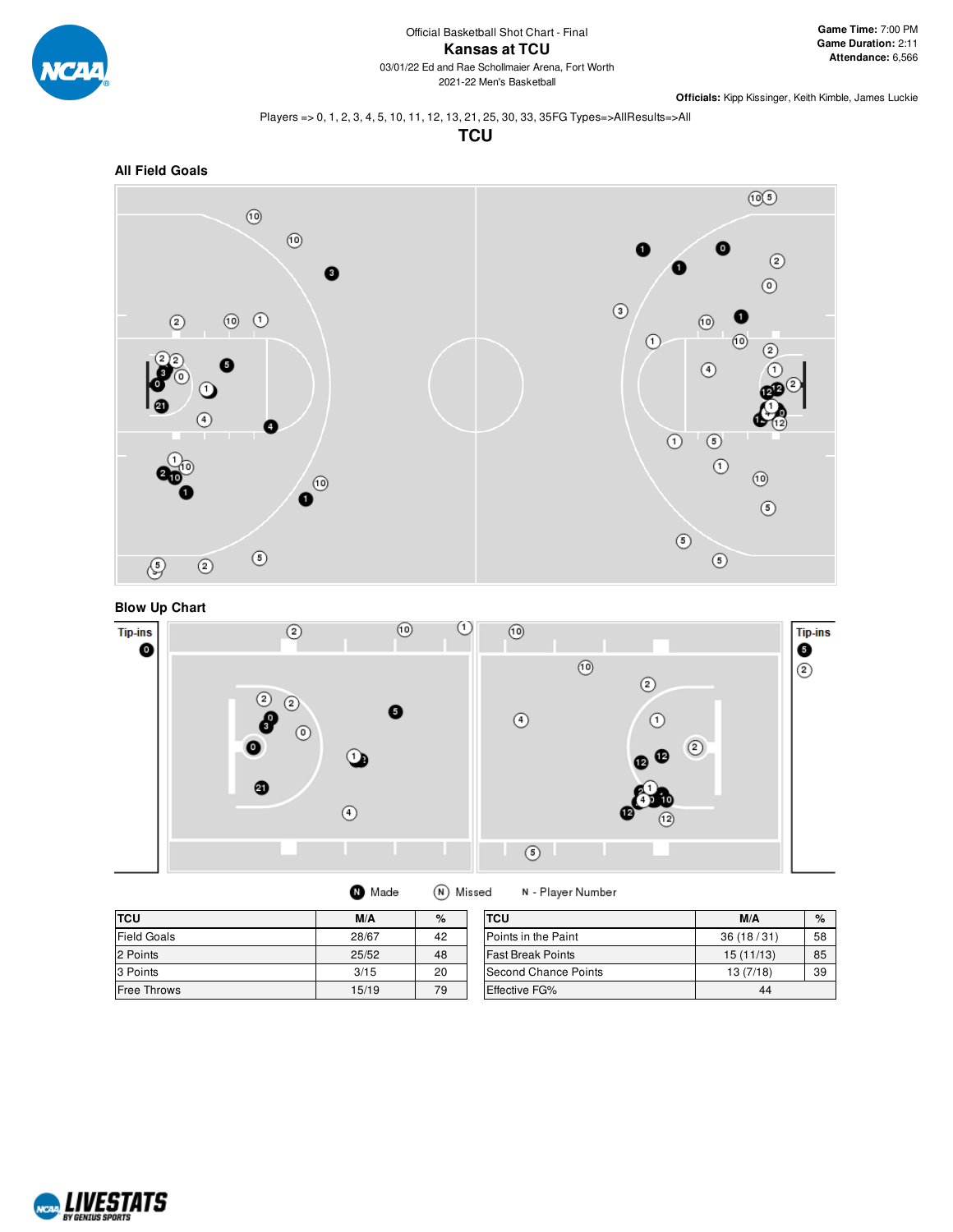

#### **Kansas**

| Lineup                                                                             | Quarter<br>On  | Time<br>On. | Quarter<br>Off | Time<br>Off | Time on<br>Court | <b>Score</b> | <b>Score</b><br>Diff |                |              |                | <b>Reb Stl Tov Ass</b> | <b>PPP</b> |
|------------------------------------------------------------------------------------|----------------|-------------|----------------|-------------|------------------|--------------|----------------------|----------------|--------------|----------------|------------------------|------------|
| 2- Braun C/3- Harris D/10- Wilson J/30- Agbaji O/33- McCormack D/                  | $\mathbf{1}$   | 20:00       | $\mathbf{1}$   | 18:39       | 01:21            | $0 - 3$      | $-3$                 | 0              | $\mathbf 0$  | $\mathbf{1}$   | $\mathbf 0$            | 0.0000     |
| 2- Braun C/3- Harris D/10- Wilson J/30- Agbaji O/44- Lightfoot M/                  | $\mathbf{1}$   | 18:39       | $\mathbf{1}$   | 14:46       | 03:53            | $10 - 4$     | 6                    | $\mathbf{1}$   | $\mathbf{1}$ | 0              | 3                      | 1.7007     |
| 2- Braun C/3- Harris D/10- Wilson J/11- Martin R/33- McCormack D/                  | $\mathbf{1}$   | 14:46       | $\mathbf{1}$   | 14:10       | 00:36            | $0 - 2$      | $-2$                 | 0              | $\mathbf 0$  | $\mathbf 0$    | $\Omega$               | 0.0000     |
| 2- Braun C/10- Wilson J/11- Martin R/30- Agbaji O/33- McCormack D/                 | $\mathbf{1}$   | 14:10       | $\mathbf{1}$   | 11:24       | 02:46            | $7 - 5$      | $\overline{c}$       | $\mathbf{1}$   | $\mathbf 0$  | $\mathbf{1}$   | $\Omega$               | 1.4000     |
| 2- Braun C/3- Harris D/10- Wilson J/11- Martin R/44- Lightfoot M/                  | $\mathbf{1}$   | 11:24       | $\mathbf{1}$   | 09:15       | 02:09            | $3-6$        | $-3$                 | 0              | $\mathbf 0$  | $\mathbf 0$    | $\Omega$               | 1.0000     |
| 2- Braun C/3- Harris D/30- Agbaji O/33- McCormack D/44- Lightfoot M/               | $\mathbf{1}$   | 09:15       | $\mathbf{1}$   | 09:15       | 00:00            | $0 - 2$      | $-2$                 | $\mathbf 0$    | $\mathbf 0$  | $\Omega$       | $\Omega$               | 0.0000     |
| 1- Yesufu J/2- Braun C/3- Harris D/30- Agbaji O/44- Lightfoot M/                   | $\mathbf{1}$   | 09:15       | $\mathbf{1}$   | 08:08       | 01:07            | $2 - 0$      | $\overline{2}$       | $\mathbf{1}$   | $\pmb{0}$    | $\mathbf 0$    | $\mathbf{1}$           | 1.0000     |
| 1- Yesufu J/2- Braun C/11- Martin R/30- Agbaji O/33- McCormack D/                  | $\mathbf{1}$   | 08:08       | $\mathbf{1}$   | 07:50       | 00:18            | $0-0$        | 0                    | 0              | $\mathbf 0$  | $\mathbf 0$    | $\Omega$               | 0.0000     |
| 1- Yesufu J/ 10- Wilson J/ 11- Martin R/ 30- Agbaji O/ 33- McCormack D/            | $\mathbf{1}$   | 07:50       | $\mathbf{1}$   | 06:13       | 01:37            | $2 - 2$      | 0                    | $\mathbf{1}$   | $\mathbf 0$  | $\mathbf 0$    | $\Omega$               | 1.0638     |
| 2- Braun C/ 10- Wilson J/ 11- Martin R/ 30- Agbaji O/ 33- McCormack D/             | $\mathbf{1}$   | 06:13       | $\mathbf{1}$   | 05:29       | 00:44            | $0 - 3$      | $-3$                 | $\mathbf 0$    | $\mathbf 0$  | $\mathbf 0$    | $\Omega$               | 0.0000     |
| 2- Braun C/3- Harris D/10- Wilson J/30- Agbaji O/33- McCormack D/                  | $\mathbf{1}$   | 05:29       | $\mathbf{1}$   | 02:54       | 02:35            | $5-5$        | 0                    | 3              | $\mathbf 0$  | 0              | $\mathbf{1}$           | 1.2887     |
| 2- Braun C/3- Harris D/10- Wilson J/30- Agbaji O/44- Lightfoot M/                  | $\mathbf{1}$   | 02:54       | $\mathbf{1}$   | 02:24       | 00:30            | $0-0$        | 0                    | 3              | $\mathbf 0$  | $\mathbf{1}$   | $\mathbf 0$            | 0.0000     |
| 3- Harris D/ 10- Wilson J/ 30- Agbaji O/ 44- Lightfoot M/ 55- Coleman-<br>Lands J/ | $\mathbf{1}$   | 02:24       | $\mathbf{2}$   | 20:00       | 02:24            | $6 - 2$      | $\overline{4}$       | $\overline{4}$ | $\mathbf 0$  | 0              | $\overline{2}$         | 1.5000     |
| 2- Braun C/3- Harris D/10- Wilson J/30- Agbaii O/33- McCormack D/                  | $\overline{2}$ | 20:00       | $\overline{2}$ | 17:38       | 02:22            | $2 - 4$      | $-2$                 | 3              | $\mathbf 0$  | $\mathbf 0$    | $\mathbf 0$            | 0.5155     |
| 3- Harris D/ 10- Wilson J/ 30- Agbaji O/ 33- McCormack D/ 55- Coleman-<br>Lands J/ | $\mathbf{2}$   | 17:38       | $\overline{2}$ | 14:50       | 02:48            | $4 - 7$      | $-3$                 | $\overline{4}$ | $\mathbf 0$  | 0              | 1                      | 1.0000     |
| 1- Yesufu J/2- Braun C/10- Wilson J/30- Agbaji O/33- McCormack D/                  | $\overline{c}$ | 14:50       | $\overline{2}$ | 13:36       | 01:14            | $2 - 3$      | $-1$                 | $\overline{2}$ | $\mathbf 0$  | 1              | $\Omega$               | 1.0638     |
| 1- Yesufu J/2- Braun C/24- Adams, Jr. K/30- Agbaji O/33- McCormack<br>D/           | $\overline{c}$ | 13:36       | $\mathbf{2}$   | 13:16       | 00:20            | $0 - 2$      | $-2$                 | $\mathbf 0$    | 0            | $\mathbf 0$    | $\mathbf 0$            | 0.0000     |
| 1- Yesufu J/2- Braun C/24- Adams, Jr. K/30- Agbaji O/44- Lightfoot M/              | $\mathbf{2}$   | 13:16       | $\overline{2}$ | 11:11       | 02:05            | $4 - 2$      | $\overline{2}$       | $\mathbf{1}$   | $\mathbf 0$  | $\mathbf{0}$   | 2                      | 2.0000     |
| 1- Yesufu J/2- Braun C/24- Adams, Jr. K/30- Agbaji O/33- McCormack<br>D/           | $\overline{c}$ | 11:11       | $\overline{2}$ | 10:48       | 00:23            | $0-0$        | 0                    | $\mathbf 0$    | $\mathbf 0$  | 1              | $\mathbf 0$            | 0.0000     |
| 1- Yesufu J/2- Braun C/24- Adams, Jr. K/30- Agbaji O/44- Lightfoot M/              | $\overline{2}$ | 10:48       | $\overline{2}$ | 10:30       | 00:18            | $0 - 2$      | $-2$                 | $\mathbf{1}$   | $\mathbf 0$  | $\mathbf 0$    | $\Omega$               | 0.0000     |
| 2- Braun C/ 11- Martin R/ 24- Adams, Jr. K/ 30- Agbaji O/ 44- Lightfoot M/         | $\overline{c}$ | 10:30       | $\overline{c}$ | 09:47       | 00:43            | $0-0$        | 0                    | $\mathbf{1}$   | $\mathbf 0$  | $\overline{c}$ | $\Omega$               | 0.0000     |
| 2- Braun C/ 11- Martin R/ 21- Clemence Z/ 24- Adams, Jr. K/ 30- Agbaji O/          | $\overline{c}$ | 09:47       | $\overline{2}$ | 09:21       | 00:26            | $0-0$        | $\mathbf 0$          | $\mathbf{1}$   | $\mathbf 0$  | $\mathbf 0$    | $\Omega$               | 0.0000     |
| 2- Braun C/10- Wilson J/11- Martin R/24- Adams, Jr. K/30- Agbaji O/                | $\overline{c}$ | 09:21       | $\overline{c}$ | 07:09       | 02:12            | $2 - 7$      | $-5$                 | 0              | $\mathbf 0$  | $\mathbf 0$    | $\Omega$               | 0.6667     |
| 2- Braun C/3- Harris D/10- Wilson J/30- Agbaji O/33- McCormack D/                  | 2              | 07:09       | $\overline{2}$ | 02:46       | 04:23            | $7 - 2$      | 5                    | 6              | $\mathbf 0$  | $\mathbf 0$    | $\mathbf{1}$           | 1.4706     |
| 1- Yesufu J/2- Braun C/10- Wilson J/30- Agbaji O/55- Coleman-Lands J/              | $\mathbf{2}$   | 02:46       | $\overline{2}$ | 01:26       | 01:20            | $3 - 4$      | $-1$                 | 0              | $\mathbf 0$  | $\mathbf{1}$   | $\mathbf{1}$           | 1.0000     |
| 1- Yesufu J/2- Braun C/3- Harris D/10- Wilson J/30- Agbaji O/                      | $\mathbf{2}$   | 01:26       | $\overline{2}$ | 01:26       | 00:00            | $0 - 0$      | $\Omega$             | $\mathbf 0$    | $\mathbf 0$  | $\mathbf 0$    | $\Omega$               | 0.0000     |
| 1- Yesufu J/2- Braun C/3- Harris D/11- Martin R/30- Agbaji O/                      | $\mathbf{2}$   | 01:26       | $\overline{c}$ | 00:47       | 00:39            | $4 - 1$      | 3                    | $\overline{c}$ | $\mathbf 0$  | 0              | $\mathbf{1}$           | 1.6393     |
| 1- Yesufu J/2- Braun C/3- Harris D/24- Adams, Jr. K/30- Agbaji O/                  | $\overline{c}$ | 00:47       | $\overline{c}$ | 00:46       | 00:01            | $1-0$        | 1                    | 0              | $\mathbf 0$  | $\mathbf 0$    | $\Omega$               | 2.2727     |
| 1- Yesufu J/2- Braun C/3- Harris D/10- Wilson J/30- Agbaji O/                      | $\overline{c}$ | 00:46       | $\overline{2}$ | 00:00       | 00:46            | $0-6$        | $-6$                 | $\mathbf 0$    | $\mathbf 0$  | $\mathbf 0$    | $\mathbf 0$            | 0.0000     |

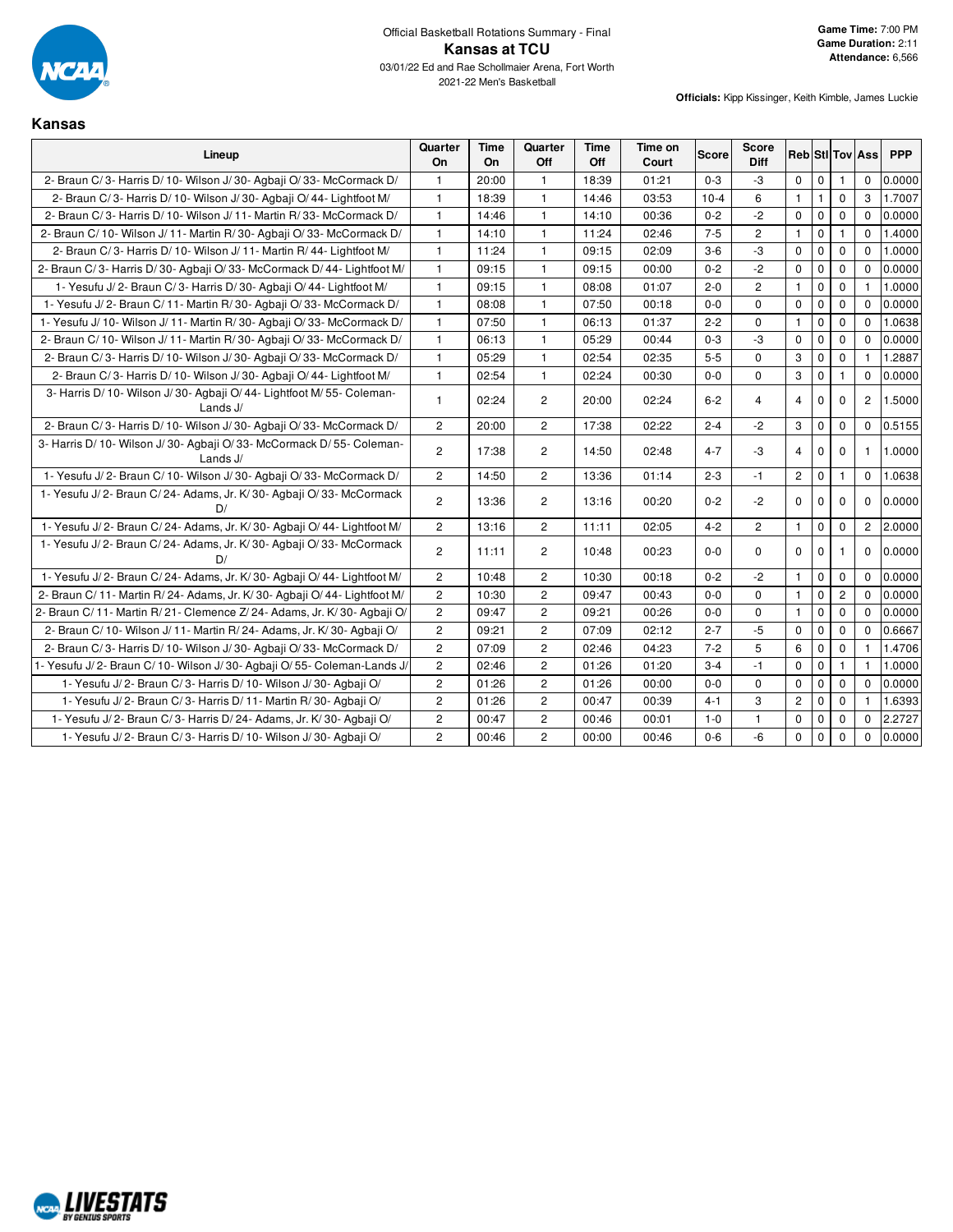

**TCU**

| Lineup                                                                | Quarter<br>On  | <b>Time</b><br>On | Quarter<br>Off | <b>Time</b><br>Off | Time on<br>Court | <b>Score</b> | <b>Score</b><br><b>Diff</b> |                |              |                | <b>Reb StilTov Ass</b> | <b>PPP</b> |
|-----------------------------------------------------------------------|----------------|-------------------|----------------|--------------------|------------------|--------------|-----------------------------|----------------|--------------|----------------|------------------------|------------|
| 1- Miles M/2- Miller E/4- Lampkin E/5- O'Bannon C/10- Baugh D/        | $\overline{1}$ | 20:00             | $\mathbf{1}$   | 17:18              | 02:42            | $5-3$        | $\overline{2}$              | 3              | $\mathbf{1}$ | $\mathbf{1}$   | $\mathbf{1}$           | 1.6667     |
| 1- Miles M/2- Miller E/5- O'Bannon C/10- Baugh D/12- Cork X/          | $\overline{1}$ | 17:18             | $\mathbf{1}$   | 14:46              | 02:32            | $2 - 7$      | $-5$                        | $\overline{4}$ | $\mathbf 0$  | $\overline{c}$ | $\mathbf{1}$           | 0.5000     |
| 0- Peavy M/3- Farabello F/4- Lampkin E/10- Baugh D/21- Coles J/       | $\overline{1}$ | 14:46             | 1              | 13:50              | 00:56            | $2 - 3$      | $-1$                        | $\mathbf{1}$   | $\mathbf 0$  | $\mathbf{1}$   | $\mathbf 0$            | 1.0000     |
| 0- Peavy M/ 1- Miles M/ 3- Farabello F/ 4- Lampkin E/ 21- Coles J/    | $\overline{1}$ | 13:50             | $\mathbf{1}$   | 12:46              | 01:04            | $3 - 2$      | $\mathbf{1}$                | $\mathbf 0$    | $\mathbf 0$  | $\mathbf 0$    | $\mathbf{1}$           | 3.0000     |
| 0- Peavy M/ 1- Miles M/ 2- Miller E/ 3- Farabello F/ 4- Lampkin E/    | $\overline{1}$ | 12:46             | $\mathbf{1}$   | 11:24              | 01:22            | $2 - 2$      | $\mathbf 0$                 | 1              | 0            | $\mathbf 0$    | 0                      | 1.0000     |
| 0- Peavy M/ 1- Miles M/ 2- Miller E/ 3- Farabello F/ 12- Cork X/      | $\overline{1}$ | 11:24             | $\mathbf{1}$   | 09:15              | 02:09            | $6 - 3$      | 3                           | $\mathbf{2}$   | $\pmb{0}$    | $\Omega$       | $\mathbf{2}^{\prime}$  | 2.0833     |
| 1- Miles M/2- Miller E/5- O'Bannon C/10- Baugh D/12- Cork X/          | $\overline{1}$ | 09:15             | $\mathbf{1}$   | 08:08              | 01:07            | $2 - 2$      | $\mathbf 0$                 | $\overline{c}$ | $\pmb{0}$    | $\Omega$       | $\mathbf{1}$           | 1.0000     |
| 1- Miles M/2- Miller E/4- Lampkin E/5- O'Bannon C/10- Baugh D/        | $\overline{1}$ | 08:08             | $\mathbf{1}$   | 05:29              | 02:39            | $5 - 2$      | 3                           | $\overline{c}$ | $\pmb{0}$    | $\mathbf 0$    | $\mathbf{1}$           | 1.4535     |
| 0- Peavy M/ 1- Miles M/ 2- Miller E/ 4- Lampkin E/ 10- Baugh D/       | $\overline{1}$ | 05:29             | $\mathbf{1}$   | 05:29              | 00:00            | $1 - 0$      | $\mathbf{1}$                | $\mathbf 0$    | $\mathbf 0$  | $\mathbf 0$    | $\Omega$               | 2.2727     |
| 0- Peavy M/2- Miller E/3- Farabello F/4- Lampkin E/10- Baugh D/       | $\overline{1}$ | 05:29             | $\mathbf{1}$   | 04:05              | 01:24            | $2 - 3$      | $-1$                        | $\overline{c}$ | $\pmb{0}$    | $\mathbf 0$    | 0                      | 1.0000     |
| 0- Peavy M/3- Farabello F/5- O'Bannon C/10- Baugh D/12- Cork X/       | $\overline{1}$ | 04:05             | $\mathbf{1}$   | 02:54              | 01:11            | $2 - 2$      | $\mathbf 0$                 | $\mathbf{1}$   | $\pmb{0}$    | $\mathbf 0$    | $\Omega$               | 1.0000     |
| 0- Peavy M/ 1- Miles M/ 3- Farabello F/ 5- O'Bannon C/ 12- Cork X/    | $\overline{1}$ | 02:54             | $\mathbf{1}$   | 00:40              | 02:13            | $2 - 6$      | $-4$                        | $\mathbf{1}$   | $\mathbf 0$  | $\mathbf 0$    | $\Omega$               | 0.6024     |
| 1- Miles M/2- Miller E/3- Farabello F/4- Lampkin E/10- Baugh D/       | $\overline{1}$ | 00:40             | $\overline{c}$ | 20:00              | 00:41            | $0 - 0$      | $\Omega$                    | $\mathbf{1}$   | $\pmb{0}$    | $\Omega$       | $\Omega$               | 0.0000     |
| 1- Miles M/2- Miller E/4- Lampkin E/5- O'Bannon C/10- Baugh D/        | $\overline{c}$ | 20:00             | $\overline{c}$ | 17:38              | 02:22            | $4 - 2$      | $\overline{2}$              | 5              | $\pmb{0}$    | $\mathbf 0$    | $\mathbf{1}$           | 1.0000     |
| 0- Peavy M/ 1- Miles M/ 2- Miller E/ 10- Baugh D/ 12- Cork X/         | $\overline{c}$ | 17:38             | $\overline{c}$ | 16:35              | 01:03            | $4 - 2$      | $\overline{c}$              | $\overline{2}$ | $\mathbf 0$  | $\mathbf 0$    | $\mathbf{1}$           | 2.0000     |
| 0- Peavy M/ 1- Miles M/ 2- Miller E/ 3- Farabello F/ 4- Lampkin E/    | $\overline{2}$ | 16:35             | $\overline{2}$ | 14:50              | 01:45            | $3 - 2$      | $\mathbf{1}$                | 3              | $\mathbf 0$  | $\mathbf 0$    | $\mathbf{1}$           | 1.2295     |
| 0- Peavy M/ 1- Miles M/ 3- Farabello F/ 4- Lampkin E/ 21- Coles J/    | $\overline{c}$ | 14:50             | $\mathbf{2}$   | 14:32              | 00:18            | $1 - 1$      | $\mathbf 0$                 | $\mathbf 0$    | $\pmb{0}$    | $\mathbf 0$    | 0                      | 1.1364     |
| 0- Peavy M/3- Farabello F/4- Lampkin E/10- Baugh D/21- Coles J/       | $\overline{c}$ | 14:32             | $\overline{c}$ | 13:52              | 00:40            | $2 - 1$      | $\mathbf{1}$                | $\mathbf 0$    | $\pmb{0}$    | $\mathbf 0$    | $\mathbf{1}$           | 2.0000     |
| 3- Farabello F/4- Lampkin E/5- O'Bannon C/10- Baugh D/21- Coles<br>J/ | $\overline{2}$ | 13:52             | 2              | 13:36              | 00:16            | $0 - 0$      | $\mathbf 0$                 | 0              | $\mathbf 0$  | 0              | 0                      | 0.0000     |
| 1- Miles M/4- Lampkin E/5- O'Bannon C/10- Baugh D/21- Coles J/        | $\overline{2}$ | 13:36             | $\mathbf{2}$   | 12:45              | 00:51            | $2 - 2$      | $\mathbf 0$                 | $\mathbf{1}$   | $\pmb{0}$    | $\mathbf 0$    | $\mathbf{1}$           | 2.0000     |
| 1- Miles M/5- O'Bannon C/10- Baugh D/12- Cork X/21- Coles J/          | $\overline{2}$ | 12:45             | $\overline{c}$ | 12:45              | 00:00            | $0 - 0$      | $\Omega$                    | $\mathbf 0$    | $\pmb{0}$    | $\mathbf 0$    | $\Omega$               | 0.0000     |
| 1- Miles M/2- Miller E/5- O'Bannon C/10- Baugh D/12- Cork X/          | $\overline{2}$ | 12:45             | 2              | 11:11              | 01:34            | $2 - 2$      | $\Omega$                    | $\overline{c}$ | $\mathbf 0$  | $\mathbf 0$    | $\Omega$               | 1.0000     |
| 0- Peavy M/ 1- Miles M/ 2- Miller E/ 4- Lampkin E/ 10- Baugh D/       | $\overline{c}$ | 11:11             | $\overline{c}$ | 10:30              | 00:41            | $2 - 0$      | $\overline{c}$              | $\overline{c}$ | $\mathbf{1}$ | $\mathbf 0$    | $\Omega$               | 2.0000     |
| 0- Peavy M/ 1- Miles M/ 2- Miller E/ 10- Baugh D/ 12- Cork X/         | $\overline{c}$ | 10:30             | $\overline{c}$ | 09:47              | 00:43            | $0 - 0$      | $\mathbf 0$                 | $\mathbf{1}$   | $\mathbf{1}$ | $\mathbf 0$    | 0                      | 0.0000     |
| 0- Peavy M/ 1- Miles M/ 2- Miller E/ 4- Lampkin E/ 10- Baugh D/       | $\overline{2}$ | 09:47             | $\overline{c}$ | 09:39              | 00:08            | $0 - 0$      | $\Omega$                    | $\mathbf 0$    | $\mathbf 0$  | $\mathbf 0$    | $\Omega$               | 0.0000     |
| 0- Peavy M/ 1- Miles M/ 2- Miller E/ 10- Baugh D/ 12- Cork X/         | $\overline{2}$ | 09:39             | 2              | 09:21              | 00:18            | $0 - 0$      | $\mathbf 0$                 | $\overline{1}$ | $\mathbf 0$  | $\mathbf 0$    | $\mathbf 0$            | 0.0000     |
| 0- Peavy M/ 1- Miles M/ 2- Miller E/ 3- Farabello F/ 12- Cork X/      | $\overline{c}$ | 09:21             | $\overline{c}$ | 07:09              | 02:12            | $7 - 2$      | 5                           | $\sqrt{2}$     | $\pmb{0}$    | $\mathbf 0$    | $\mathbf{1}$           | 2.3333     |
| 0- Peavy M/2- Miller E/3- Farabello F/4- Lampkin E/10- Baugh D/       | $\overline{2}$ | 07:09             | $\mathbf{2}$   | 06:17              | 00:52            | $0-0$        | $\mathbf 0$                 | $\mathbf{1}$   | $\pmb{0}$    | $\mathbf{1}$   | $\Omega$               | 0.0000     |
| 1- Miles M/2- Miller E/4- Lampkin E/5- O'Bannon C/10- Baugh D/        | $\overline{2}$ | 06:17             | $\overline{2}$ | 05:01              | 01:16            | $0 - 2$      | $-2$                        | $\mathbf 0$    | $\mathbf 0$  | $\mathbf 0$    | $\Omega$               | 0.0000     |
| 1- Miles M/2- Miller E/3- Farabello F/4- Lampkin E/5- O'Bannon C/     | $\overline{c}$ | 05:01             | $\overline{c}$ | 03:51              | 01:10            | $2 - 2$      | $\mathbf 0$                 | $\mathbf{1}$   | $\mathbf 0$  | $\mathbf 0$    | $\mathbf{1}$           | 1.0000     |
| 0- Peavy M/ 1- Miles M/ 5- O'Bannon C/ 10- Baugh D/ 12- Cork X/       | $\overline{c}$ | 03:51             | $\overline{c}$ | 02:46              | 01:05            | $0 - 3$      | $-3$                        | $\mathbf{1}$   | $\pmb{0}$    | $\mathbf{1}$   | 0                      | 0.0000     |
| 0- Peavy M/ 1- Miles M/ 2- Miller E/ 10- Baugh D/ 12- Cork X/         | $\overline{c}$ | 02:46             | $\overline{c}$ | 01:26              | 01:20            | $4 - 3$      | $\mathbf{1}$                | $\mathbf{1}$   | $\mathbf{1}$ | $\Omega$       | $\mathbf{1}$           | 2.0000     |
| 1- Miles M/2- Miller E/3- Farabello F/10- Baugh D/12- Cork X/         | $\overline{2}$ | 01:26             | 2              | 01:24              | 00:02            | $0 - 0$      | $\mathbf 0$                 | $\mathbf 0$    | $\mathbf 0$  | $\mathbf{1}$   | $\Omega$               | 0.0000     |
| 0- Peavy M/ 1- Miles M/ 2- Miller E/ 10- Baugh D/ 12- Cork X/         | $\overline{2}$ | 01:24             | $\mathbf{2}$   | 00:47              | 00:37            | $1 - 3$      | $-2$                        | $\mathbf{1}$   | $\pmb{0}$    | $\mathbf 0$    | $\mathbf 0$            | 0.7576     |
| 1- Miles M/2- Miller E/3- Farabello F/10- Baugh D/12- Cork X/         | $\overline{2}$ | 00:47             | $\overline{c}$ | 00:46              | 00:01            | $0 - 2$      | $-2$                        | $\mathbf 0$    | $\pmb{0}$    | $\mathbf 0$    | $\Omega$               | 0.0000     |
| 0- Peavy M/ 1- Miles M/ 2- Miller E/ 10- Baugh D/ 12- Cork X/         | $\overline{2}$ | 00:46             | 2              | 00:30              | 00:15            | $2 - 0$      | $\overline{2}$              | $\mathbf{1}$   | $\pmb{0}$    | $\mathbf 0$    | $\Omega$               | 2.2727     |
| 1- Miles M/2- Miller E/3- Farabello F/10- Baugh D/12- Cork X/         | $\overline{c}$ | 00:30             | $\mathbf{2}$   | 00:29              | 00:01            | $2 - 0$      | $\mathbf{2}$                | $\mathbf 0$    | $\pmb{0}$    | $\mathbf 0$    | $\Omega$               | 2.2727     |
| 0- Peavy M/ 1- Miles M/ 2- Miller E/ 3- Farabello F/ 10- Baugh D/     | $\overline{c}$ | 00:29             | $\overline{c}$ | 00:00              | 00:30            | $2 - 0$      | $\overline{2}$              | $\overline{c}$ | $\mathbf 0$  | $\mathbf 0$    | $\mathbf 0$            | 2.2727     |

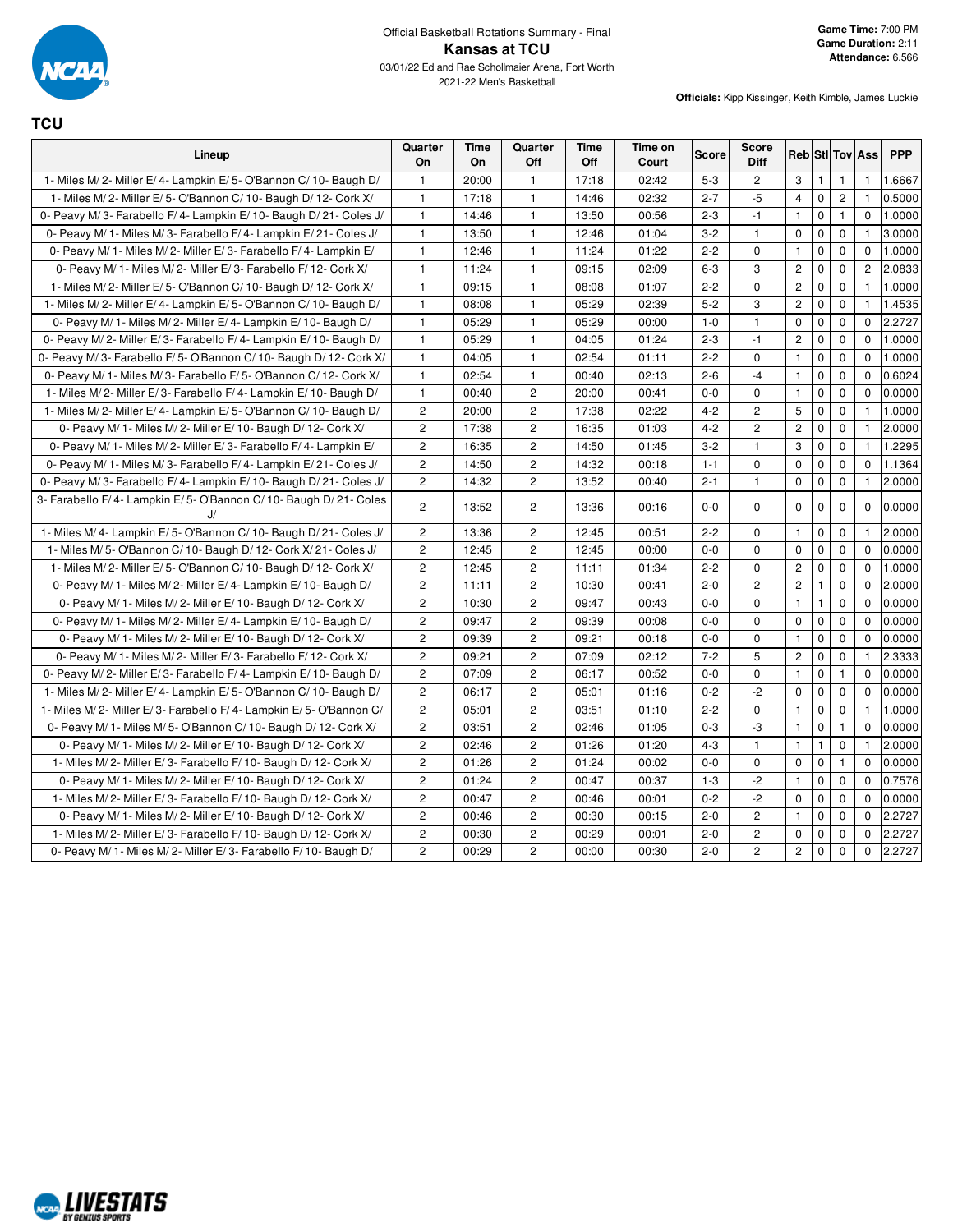

| Kansas                                                                         |             |              |                   |            |                |          |                |                |            |
|--------------------------------------------------------------------------------|-------------|--------------|-------------------|------------|----------------|----------|----------------|----------------|------------|
| Lineup                                                                         | <b>Time</b> | <b>Score</b> | <b>Score Diff</b> | Pts/Min    | Reb            |          | Stl Tov        | Ass            | <b>PPP</b> |
| 2- Braun C/3- Harris D/10- Wilson J/30- Agbaji O/33- McCormack D/              | 10:41       | $14 - 14$    | $\Omega$          | 1.3105     | 12             | $\Omega$ |                | $\overline{2}$ | 0.9642     |
| 2- Braun C/3- Harris D/10- Wilson J/30- Agbaji O/44- Lightfoot M/              | 04:23       | $10-4$       | 6                 | 2.2814     | 4              |          |                | 3              | 1.4535     |
| 2- Braun C/10- Wilson J/11- Martin R/30- Agbaji O/33- McCormack D/             | 03:30       | $7 - 8$      | $-1$              | 2.0000     |                | $\Omega$ |                | 0              | 1.1667     |
| 3- Harris D/ 10- Wilson J/ 30- Agbaji O/ 33- McCormack D/ 55- Coleman-Lands J/ | 02:48       | $4 - 7$      | -3                | 1.4286     | 4              | $\Omega$ | $\Omega$       |                | 1.0000     |
| 3- Harris D/10- Wilson J/30- Agbaji O/44- Lightfoot M/55- Coleman-Lands J/     | 02:24       | $6 - 2$      | $\overline{4}$    | 2.5000     | 4              | $\Omega$ | $\Omega$       | $\overline{c}$ | 1.5000     |
| 1- Yesufu J/2- Braun C/24- Adams, Jr. K/30- Agbaji O/44- Lightfoot M/          | 02:23       | $4 - 4$      | $\mathbf 0$       | 1.6783     | 2              | $\Omega$ | $\mathbf 0$    | $\overline{2}$ | 2.0000     |
| 2- Braun C/ 10- Wilson J/ 11- Martin R/ 24- Adams, Jr. K/ 30- Agbaji O/        | 02:12       | $2 - 7$      | $-5$              | 0.9091     | $\Omega$       | $\Omega$ | $\Omega$       | $\Omega$       | 0.6667     |
| 2- Braun C/3- Harris D/10- Wilson J/11- Martin R/44- Lightfoot M/              | 02:09       | $3-6$        | -3                | 1.3953     | $\Omega$       | 0        | $\Omega$       | 0              | 1.0000     |
| 1- Yesufu J/ 10- Wilson J/ 11- Martin R/ 30- Agbaji O/ 33- McCormack D/        | 01:37       | $2 - 2$      | $\Omega$          | 1.2371     |                | 0        | $\mathbf 0$    | $\Omega$       | 1.0638     |
| 1- Yesufu J/2- Braun C/10- Wilson J/30- Agbaji O/55- Coleman-Lands J/          | 01:20       | $3 - 4$      | $-1$              | 2.2500     | $\Omega$       | $\Omega$ |                |                | 1.0000     |
| 1- Yesufu J/2- Braun C/10- Wilson J/30- Agbaji O/33- McCormack D/              | 01:14       | $2 - 3$      | $-1$              | 1.6216     | 2              | $\Omega$ |                | 0              | 1.0638     |
| 1- Yesufu J/2- Braun C/3- Harris D/30- Agbaji O/44- Lightfoot M/               | 01:07       | $2 - 0$      | $\overline{2}$    | 1.7910     |                | $\Omega$ | $\Omega$       |                | 1.0000     |
| 1- Yesufu J/2- Braun C/3- Harris D/10- Wilson J/30- Agbaji O/                  | 00:46       | $0-6$        | -6                | 0.0000     | $\Omega$       | 0        | $\Omega$       | 0              | 0.0000     |
| 1- Yesufu J/2- Braun C/24- Adams, Jr. K/30- Agbaji O/33- McCormack D/          | 00:43       | $0 - 2$      | $-2$              | 0.0000     | $\mathbf{0}$   | $\Omega$ |                | $\Omega$       | 0.0000     |
| 2- Braun C/ 11- Martin R/ 24- Adams, Jr. K/ 30- Agbaji O/ 44- Lightfoot M/     | 00:43       | $0 - 0$      | $\Omega$          | 0.0000     |                | $\Omega$ | $\overline{2}$ | $\Omega$       | 0.0000     |
| 1- Yesufu J/2- Braun C/3- Harris D/11- Martin R/30- Agbaji O/                  | 00:39       | $4 - 1$      | 3                 | 6.1538     | $\overline{2}$ | $\Omega$ | $\Omega$       |                | 1.6393     |
| 2- Braun C/3- Harris D/10- Wilson J/11- Martin R/33- McCormack D/              | 00:36       | $0 - 2$      | $-2$              | 0.0000     | $\Omega$       | $\Omega$ | $\mathbf 0$    | $\Omega$       | 0.0000     |
| 2- Braun C/ 11- Martin R/ 21- Clemence Z/ 24- Adams, Jr. K/ 30- Agbaji O/      | 00:26       | $0 - 0$      | $\Omega$          | 0.0000     |                | $\Omega$ | $\Omega$       | <sup>0</sup>   | 0.0000     |
| 1- Yesufu J/2- Braun C/11- Martin R/30- Agbaji O/33- McCormack D/              | 00:18       | $0 - 0$      | $\Omega$          | 0.0000     | $\Omega$       | $\Omega$ | $\mathbf 0$    | $\Omega$       | 0.0000     |
| 1- Yesufu J/2- Braun C/3- Harris D/24- Adams, Jr. K/30- Agbaji O/              | 00:01       | $1 - 0$      |                   | 60.0000    | $\Omega$       | 0        | $\mathbf 0$    | 0              | 2.2727     |
| 2- Braun C/3- Harris D/30- Agbaji O/33- McCormack D/44- Lightfoot M/           | 00:00       | $0 - 2$      | $-2$              | <b>NaN</b> | $\Omega$       | 0        | $\Omega$       | 0              | 0.0000     |